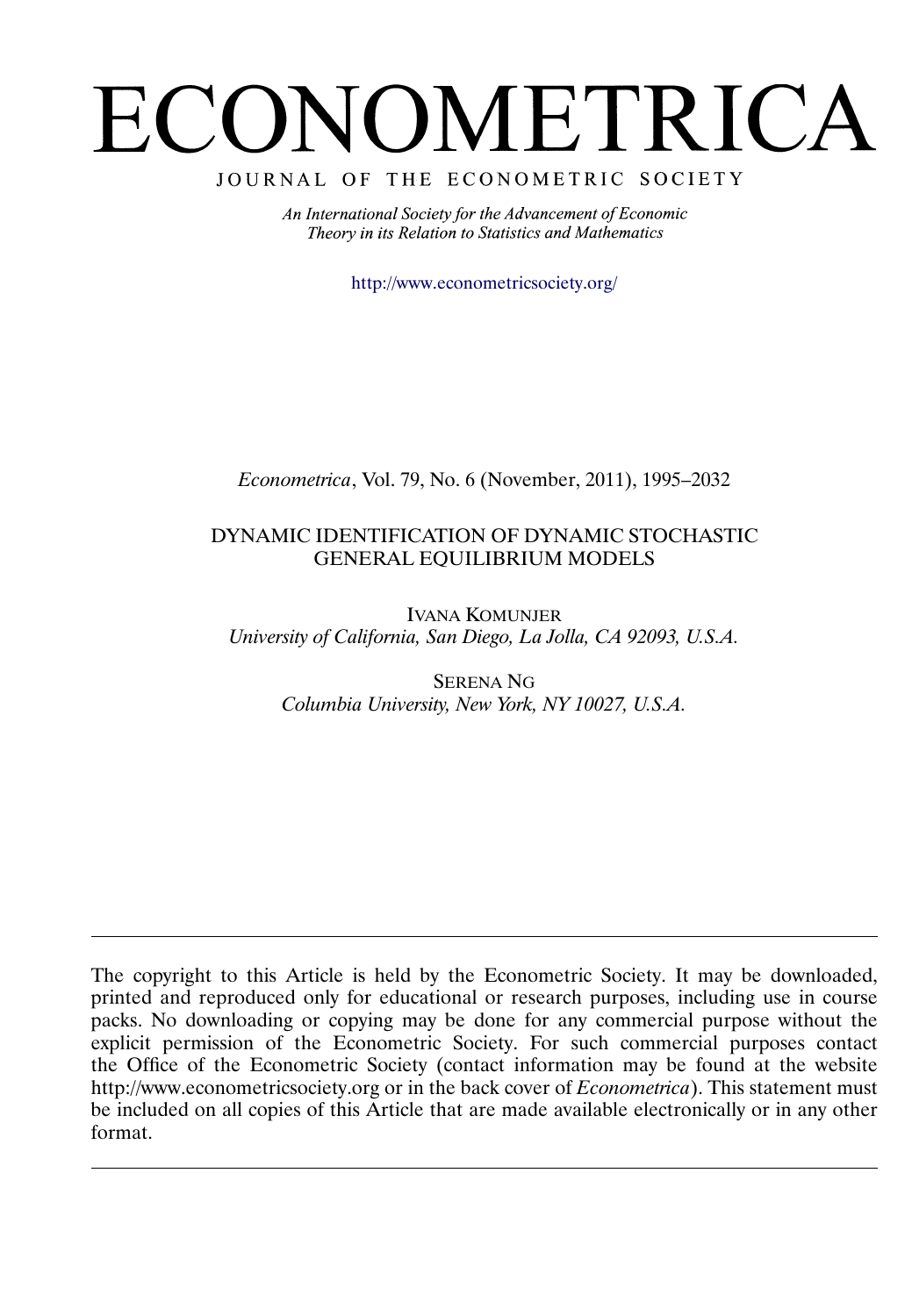## NOTES AND COMMENTS

## <span id="page-1-0"></span>DYNAMIC IDENTIFICATION OF DYNAMIC STOCHASTIC GENERAL EQUILIBRIUM MODELS<sup>1</sup>

## BY IVANA KOMUNJER AND SERENA NG2

This paper studies dynamic identification of parameters of a dynamic stochastic general equilibrium model from the first and second moments of the data. Classical results for dynamic simultaneous equations do not apply because the state space solution of the model does not constitute a standard reduced form. Full rank of the Jacobian matrix of derivatives of the solution parameters with respect to the parameters of interest is necessary but not sufficient for identification. We use restrictions implied by observational equivalence to obtain two sets of rank and order conditions: one for stochastically singular models and another for nonsingular models. Measurement errors, mean, long-run, and a priori restrictions can be accommodated. An example is considered to illustrate the results.

KEYWORDS: Structural identification, stochastic singularity, measurement errors, similarity transform, spectral factorization.

### 1. INTRODUCTION

DYNAMIC STOCHASTIC GENERAL EQUILIBRIUM (DSGE) models have now reached the level of sophistication to permit analysis of important macroeconomic issues. Whereas the model parameters (θ) used to be calibrated, numerical advances have made it possible to estimate models with as many as 100 parameters. Researchers are, however, aware that not all the parameters can be consistently estimated because of identification failure: that is, changes in some of the parameters may lead to indistinguishable outcomes. This paper studies local identification of a DSGE model from its linearized solution. We use the restrictions implied by equivalent spectral densities to obtain rank and order conditions for identification. Mean and long-run restrictions can be incorporated in the form of a priori restrictions. The error terms can be the primitive shocks in the model, but can also be stationary specification or measurement errors.

The literature on identification of DSGE models is relatively small. [Canova](#page-36-0) [and Sala](#page-36-0) [\(2009\)](#page-36-0) drew attention to the identification problem and suggested

<sup>1</sup>This paper was previously circulated as "Dynamic Identification of DSGE Models."

2This paper was presented at the 2009 NBER Summer Institute, NBER/NSF Time Series Conference, CESG Meeting, All UC Conference, UC Davis, Harvard/MIT, NYU, Princeton, Duke/UNC/NC State, Wisconsin, LSE, UCL, and Cyprus. We thank seminar participants, Richard Davis, Nikolay Iskrev, Victor Solo, Jim Stock, and Frank Schorfheide as well as four anonymous referees and the co-editor for helpful comments. Part of this work was done while the first author was visiting Columbia University whose warm hospitality is gratefully acknowledged. The authors acknowledge financial support from National Science Foundation Grants SES-0962473 and SES-0962431.

© 2011 [The Econometric Society](http://www.econometricsociety.org/) DOI: [10.3982/ECTA8916](http://dx.doi.org/10.3982/ECTA8916)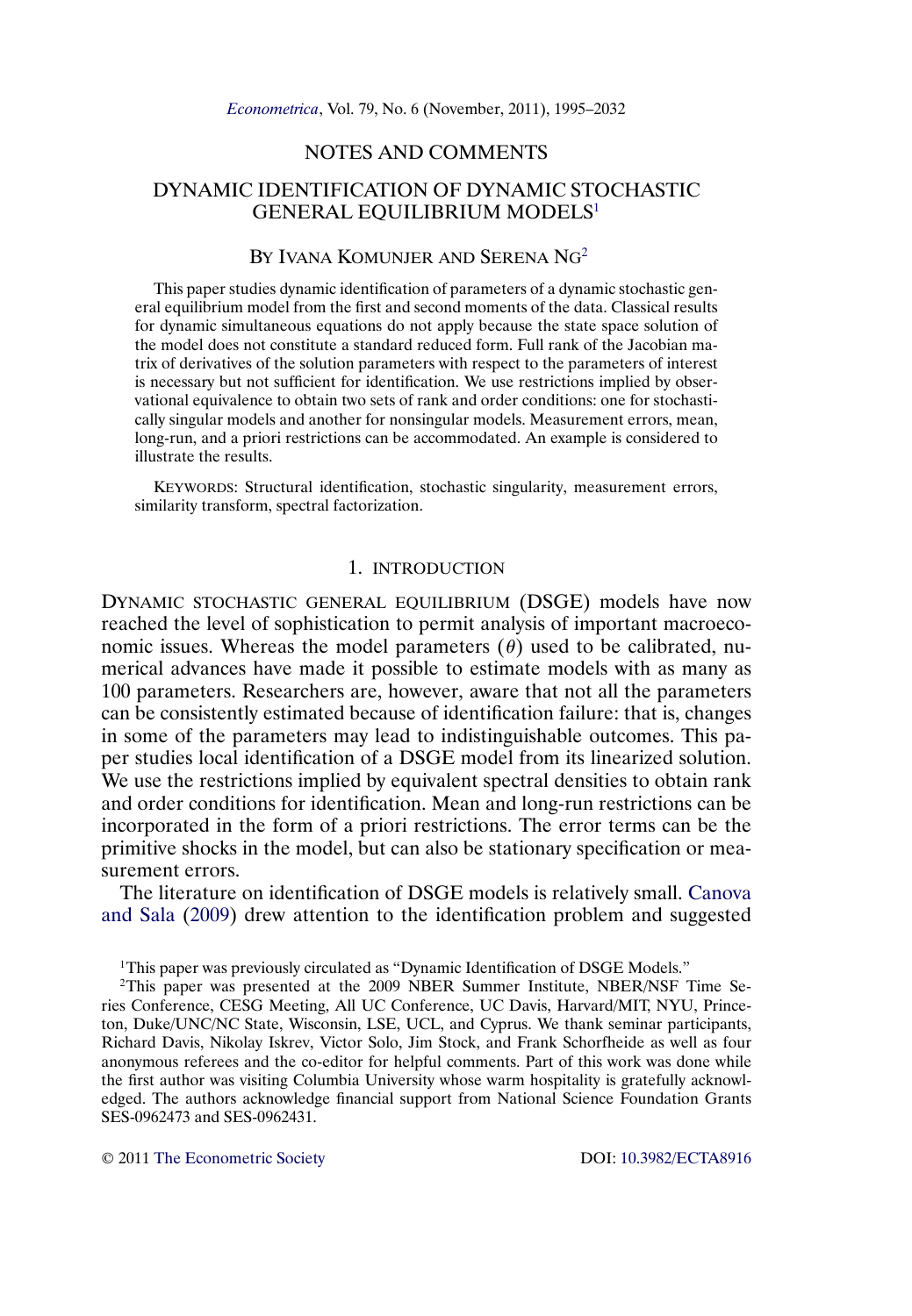<span id="page-2-0"></span>plotting some statistics of the estimated model evaluated at different parameter values. [Consolo, Favero, and Paccagnini](#page-36-0) [\(2009\)](#page-36-0) compared the properties of the DSGE model with those of a factor augmented vector autoregression (VAR). Both approaches, while useful, do not provide formal conditions for identification. [Rubio-Ramírez, Waggoner, and Zha](#page-38-0) [\(2010\)](#page-38-0) studied identification of structural VARs, but not DSGE models per se. The most complete analysis to date is due to [Iskrev](#page-37-0) [\(2010\)](#page-37-0), who proposed evaluating the derivatives with respect to  $\theta$  of some  $J < T$  model-implied autocovariances, where  $T$  is the sample size. His results depend on  $J$  and the autocovariance matrices need to be solved numerically.

Our analysis has three distinctive features. First, we do not compute any autocovariances. Instead, we study the implications of observational equivalence for the canonical model that generates the autocovariances. This leads to a finite system of nonlinear equations that admits a unique solution if and only if  $\theta$  is identified. The rank and the order of the system provide the necessary and sufficient conditions for identification of  $\theta$ . Our approach has roots in control theory which typically assumes that both the outputs (endogenous variables) and the inputs (innovations) are observed. In that literature, the restrictions implied by minimal systems are enough to completely characterize observational equivalence. However, this is not enough for DSGE models because the latent shocks have unknown variances and not all output variables are observed. For this reason, we derive new results that characterize observational equivalence by further restricting attention to transfer functions that are left-invertible. Minimality and left-invertibility, which will be explained below, are what allow us to establish the necessary and sufficient conditions for identification without computing any autocovariance or the spectral density.

Second, the identification conditions for singular and nonsingular systems are studied separately. Classical identification results are typically derived under the assumption that the number of endogenous variables equals the number of shocks and that the innovations are "fundamental." However, DSGE models can have fewer shocks than observables, a condition known as *stochastic singularity*. Once measurement errors are allowed, DSGE models may also have fewer observables than shocks and in such cases, the innovations are usually nonfundamental. As the singular and the nonsingular case each has specific implications about what can be uncovered from the observables, the identification restrictions are also different. Nonetheless, in the important special case when the system is "square," the two sets of conditions coincide.

Third, our conditions for identification are stated in terms of a matrix  $\Delta(\theta)$ . The dimension of  $\Delta(\theta)$  determines the order condition for identification and is a simple function of the number of variables that appear in the DSGE model. The rank of  $\Delta(\theta)$  is a function of the parameters in the linearized solution to the DSGE model only and can be evaluated prior to estimation. Collinearity among the columns of  $\Delta(\theta)$  sheds light on whether nonidentification is due to parameter dependency or delicate interactions between the impulse and the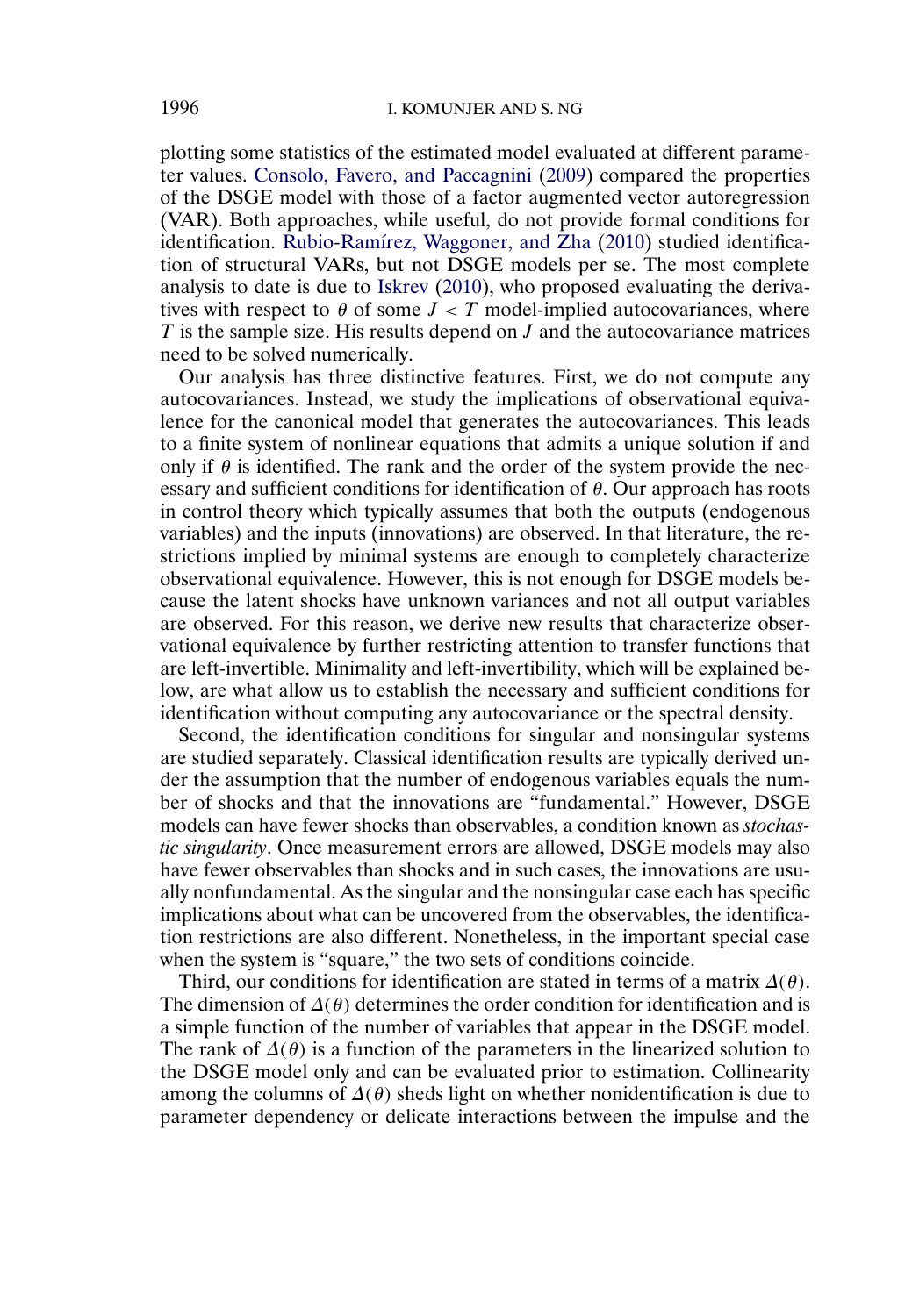<span id="page-3-0"></span>propagating mechanism of the model. The null space of  $\Delta(\theta)$  helps isolate which parameters are responsible for nonidentification.

Before turning to the main analysis under more general conditions, it is useful to better understand what is unusual about DSGE models. To begin with, the observables of the model are usually vector autoregressive moving-average (VARMA) processes. As discussed in [Ravenna](#page-38-0) [\(2007\)](#page-38-0), DSGE models have finite VAR representations only under specific conditions. Identification of  $\theta$ would thus be futile unless the VARMA parameters were identifiable, even though we are not interested in these parameters per se. This, however, is not a trivial problem because VARMA models are potentially "exchangeable" and common factors can exist unless a so-called left-coprime condition is satisfied<sup>3</sup> to rule out redundant polynomials that lead to an overparameterized model (see, e.g., [Hannan](#page-37-0) [\(1971\)](#page-37-0)). The canonical VARMA model and its order, also known as McMillan degree, can be solved only when the system is small.4 A problem that further complicates identification is that the VARMA representations of stochastically singular models involve matrices that are generally not square. This violates the assumptions used in [Deistler](#page-37-0) [\(1976\)](#page-37-0), for example. Thus, no attempt has been made to identify DSGE models directly from the VARMA representations.

Second, the solution of a DSGE model is not in the form of a simultaneous equations system for which classical results due to [Koopmans](#page-37-0) [\(1950\)](#page-37-0), [Fisher](#page-37-0) [\(1966\)](#page-37-0), [Rothenberg](#page-38-0) [\(1971\)](#page-38-0), and [Hausman and Taylor](#page-37-0) [\(1983\)](#page-37-0) apply. First, these results are derived for static models in which the errors of the reduced form are orthogonal to the predetermined regressors. Obviously, DSGE models are dynamic, and any serial correlation in the shocks will violate the orthogonality conditions. Furthermore, traditional analysis assumes independent and identically distributed (i.i.d.) innovations which rules out important features in time series data such as conditional heteroskedasticity. While results for full rank dynamic models are given by [Hatanaka](#page-37-0) [\(1975\)](#page-37-0), [Hannan](#page-37-0) [\(1971\)](#page-37-0), and [Sargan](#page-38-0) [\(1975\)](#page-38-0), they all assumed the presence of exogenous variables. However, there are no exogenous variables in DSGE models other than the latent shocks. Furthermore, results for full rank systems do not easily extend to singular systems. Although we can drop some variables so that the system is full rank, the results will not be robust unless we know which variables are ancillary for the parameters of interest.

Finally and perhaps the most important reason why classical identification results are invalid is that the rank conditions of [Rothenberg](#page-38-0) [\(1971\)](#page-38-0) rest on the assumption that the reduced form parameters are identifiable. However,

3Exchangeable means that two processes can have identical moving-average representations. For example, if there is a unimodular factor  $U(L)$  in the autoregressive or moving-average matrix polynomial, then the vector moving-average (VMA) model  $y_t = U(L)\Theta(L)\varepsilon_t$  is equivalent to the VARMA model  $U(L)^{-1}y_t = \Theta(L)\varepsilon_t$  (see, e.g., Reinsel [\(2003,](#page-38-0) Section 2.3)).

4See, for example, [Solo](#page-38-0) [\(1986\)](#page-38-0), [Reinsel](#page-38-0) [\(2003\)](#page-38-0), and [Lütkepohl](#page-37-0) [\(2005\)](#page-37-0).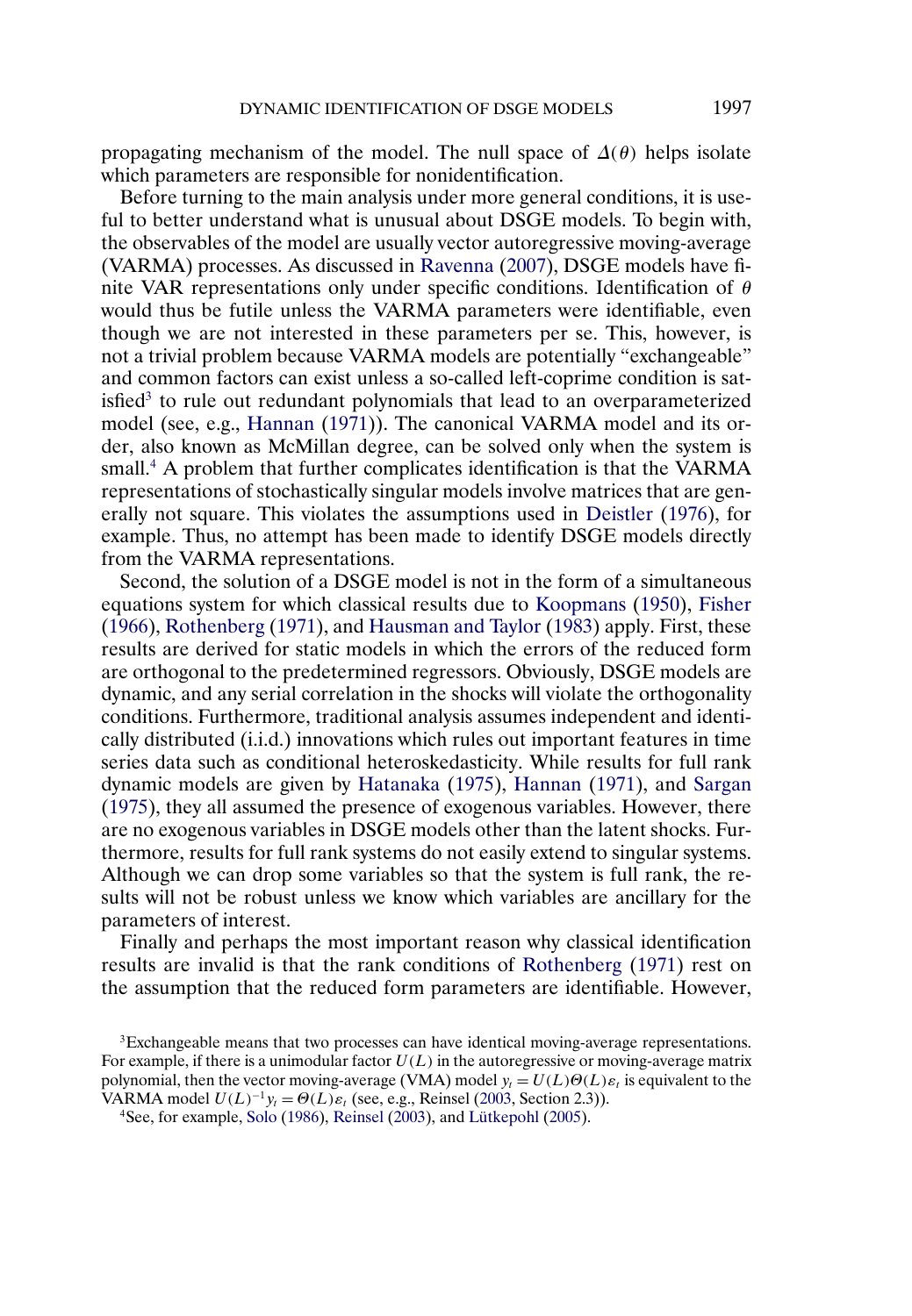as [Wallis \(1977\)](#page-38-0) and others have pointed out, there may be common factors in the rational polynomial matrices that relate the exogenous to the endogenous variables, rendering the parameters of the "reduced form" model not identifiable. One of our main results is to show that this problem is a distinct possibility in DSGE models. This nonidentifiability of the parameters in the linearized (canonical) solution of DSGE models should not come as a surprise because, as already pointed out, the parameters of the VARMA representation for the same DSGE model may have common factors that prohibit identification.

The rest of the paper is organized as follows. Section 2 sets up the econometric framework. Sections [3](#page-7-0) and [4](#page-13-0) present rank and order conditions derived for singular and nonsingular models, respectively. Section [5](#page-16-0) studies partial and conditional identification under a priori restrictions. Section [6](#page-18-0) gives two different perspectives on our results and relates them to the information matrix. An application to [An and Schorfheide](#page-36-0) [\(2007\)](#page-36-0) model is given in Section [7.](#page-21-0) Additional examples are studied in the Supplemental Material [\(Komunjer and Ng](#page-37-0) [\(2011\)](#page-37-0)). The key steps of the proofs are given in the [Appendix.](#page-26-0) A detailed long proof is available on request.

#### 2. SETUP

Consider a DSGE model with (deep) parameters of interest  $\theta$  belonging to a set  $\Theta \subseteq \mathbb{R}^{n_{\theta}}$ . The variables of the model, denoted by  $X_i^a$ , are driven by structural shocks with innovations  $\varepsilon_{zt}$ . The model is characterized by a set of equations that define the steady state values  $X_{ss}^a(\theta)$  and Euler equations that describe the transition dynamics. Linearizing around the steady state gives a system of expectational difference equations  $E_t \Gamma_0(\theta) X_{t+1}^a = \Gamma_1(\theta) X_t^a + \varepsilon_{zt}$  that can be solved to yield a solution in the form of difference equations. Solution algorithms include [Anderson and Moore](#page-36-0) [\(1985\)](#page-36-0), [Uhlig](#page-38-0) [\(1999\)](#page-38-0), [Klein](#page-37-0) [\(2000\)](#page-37-0), [King and Watson](#page-37-0) [\(2002\)](#page-37-0), and [Sims](#page-38-0) [\(2002\)](#page-38-0), among others. Numerical accuracy of these algorithms is taken as given in the identification analysis to follow.

Let  $X_t$  be a  $n_X \times 1$  state vector that is a subvector of  $X_t^a$ , and let  $Y_t$  be a  $n_Y \times 1$  vector of observables where  $n_Y$  is finite. We allow for measurement and specification errors whose innovations are  $\varepsilon_{vt}$ . Collect all the innovations into a  $n_{\varepsilon} \times 1$  vector  $\varepsilon_t = (\varepsilon'_{zt}, \varepsilon'_{vt})'$ . The state space solution of  $Y_t$  is given by the transition and measurement equations

- $X_{t+1}$  $\overline{n_X} \times 1$  $= A(\theta)$  $\overline{n_X} \times n_X$  $X_t$  $\sum_{n_X\times 1}$  $+ B(\theta)$  $\overline{n_X} \times n_{\varepsilon}$  $\varepsilon_{t+1}$  $n_{\varepsilon} \times 1$ (1a)  $X_{t+1} = A(\theta) X_t + B(\theta) \varepsilon_{t+1},$
- $Y_{t+1}$  $\sum_{n \le x \le 1}$  $=C(\theta)$  $\overline{n_Y \times n_X}$  $X_t$  $\sum_{n_X\times 1}$  $+ D(\theta)$  $\overline{n_Y \times n_{\varepsilon}}$  $\varepsilon_{t+1}$  $n_{\epsilon} \times 1$ (1b)  $Y_{t+1} = C(\theta) X_t + D(\theta) \varepsilon_{t+1}$ .

ASSUMPTION 1: *For every*  $\theta \in \Theta$  *and every*  $(t, s)$ ,  $E(\varepsilon_t) = 0$  *and*  $E(\varepsilon_t \varepsilon_s') =$  $\delta_{t-s}\Sigma_{\varepsilon}(\theta)$ , where  $\Sigma_{\varepsilon}(\theta)$  is positive definite with Cholesky decomposition  $L_{\varepsilon}(\theta)$ .

<span id="page-4-0"></span>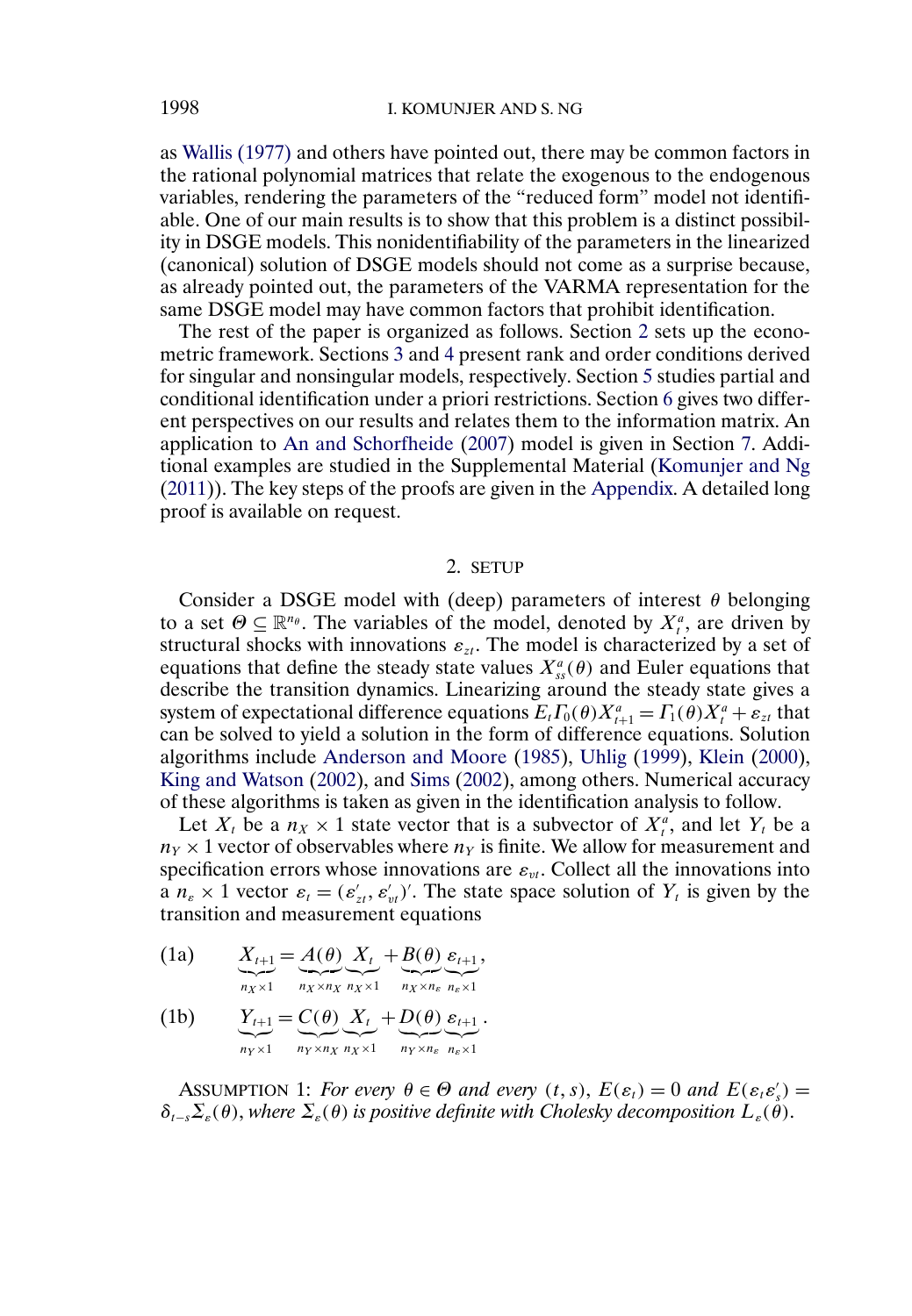<span id="page-5-0"></span>ASSUMPTION 2: *For every*  $\theta \in \Theta$  *and for any*  $z \in \mathbb{C}$ ,  $\det(zI_{n_x} - A(\theta)) = 0$ *implies*  $|z|$  < 1.

Assumption [1](#page-4-0) only requires the innovations  $\varepsilon_t$  to be white noise, which is weaker than i.i.d. Since  $\Sigma_{\varepsilon}(\theta)$  is allowed to be nondiagonal, the innovations can be mutually correlated as in [Curdia and Reis](#page-37-0) [\(2010\)](#page-37-0). The conditional variance of  $\varepsilon_t$  can change over time to accommodate generalized autoregressive conditional heteroskedasticity (GARCH) or stochastic volatility effects, provided the process remains covariance stationary. In these cases,  $\Sigma_{\varepsilon}(\theta)$  is the unconditional variance of  $\varepsilon_t$  which may be a complicated function of the underlying GARCH or stochastic volatility parameters. The first order effects of heteroskedasticity would be captured in a partially nonlinear approximation as in [Justiniano and Primiceri](#page-37-0) [\(2008\)](#page-37-0) or in a conditionally linear approximation as in [Benigno, Benigno, and Nistico](#page-36-0) [\(2011\)](#page-36-0). Nonlinearities that can only be captured by higher order approximations are outside the scope of our analysis.

Assumption 2 is a stability condition. In cases when there are permanent shocks, the variables of the model are assumed to be appropriately normalized so that the eigenvalues of  $A(\theta)$  remain inside the unit circle. Under Assump-tions [1](#page-4-0) and 2,  ${Y<sub>t</sub>}$  is weakly stationary and its time series properties are completely characterized by its time invariant unconditional mean and autocovariances. The same result can also be motivated by assuming  $\varepsilon_t$  is i.i.d. Gaussian. The casual VMA( $\infty$ ) representation for  $Y_t$  is

(2) 
$$
Y_t = \sum_{j=0}^{\infty} h_{\varepsilon}(j, \theta) \varepsilon_{t-j} = H_{\varepsilon}(L^{-1}; \theta) \varepsilon_t,
$$

where L is the lag operator. The  $n_Y \times n_{\varepsilon}$  matrices  $h_{\varepsilon}(j, \theta)$  are the Markov parameters defined by  $h_{\varepsilon}(0, \theta) = D(\theta)$  and  $h_{\varepsilon}(j, \theta) = C(\theta)A(\theta)^{j-1}B(\theta)$  for all  $j \geq 1$ . For  $z \in \mathbb{C}$ , the transfer function (the z-transform of the impulse response function) is

$$
H_{\varepsilon}(z;\theta) = D(\theta) + C(\theta) \big[zI_{n_X} - A(\theta)\big]^{-1}B(\theta) = \sum_{j=0}^{\infty} h_{\varepsilon}(j,\theta)z^{-j}.
$$

Let  $\Gamma_Y(j; \theta) = E(Y_t Y'_{t-j}) = \Gamma_Y(-j; \theta)'$  be the autocovariance matrix at lag j. Then for all  $z \in \mathbb{C}$ , the  $n_Y \times n_Y$  spectral density matrix of  $\{Y_t\}$  is

$$
\Omega_Y(z;\theta) \equiv \Gamma_Y(0;\theta) + \sum_{j=1}^{\infty} \Gamma_Y(j;\theta) z^{-j} + \sum_{j=1}^{\infty} \Gamma_Y(-j;\theta) z^{-j}
$$

$$
= H_{\varepsilon}(z;\theta) \Sigma_{\varepsilon}(\theta) H_{\varepsilon}(z^{-1};\theta').
$$

In addition to stability, it is quite frequent in econometric analysis to assume *left-invertibility* (also known as miniphase). Left-invertibility fails if, for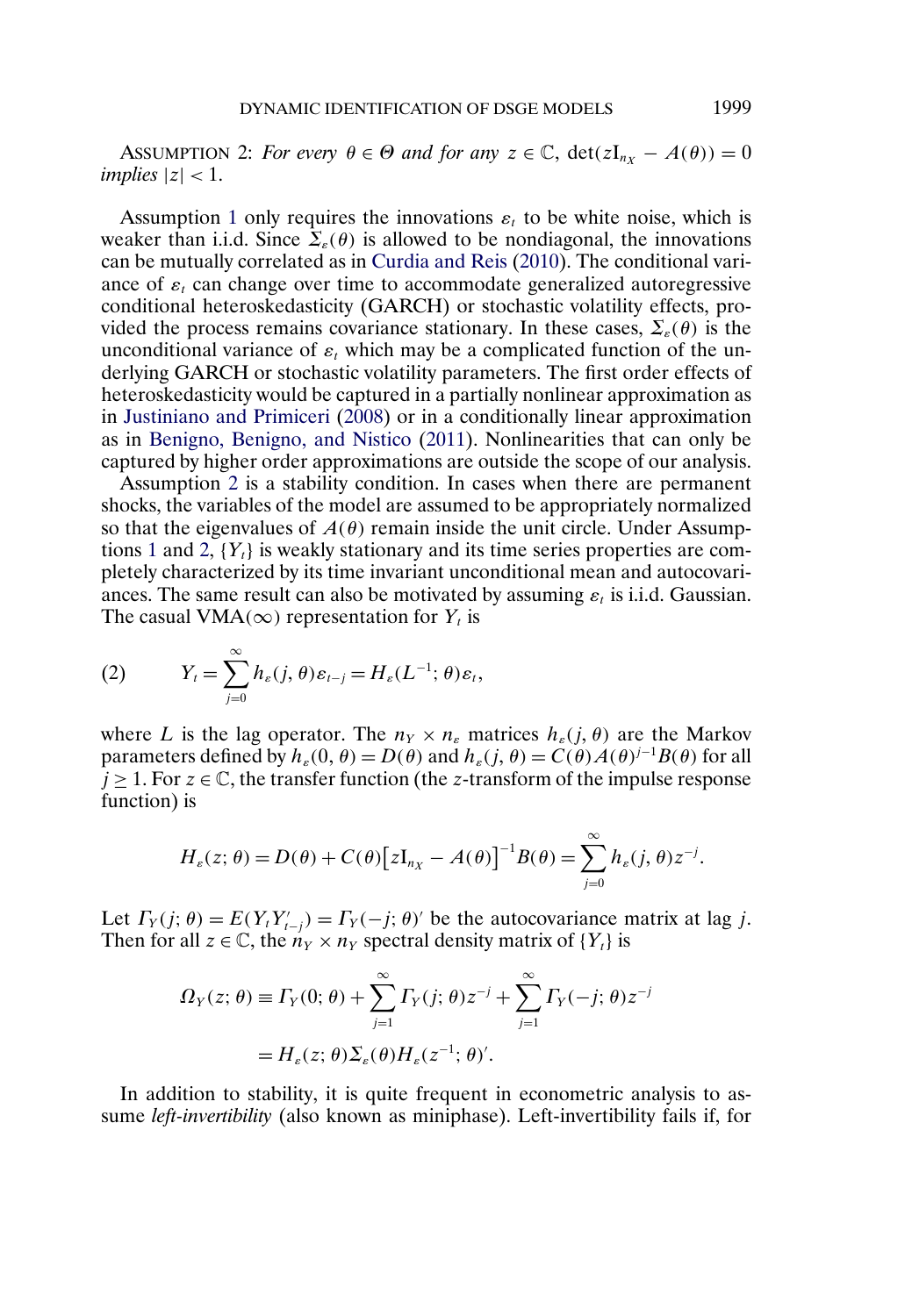example, the shocks are anticipated. The issue is considered in [Lippi and Re](#page-37-0)[ichlin](#page-37-0) [\(1994\)](#page-37-0) and [Leeper, Walker, and Yang](#page-37-0) [\(2008\)](#page-37-0), among others. Under left-invertibility, [\(2\)](#page-5-0) is the Wold representation and the innovations  $\varepsilon_t$  are fundamental, meaning that  $\varepsilon_t$  is spanned by  $Y^t \equiv \{Y_{t-k}\}_{k=0}^{\infty}$ , the current and past history of Y<sub>t</sub>. For square models with  $n_{\varepsilon} = n_Y$ , left-invertibility holds when  $\det H_{\varepsilon}(z;\theta) \neq 0$  in  $|z| > 1$ <sup>5</sup>. In models that are not square, left-invertibility requires that  $H_{\varepsilon}(z; \theta)$  is full column rank in  $|z| > 1$  (see, e.g., [Rozanov](#page-38-0) [\(1967\)](#page-38-0)). In general, the properties of  $H<sub>\varepsilon</sub>(z; \theta)$  are related to those of the (Rosenbrock) system matrix

(3) 
$$
\mathcal{P}(z; \theta) \equiv \begin{pmatrix} zI_{n_X} - A(\theta) & B(\theta) \\ -C(\theta) & D(\theta) \end{pmatrix}, \quad z \in \mathbb{C}.
$$

LEMMA [1](#page-4-0): *Suppose Assumptions* 1 *and* [2](#page-5-0) *hold*. *Then* rank  $P(z; \theta) = n_x +$ rank  $H_{\varepsilon}(z; \theta)$  *for any*  $\theta \in \Theta$  *and for every*  $z \in \mathbb{C} \setminus \mathbb{A}(\theta)$ *, where*  $\mathbb{A}(\theta)$  *is the set of eigenvalues of*  $A(\theta)$ .

Lemma 1 will be used subsequently.

The identification problem can now be stated as follows. Suppose we are given a sample of length T generated by [\(1a\)](#page-4-0) and [\(1b\)](#page-4-0) with  $\theta = \theta_0$ . With T infinitely large, under what conditions would it be possible to uncover the value  $\theta_0$ and the model that generated  ${Y<sub>t</sub>}$ ? We start by discussing identifiability from the autocovariances of  $Y_t$ . Mean, long-run, and other (nonlinear) restrictions are exploited in Section [5.](#page-16-0)

DEFINITION 1:  $\theta_0$  and  $\theta_1$  are observationally equivalent if  $\Omega_Y(z; \theta_0) =$  $\Omega_Y(z; \theta_1)$  for all  $z \in \mathbb{C}$  or, equivalently,  $\Gamma_Y(i, \theta_0) = \Gamma_Y(i, \theta_1)$  at all  $j \ge 0$ .

DEFINITION 2: The DSGE model is locally identifiable from the autocovariances of Y<sub>t</sub> at a point  $\theta_0 \in \Theta$  if there exists an open neighborhood of  $\theta_0$  such that for every  $\theta_1$  in this neighborhood,  $\theta_0$  and  $\theta_1$  are observationally equivalent if and only if  $\theta_1 = \theta_0$ .

In theory, a sufficient condition for uniqueness is that the matrix of derivatives with respect to  $\theta$  of  $\Gamma_{Y,\infty}(\theta) \equiv \lim_{T\to\infty} \Gamma_{Y,T}(\theta)$ , where  $\Gamma_{Y,T}(\theta) \equiv$  $(\Gamma_Y(0;\theta), \Gamma_Y(1;\theta)) \cdots \Gamma_Y(T;\theta)$ , has full column rank when evaluated at  $\theta = \theta_0$ . The autocovariance matrix at each j is

$$
\begin{aligned} \Gamma_Y(j;\,\theta) &= \sum_{k=0}^{\infty} h_{\varepsilon}(k+j;\,\theta) \Sigma_{\varepsilon}(\theta) h_{\varepsilon}(k;\,\theta)' \\ &= C(\theta) A(\theta)^j \Gamma_X(0;\,\theta) C(\theta)' + \mathbb{1}_{j=0} D(\theta) \Sigma_{\varepsilon}(\theta) D(\theta)', \end{aligned}
$$

<sup>5</sup>In the borderline case det  $H_{\varepsilon}(z; \theta) = 0$  at  $|z| = 1$ , the transfer function is left-invertible and yet not invertible.

<span id="page-6-0"></span>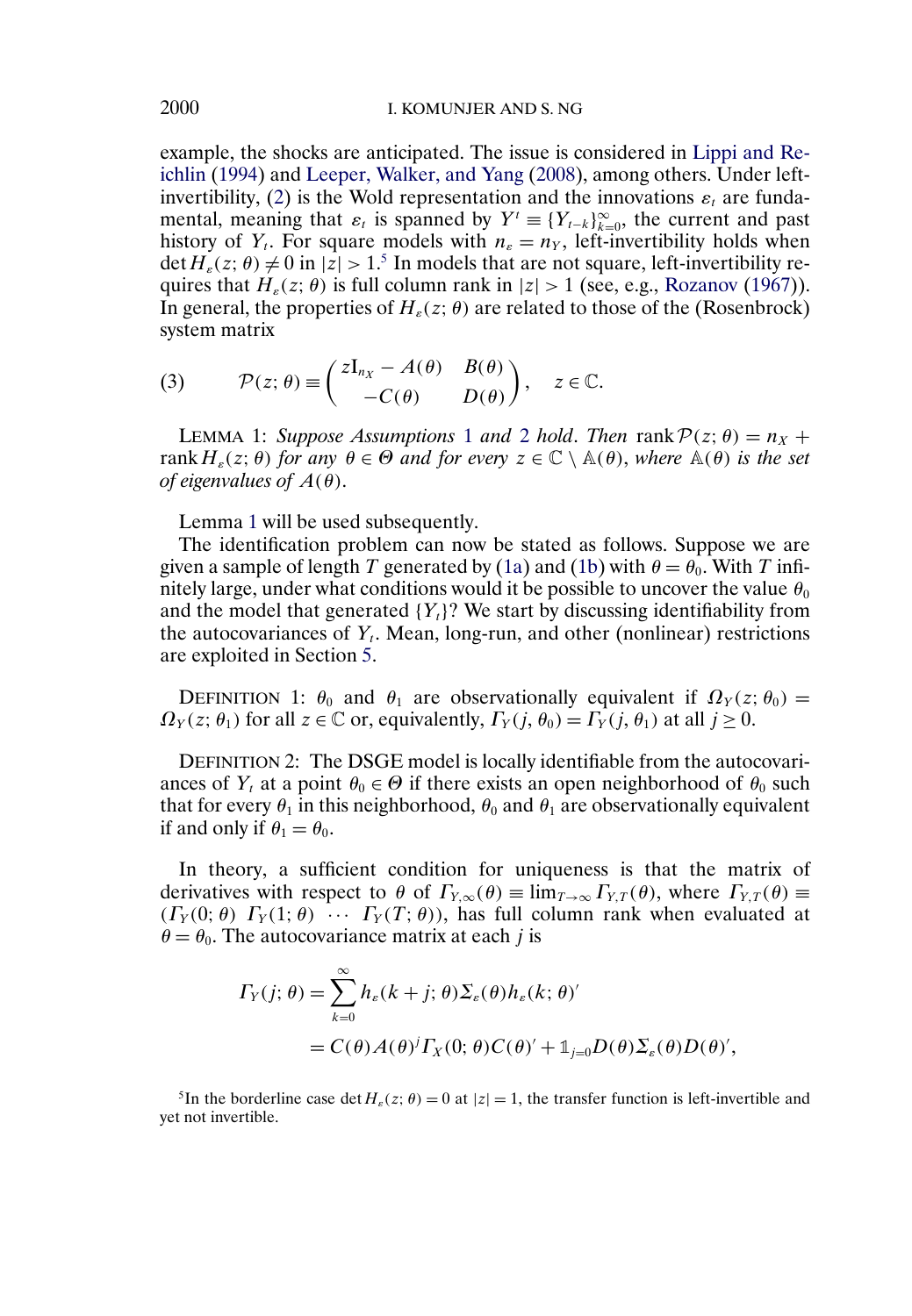<span id="page-7-0"></span>where  $\Gamma_X(0; \theta) = E(X_t X_t')$  solves  $\Gamma_X(0; \theta) = A(\theta) \Gamma_X(0; \theta) A(\theta)' + B(\theta) \times$  $\Sigma_{\varepsilon}(\theta)B(\theta)$ . Clearly, each  $\Gamma_Y(j;\theta)$  can only be approximated as a truncated sum of the Markov parameters or  $\Gamma_X(0; \theta)$  has to be solved from a system of nonlinear equations. Furthermore, we can only compute  $\Gamma_{Y,T}(\theta)$  for some finite T. The rank of  $\Gamma_{Y,T}(\theta)$  can be sensitive to approximation and numerical errors.

Observe, however, that  $\Gamma_Y(j; \theta)$  and  $\Omega_Y(z; \theta)$  are defined from the parameters of the canonical (*ABCD*) model. Rather than establishing identification from the partial derivatives of  $\Gamma_{Y,T}(\theta)$  with respect to  $\theta$ , we use features of the canonical model to characterize observational equivalence through a finite system of equations directly involving the *ABCD* matrices. This sheds light on the identification problem without evaluating  $\Gamma_{Y,T}(\theta)$ . We begin with the singular case.

#### 3. SINGULAR CASE  $n_e \leq n_Y$

Stochastic singularity pertains to the situation when there are fewer stochastic disturbances than observables. For example, stochastic growth models are singular because output, consumption, and investment are all driven by a single shock. While cointegrated systems have been widely analyzed, evidence for stochastic singularity at business cycle frequencies is unusual. In practice, measurement and specification errors are added to DSGE models prior to estimation or endogenous variables are dropped from the analysis to restore nonsingularity. Nonetheless, if a singular system is not identifiable, it is not clear whether a nonsingular system with measurement errors or few observables can be identified. It is thus of interest to begin by studying singular systems, even if one is eventually interested in estimating a nonsingular one.

Let  $\Lambda^{s}(\theta)$  be the hyperparameters in the state space solution:

$$
\Lambda^{S}(\theta) \equiv \big( (\text{vec}\,A(\theta))', (\text{vec}\,B(\theta))', (\text{vec}\,C(\theta))',
$$

$$
(\text{vec}\,D(\theta))', (\text{vec}\,\Sigma_{\varepsilon}(\theta))'\big)'
$$

The dimension of  $\Lambda^S(\theta)$  is  $n_A^S = n_X^2 + n_X n_{\varepsilon} + n_Y n_X + n_Y n_{\varepsilon} + n_{\varepsilon}(n_{\varepsilon} + 1)/2$ .

ASSUMPTION 3-S: *The mapping*  $\Lambda^s: \theta \mapsto \Lambda^s(\theta)$  *is continuously differentiable on* Θ.

Our point of departure is that associated with each  $\theta \in \Theta$  is the transfer function  $H_{\varepsilon}(z; \Lambda^{s}(\theta))$  and the covariance matrix  $\Sigma_{\varepsilon}(\theta)$ . The spectral density  $\Omega_Y(z;\theta)$  depends on  $\theta$  only through  $\Lambda^S(\theta)$ . By definition,  $\Omega_Y(z;\theta_0)$  =  $\Omega_Y(z;\theta_1)$  when

(4) 
$$
H_{\varepsilon}(z; \Lambda^{S}(\theta_{0}))\Sigma_{\varepsilon}(\theta_{0})H_{\varepsilon}(z^{-1}; \Lambda^{S}(\theta_{0}))'
$$

$$
=H_{\varepsilon}(z; \Lambda^{S}(\theta_{1}))\Sigma_{\varepsilon}(\theta_{1})H_{\varepsilon}(z^{-1}; \Lambda^{S}(\theta_{1}))'.
$$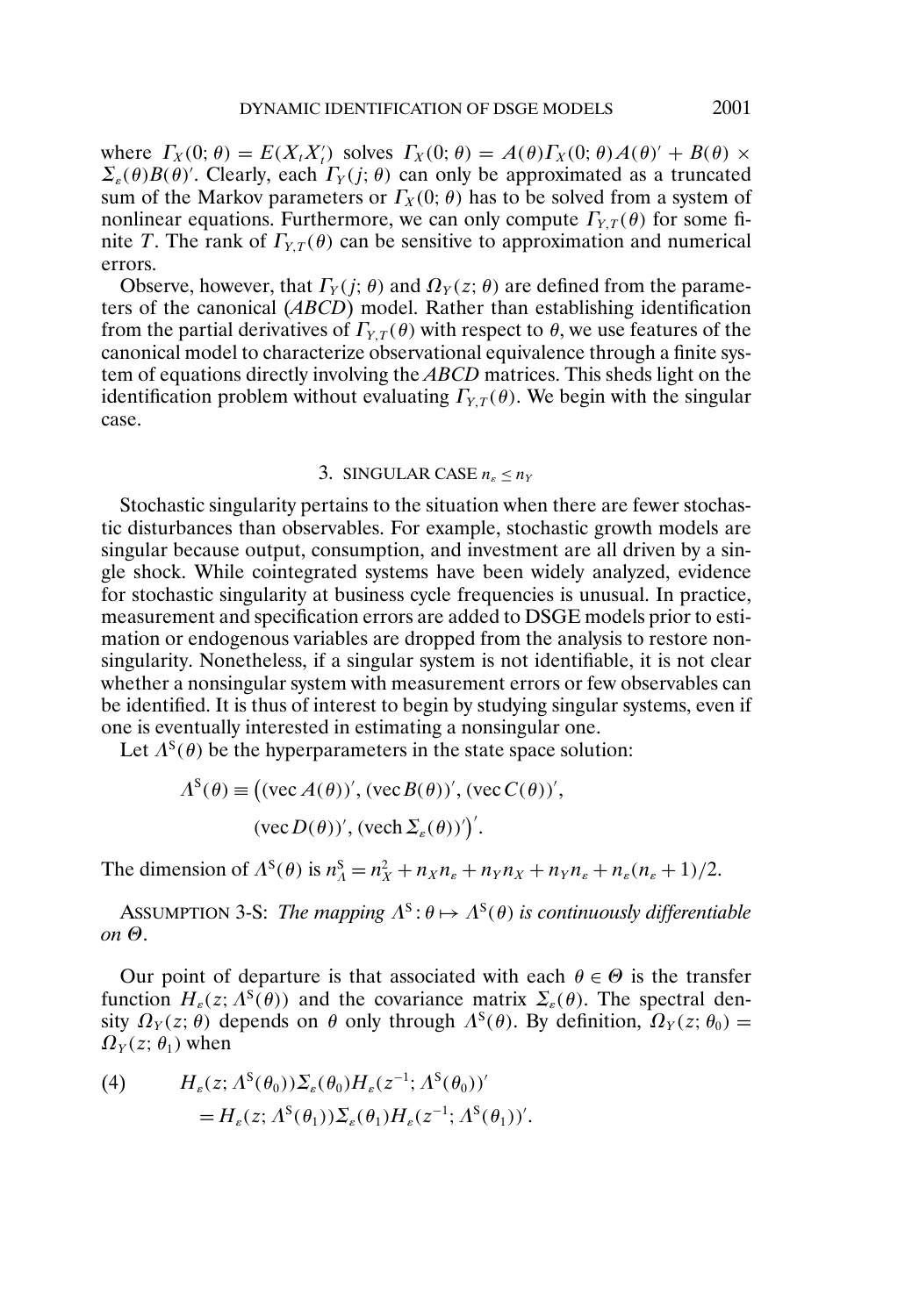<span id="page-8-0"></span>Equivalent spectral densities can arise because (i) for given  $\Sigma<sub>s</sub>(\theta)$ , each transfer function  $H_{{\varepsilon}}(z; \Lambda^{s}(\theta))$  can potentially be obtained from a multitude of quadruples  $(A(\theta), B(\theta), C(\theta), D(\theta))$  or (ii) there can be many pairs  $(H_{\varepsilon}(z; \Lambda^{s}(\theta)), \Sigma_{\varepsilon}(\theta))$  that jointly generate the same spectral density. In economic terms, the first problem can arise when two structures induce identical impulse responses to an innovation of a given size; and the second problem can arise when an innovation of arbitrary size can combine with the propagating mechanism to yield the same autocovariances. To make their implications on the canonical model precise, the following assumptions are required.

ASSUMPTION 4-S: *For every*  $\theta \in \Theta$ , rank  $\mathcal{P}(z; \theta) = n_X + n_{\varepsilon}$  *in*  $|z| > 1$ .

ASSUMPTION 5-S: *For every*  $\theta \in \Theta$ , (i) the matrix  $\mathcal{C} \equiv (B(\theta) \ A(\theta)B(\theta) \ \cdots$  $A^{n_X-1}(\theta)B(\theta)$  has full row rank and (ii) the matrix  $\mathcal{O} \equiv (C(\theta)^{\prime} A(\theta)^{\prime} C(\theta)^{\prime} \cdots$  $A^{n_X-1}(\theta)'C(\theta)')'$  has full column rank.

The transfer functions of singular systems are left-invertible if and only if rank  $H_{\varepsilon}(z; \theta) = n_{\varepsilon}$  in  $|z| > 1$  $|z| > 1$ . Lemma 1 implies that  $H_{\varepsilon}(z; \theta)$  is left-invertible if and only if

rank  $P(z; \theta) = n_x + n_{\epsilon}$  for all  $|z| > 1$ .

Thus, Assumption 4-S ensures left-invertibility in systems with  $n_{\epsilon} \leq n_Y$ . It generalizes the conditions of [Fernández-Villaverde, Rubio-Ramírez, Sargent, and](#page-37-0) [Watson](#page-37-0) [\(2007\)](#page-37-0), who proposed an eigenvalue test for left-invertibility when the system is square  $(n_{\epsilon} = n_Y)$  and  $D(\theta)$  is invertible. Combined with Assump-tion [1,](#page-4-0) Assumption 4-S also ensures that the rank of the spectral density is  $n_{\epsilon}$ almost everywhere (a.e.) in  $\mathbb C$ . That the ranks of  $\Omega_Y(z;\theta)$  and  $H_z(z;\theta)$  coincide is instrumental in the analysis that will follow.

Assumption 5-S ensures that  $(A(\theta), B(\theta))$  is controllable and  $(A(\theta), C(\theta))$ is observable, and hence, that the system is minimal. Controllability means that for any initial state, it is always possible to design an input sequence that puts the system in the desired final state. Observability means that we can always reconstruct the initial state by observing the evolution of the output, given the evolution of the input.<sup>6</sup> Minimality is similar to relative coprimeness and in VARMA terminology,  $n_X$  is the McMillan degree. [Hannan](#page-37-0) [\(1971\)](#page-37-0) imposed coprimeness in his seminal work on identification of dynamic simultaneous equations. A "minimal" system has the property that the state vector  $X_t$  is of the smallest dimension possible. In DSGE models, this is the smallest vector of exogenous and endogenous state variables that are rid of common factors

<sup>6</sup>See, for example, [Anderson and Moore](#page-36-0) [\(1979\)](#page-36-0). The matrices  $A(\theta)$  and  $C(\theta)$  in a minimal system need not be full rank, meaning that some components of  $X_t$  can be white noise and that identities are allowed in  $Y_t$ .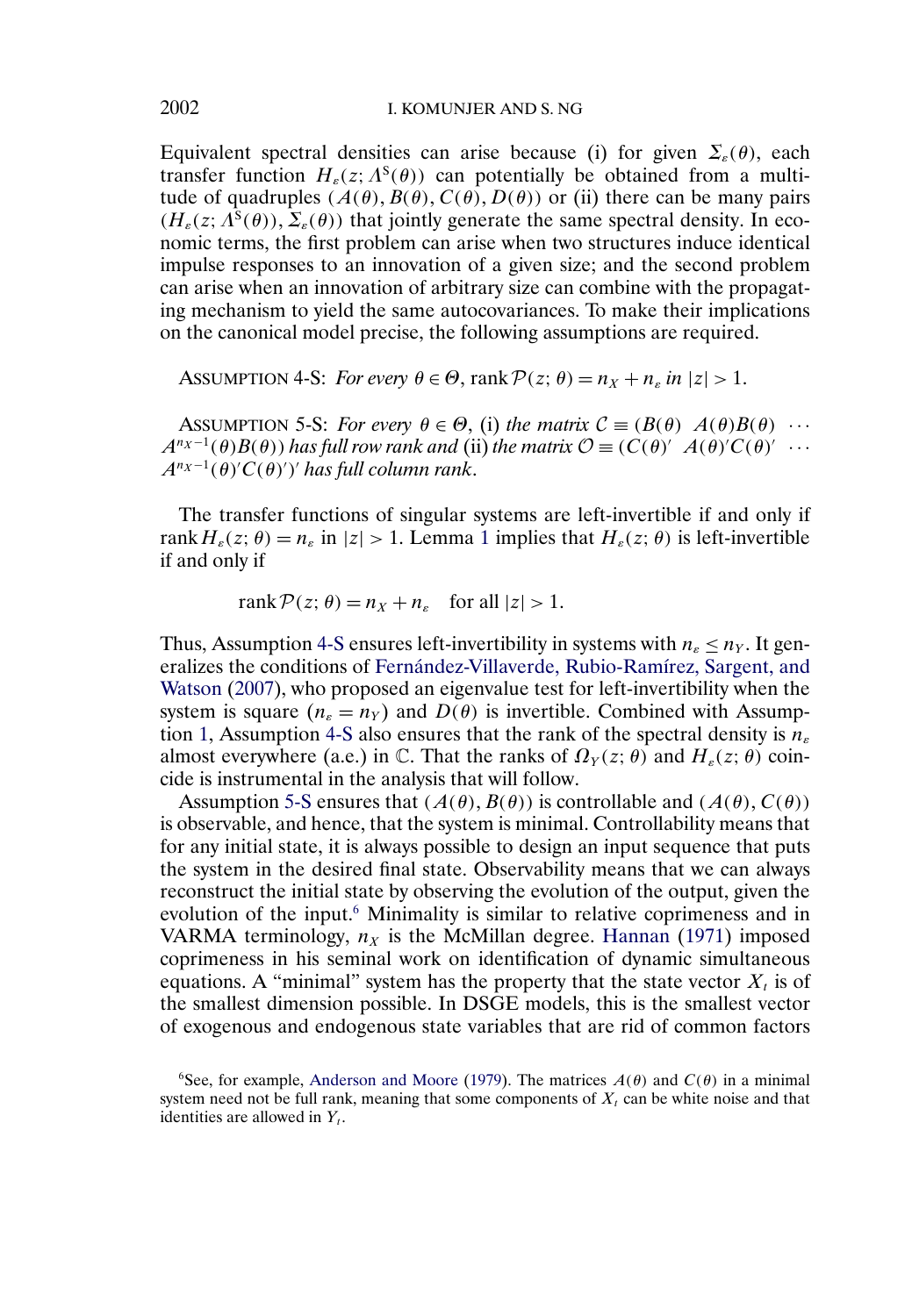<span id="page-9-0"></span>and redundant dynamics, and yet able to fully characterize the properties of the model. Minimality thus simplifies the identification analysis. As a DSGE model is based on microfoundations,  $n<sub>X</sub>$  is not hard to determine. This will be illustrated in the example considered in Section [7.](#page-21-0)

Assumptions [4-S](#page-8-0) and [5-S](#page-8-0) are key to obtaining a complete characterization of observational equivalence in singular models. This is achieved as follows. We first use the fact that  $H_e(z; \theta_0) = H_e(z; \theta_1)$  if and only if there exists a full rank  $n_X \times n_X$  matrix T such that

(5) 
$$
(A(\theta_1), B(\theta_1), C(\theta_1), D(\theta_1))
$$

$$
= (TA(\theta_0)T^{-1}, TB(\theta_0), C(\theta_0)T^{-1}, D(\theta_0)).
$$

The quadruples  $(A(\theta_0), B(\theta_0), C(\theta_0), D(\theta_0))$  and  $(A(\theta_1), B(\theta_1), C(\theta_1))$ ,  $D(\theta_1)$  are said to be related by a similarity transformation. That this transformation is sufficient for transfer functions to be equivalent is obvious. That it is also necessary follows from an algebraically involved but well known result in control theory (see, e.g., Theorem 3.10 in [Antsaklis and Michel](#page-36-0) [\(1997\)](#page-36-0)). In that literature when the shocks are observed, using minimality to identify  $\theta$  from the system matrices *ABCD* is referred to as *structural identification*; see, for example, [Hannan and Diestler](#page-37-0) [\(1988,](#page-37-0) Chapter 2.7). However, in DSGE models  $\varepsilon_t$  are latent with unobserved variances. Thus, minimality is necessary but not sufficient to tie down the class of equivalent systems. To do so, we also need to take into account that  $H_{\varepsilon}(z; \theta)$  can interact with  $\Sigma_{\varepsilon}(\theta)$  to give equivalent spectral densities.

To characterize such interactions, let  $\overline{H}_{\varepsilon}(z;\theta) \equiv H_{\varepsilon}(z;\theta)L_{\varepsilon}(\theta)$ . Since  $\Omega_Y(z;\theta) = \overline{H}_\varepsilon(z;\theta)\overline{H}_\varepsilon(z^{-1};\theta)'$ , it is not hard to see that  $\widetilde{H}_\varepsilon(z;\theta) = \overline{H}_\varepsilon(z;\theta)$  $\theta$ ) $V(z)$  will yield the same spectral density for any  $V(z)$  satisfying  $V(z)V(z^{-1})' = I_{n_{\varepsilon}}$ , even if  $\Sigma_{\varepsilon}(\theta)$  is an identity matrix. Thus, equivalent pairs  $(H<sub>\epsilon</sub>(z; \theta), \Sigma<sub>\epsilon</sub>(\theta))$  are related through a polynomial matrix  $V(z)$  of unknown degree. This is unlike in static models in which  $V(z) = V$  is a constant matrix. Hence, the number of static models in the equivalent class is substantially smaller than in the dynamic case.

Assumption [4-S](#page-8-0) now comes into play as it will be used to narrow down the equivalent pairs  $(H_{\varepsilon}(z; \theta), \Sigma_{\varepsilon}(\theta))$ . Suppose for the moment that the system is square. It is well known that the spectral density of a full rank covariance stationary process can be factorized as  $\Omega_Y(z; \theta) = W_{\varepsilon}(z; \theta)W_{\varepsilon}(z^{-1}; \theta)$ , where  $W<sub>\epsilon</sub>(z; \theta)$  is known as the spectral factor. Much less known is that if  $W<sub>\epsilon</sub>(z; \theta)$ and  $\widetilde{W}_e(z;\theta)$  are both spectral factors that are also left-invertible, then necessarily  $\widetilde{W}_\varepsilon(z;\theta) = W_\varepsilon(z;\theta)V$  with  $VV' = I_{n_\varepsilon}$  (see, e.g., [Youla](#page-38-0) [\(1961\)](#page-38-0), [Anderson](#page-36-0) [\(1969\)](#page-36-0), [Kailath, Sayed, and Hassibi](#page-37-0) [\(2000\)](#page-37-0)). Note that  $V$  is a constant matrix and is no longer a polynomial matrix in z. This means that no dynamic transformations of left-invertible, factors are allowed. Importantly, this result holds even in singular models. Our spectral factor is  $W_{\varepsilon}(z; \theta) = H_{\varepsilon}(z; \theta)L_{\varepsilon}(\theta)$ . It is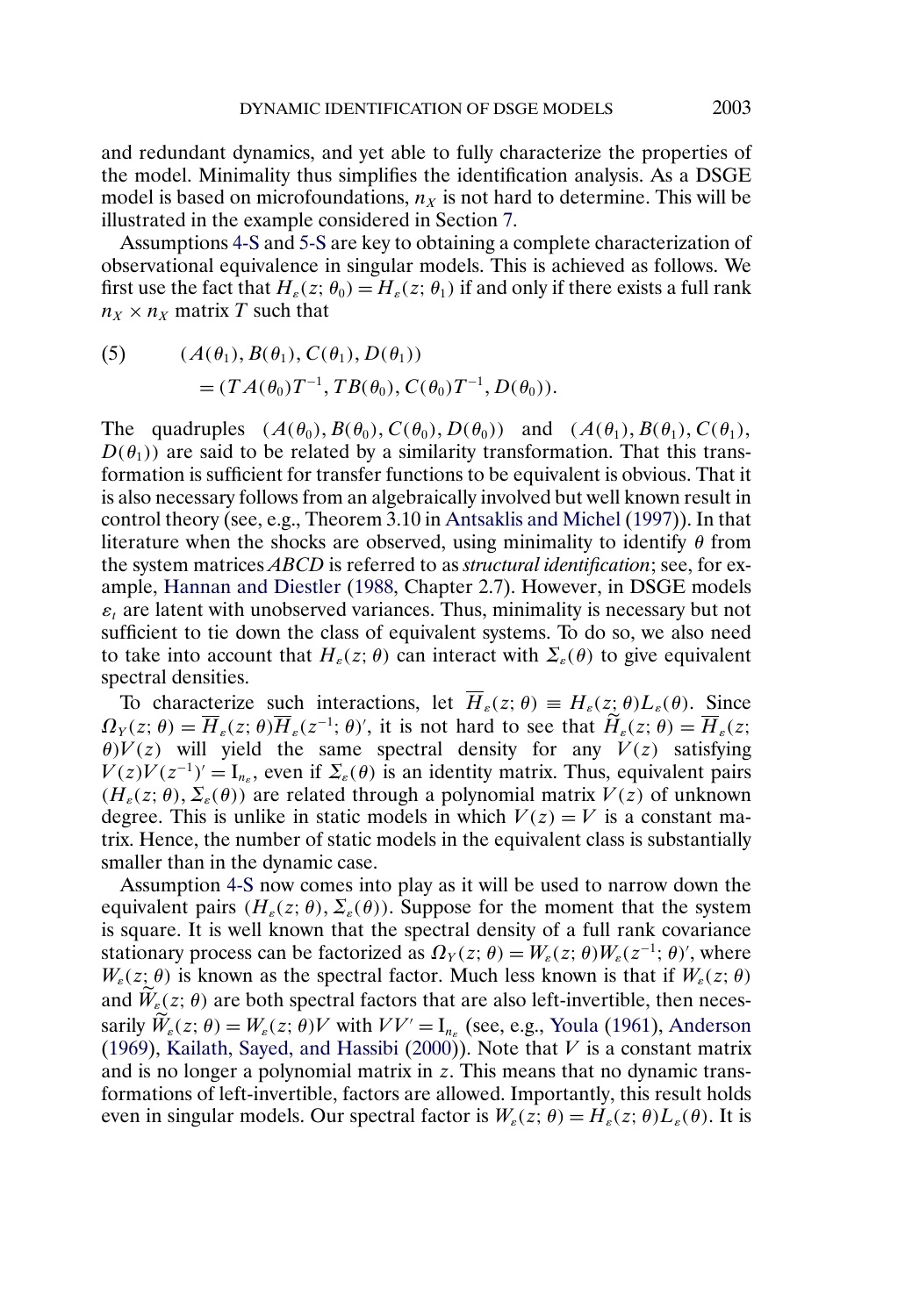left-invertible if and only if  $H<sub>\epsilon</sub>(z; \theta)$  is left-invertible which holds by Assump-tion [4-S.](#page-8-0) In such a case, two equivalent pairs  $(H_{\varepsilon}(z; \theta), \Sigma_{\varepsilon}(\theta))$  must be related by a full rank matrix  $U = L_{\epsilon}(\hat{\theta}_0) V L_{\epsilon}(\hat{\theta}_1)^{-1}$  such that

(6) 
$$
H_{\varepsilon}(z; \theta_1) = H_{\varepsilon}(z; \theta_0)U
$$
 and  
\n $U\Sigma_{\varepsilon}(\theta_1)U' = \Sigma_{\varepsilon}(\theta_0)$  for every  $z \in \mathbb{C}$ .

Combining the transformations in [\(5\)](#page-9-0) and (6) leads to our first main result.

PROPOSITION 1-S—Observational Equivalence  $n_{\epsilon} \leq n_{\gamma}$ : *Suppose Assumptions* [1,](#page-4-0) [2,](#page-5-0) [4-S,](#page-8-0) and [5-S](#page-8-0) *hold. Then*  $\theta_0$  *and*  $\theta_1$  *are observationally equivalent if and only if there exists a full rank*  $n_X \times n_X$  *matrix* T *and a full rank*  $n_{\varepsilon} \times n_{\varepsilon}$  *matrix* U *such that*

(7) 
$$
A(\theta_1) = TA(\theta_0)T^{-1}, \quad B(\theta_1) = TB(\theta_0)U, \quad C(\theta_1) = C(\theta_0)T^{-1},
$$

$$
D(\theta_1) = D(\theta_0)U, \quad \Sigma_{\varepsilon}(\theta_1) = U^{-1}\Sigma_{\varepsilon}(\theta_0)U^{-1}.
$$

Proposition 1-S (proved in the [Appendix\)](#page-26-0) says that in singular systems with  $n_{\varepsilon} \leq n_{\varepsilon}$ , there can exist no transformation of the hyperparameters  $\Lambda^{S}(\theta)$  other than those defined in (7) that can give rise to equivalent spectral densities. In other words, these transformations are necessary and sufficient for observational equivalence. The crux of the proposition is to use minimality and leftinvertibility to narrow down the set of observationally equivalent hyperparameters. The result also holds in the important special case of a square system.

An immediate implication of Proposition 1-S is that  $\Lambda^{S}(\theta)$  may not be identifiable. In other words, the *ABCD* representation is not a reduced form in the sense of classical simultaneous equations analysis. The problem can arise even if the population autocovariances are available. Proposition 1-S can now be used to derive formal identification conditions. Define the continuously differentiable mapping  $\delta^S: \Theta \times \mathbb{R}^{n_X^2} \times \mathbb{R}^{n_{\epsilon}^2} \to \mathbb{R}^{n_A^S}$  as

(8) 
$$
\delta^{S}(\theta, T, U) \equiv \begin{pmatrix} \text{vec}(TA(\theta)T^{-1}) \\ \text{vec}(TB(\theta)U) \\ \text{vec}(C(\theta)T^{-1}) \\ \text{vec}(D(\theta)U) \\ \text{vech}(U^{-1}\Sigma_{\varepsilon}(\theta)U^{-1'}) \end{pmatrix}.
$$

The mapping defines  $n_A^S$  equations in  $n_{\theta} + n_X^2 + n_{\epsilon}^2$  unknowns.

LEMMA 2-S: *Under the assumptions of Proposition* 1-S, θ *is locally identifi*able from the autocovariances of  $Y_t$  at a point  $\theta_0 \in \Theta$  if and only if the sys*tem of equations*  $\delta^{S}(\theta_0, I_{n_X}, I_{n_E}) = \delta^{S}(\theta_1, T, U)$  *has a locally unique solution*  $(\theta_1, T, U) = (\theta_0, I_{n_X}, I_{n_E}).$ 

<span id="page-10-0"></span>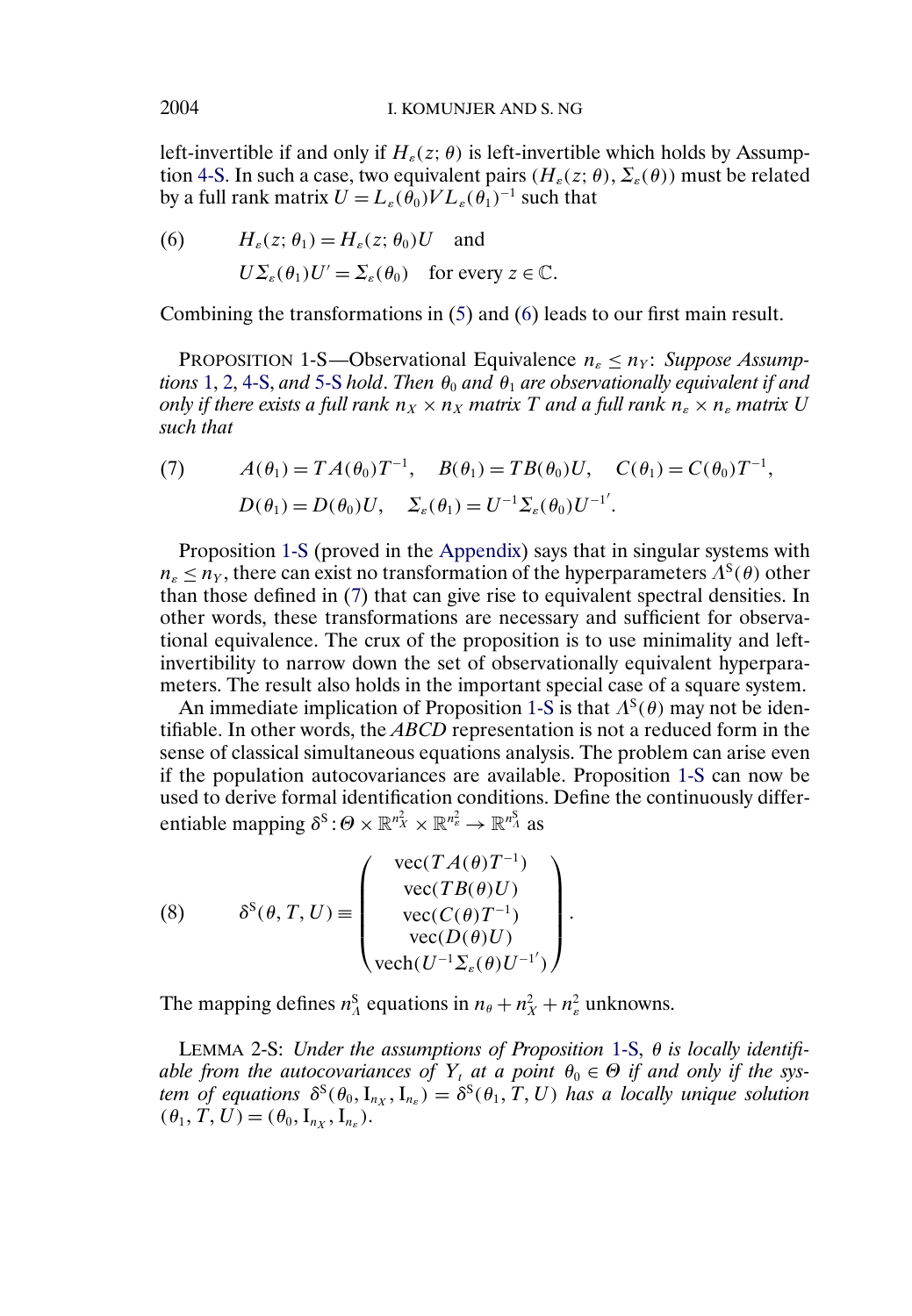<span id="page-11-0"></span>Lemma [2-S](#page-10-0) (proved in the [Appendix\)](#page-26-0) says that a singular DSGE model is locally identifiable at  $\theta_0 \in \Theta$  if and only if  $\delta^S(\theta, T, U)$  is locally injective at  $(\theta_0, I_{n_x}, I_{n_x})$ . The matrix of partial derivatives of  $\delta^S(\theta, T, U)$  evaluated at  $(\theta_0, I_{nx}, I_{nz})$  is given by<sup>7</sup>

$$
\Delta^{S}(\theta_{0}) = \left(\frac{\partial \delta^{S}(\theta, I_{n_{X}}, I_{n_{\varepsilon}})}{\partial \theta} - \frac{\partial \delta^{S}(\theta, I_{n_{X}}, I_{n_{\varepsilon}})}{\partial \text{ vec } T} - \frac{\partial \delta^{S}(\theta, I_{n_{X}}, I_{n_{\varepsilon}})}{\partial \text{ vec } U}\right)\Big|_{\theta = \theta_{0}}
$$
\n
$$
= \left(\begin{array}{ccc} \frac{\partial \text{vec} A(\theta)}{\partial \theta} & A(\theta)^{\prime} \otimes I_{n_{X}} - I_{n_{X}} \otimes A(\theta) & 0_{n_{X}^{2} \times n_{\varepsilon}^{2}} \\ \frac{\partial \text{vec} B(\theta)}{\partial \theta} & B(\theta)^{\prime} \otimes I_{n_{X}} & I_{n_{\varepsilon}} \otimes B(\theta) \\ \frac{\partial \text{vec} C(\theta)}{\partial \theta} & -I_{n_{X}} \otimes C(\theta) & 0_{n_{Y}n_{X} \times n_{\varepsilon}^{2}} \\ \frac{\partial \text{vec} D(\theta)}{\partial \theta} & 0_{n_{Y}n_{X} \times n_{X}^{2}} & I_{n_{\varepsilon}} \otimes D(\theta) \\ \frac{\partial \text{vec} D(\theta)}{\partial \theta} & 0_{(n_{\varepsilon}(n_{\varepsilon}+1)/2) \times n_{X}^{2}} & -2\mathcal{E}_{n_{\varepsilon}}\big[\Sigma_{\varepsilon}(\theta) \otimes I_{n_{\varepsilon}}\big]\right)_{\theta = \theta_{0}}
$$
\n
$$
\equiv \left(\Delta_{A}^{S}(\theta_{0}) - \Delta_{T}^{S}(\theta_{0}) - \Delta_{U}^{S}(\theta_{0})\right).
$$

As  $\delta^s$  is continuously differentiable, a sufficient condition for  $\delta^s$  to be locally injective is that the matrix of partial derivatives of  $\delta^s(\theta, T, U)$  has full column rank at  $(\theta_0, I_{n_X}, I_{n_E})$ . The  $n_A^S \times n_\theta$  block defined by  $\Delta_A^S(\theta_0)$  describes the local properties of the mapping from  $\theta$  to  $\Lambda^{S}(\theta)$ . When rank  $\Delta_{\Lambda}^{S}(\theta_0) = n_{\theta}$ , the mapping is locally invertible at  $\theta_0$ . The middle  $n_A^S \times n_X^2$  matrix  $\Delta_T^S(\theta_0)$  corresponds to the partial derivatives with respect to T evaluated at  $(T, U) = (I_{n_X}, I_{n_E}).$ When rank  $\Delta_T^S(\theta_0) = n_X^2$ , then the only (local) similarity transformation is provided by the identity matrix. The final  $n_\Lambda^S \times n_e^2$  matrix  $\varDelta_U^S(\theta_0)$  corresponds to the partial derivatives with respect to U, evaluated at  $(\tilde{T}, U) = (I_{n_x}, I_{n_e})$ . When rank  $\Delta_U^S(\theta_0) = n_e^2$ , then the spectral factorization (locally) uniquely determines the pair  $(H_{\varepsilon}(z; \theta), \Sigma_{\varepsilon}(\theta))$ . Note that since  $\Lambda^{S}(\theta_{0})$  may not be identifiable, full column rank of  $\Delta_A^S(\theta_0)$  alone is necessary but not sufficient for identification.

PROPOSITION 2-S—Rank and Order Conditions  $n_{\epsilon} \leq n_Y$ : *Suppose Assumptions* [1,](#page-4-0) [2,](#page-5-0) [3-S,](#page-7-0) [4-S,](#page-8-0) *and* [5-S](#page-8-0) *hold. If the rank of*  $\Delta^{S}(\theta)$  *remains constant in a neighborhood of*  $\theta_0$ , *then a necessary and sufficient rank condition for*  $\theta$  *to be locally identified from the autocovariances of*  $Y_t$  *at a point*  $\theta_0$  *in*  $\Theta$  *is* 

rank  $\Delta^{\rm S}(\theta_0)$  = rank  $(\Delta^{\rm S}_{\Lambda}(\theta_0)$   $\Delta^{\rm S}_{T}(\theta_0)$   $\Delta^{\rm S}_{U}(\theta_0)$   $)$  =  $n_{\theta}$  +  $n_{X}^2$  +  $n_{\varepsilon}^2$ .

*A* necessary order condition is  $n_{\theta} + n_X^2 + n_{\epsilon}^2 \leq n_{\Lambda}^S$ , where  $n_{\Lambda}^S = (n_X + n_Y)(n_X + n_Y)$  $n_{\epsilon}$ ) +  $n_{\epsilon}$ ( $n_{\epsilon}$  + 1)/2.

<sup>7</sup>For any symmetric  $n \times n$  matrix A,  $\mathcal{E}_n$  is the left inverse of the  $n \times \frac{n(n+1)}{2}$  duplication matrix  $\mathcal{G}_n$ , where  $\text{vec}(A) = \mathcal{G}_n \text{vech}(A)$ .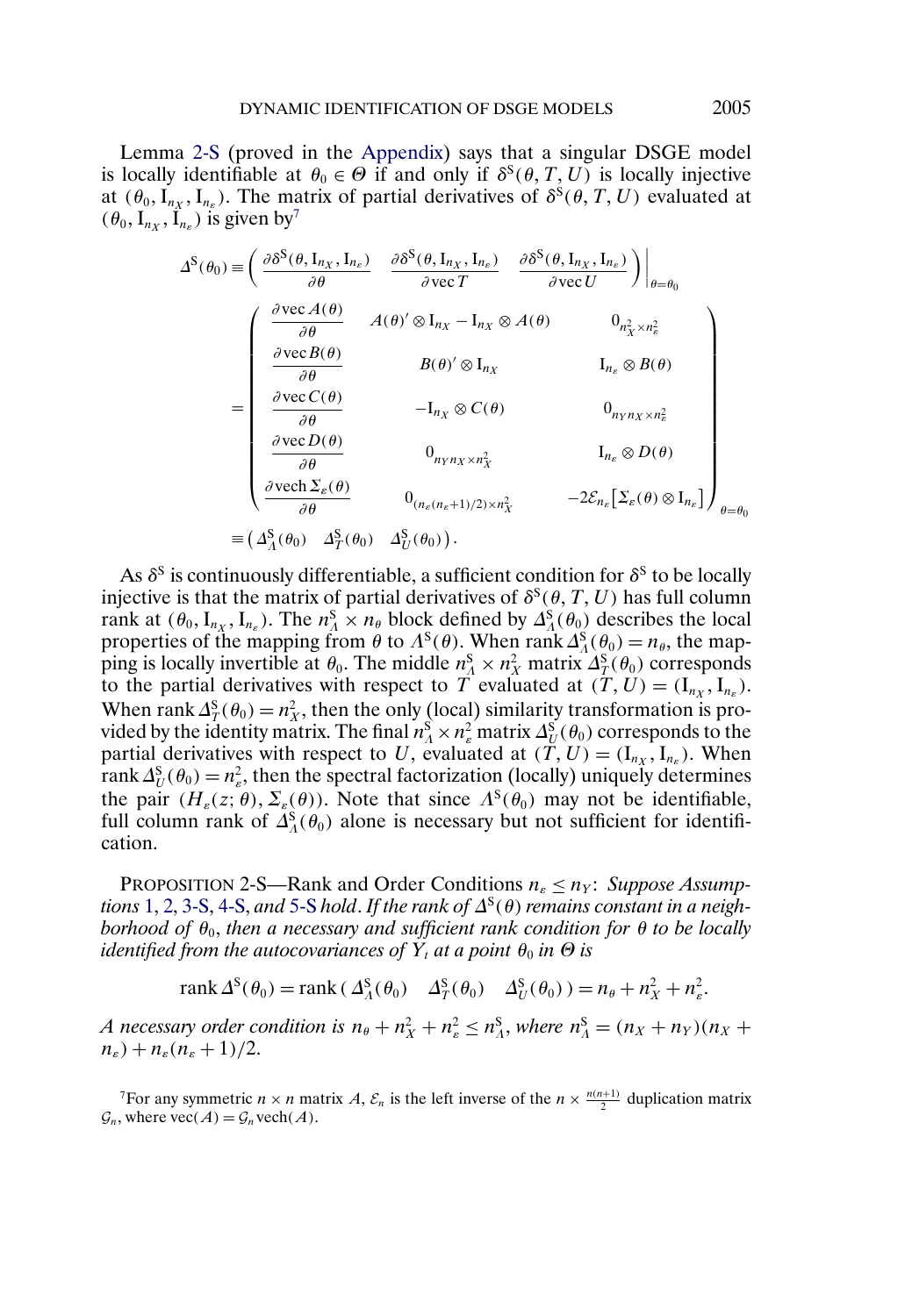<span id="page-12-0"></span>Proposition [2-S](#page-11-0) is new to both the econometrics and control theory literature. It extends the results of [Hannan](#page-37-0) [\(1971\)](#page-37-0), [Deistler](#page-37-0) [\(1976\)](#page-37-0), and [Glover and](#page-37-0) [Willems](#page-37-0) [\(1974\)](#page-37-0) to stochastically singular systems in which  $\varepsilon_t$  is unobserved with unknown covariance  $\Sigma_{\varepsilon}(\theta)$ . The results allow researchers to establish identifiability of DSGE models prior to estimation and independently of the estimator used. Numerical evaluations of the population autocovariances or of the spectral density are not necessary, because we study their determinants  $\Lambda^{S}(\theta)$ directly.

The order condition requires the number of equations defined by  $\delta^s$  to be at least as large as the number of unknowns in those equations. It can be rewritten as

$$
n_{\theta} \leq n_Y n_X + n_{\varepsilon}(n_X + n_Y - n_{\varepsilon}) + \frac{n_{\varepsilon}(n_{\varepsilon} + 1)}{2}.
$$

The condition depends on  $n_Y$ ,  $n_X$ , and  $n_\varepsilon$  representing the structure of the economic model. They play the role of the number of endogenous and predetermined variables in classical simultaneous equations analysis; the sample size T is not involved. The term  $n_Y - n_\varepsilon \geq 0$  reflects stochastic singularity and is, however, specific to DSGE models.

An important implication of the proposition is that identifiability of  $\theta$  can be studied from the second moments of the data, even though the hyperparameters  $\Lambda^{S}(\theta)$  may not be identifiable. The constant rank requirement in Proposi-tion [2-S](#page-11-0) ensures that  $(\theta_0, I_{n_x}, I_{n_x})$  is a regular point. Our rank condition is still sufficient for identification, even if  $\theta_0$  fails to be a regular point.<sup>8</sup> Both rank and order conditions have a classical flavor even though we work with assumptions that would not be valid in a classical setup.

The submatrices

$$
\Delta_{AT}^S(\theta_0) = (\Delta_A^S(\theta_0) \quad \Delta_T^S(\theta_0)) \quad \text{and} \quad \Delta_{AU}^S(\theta_0) = (\Delta_A^S(\theta_0) \quad \Delta_U^S(\theta_0))
$$

reveal delicate types of nonidentification due to the features of the impulse and propagating mechanism of the model. It is possible that  $\Delta_A^S(\theta_0)$  is full rank and yet  $\Delta^{S}(\theta_0)$  is rank deficient. As shown in Section [6,](#page-18-0) the null space of  $\Delta^{S}(\theta_0)$  can be used to isolate the parameters that are not identifiable. Such information about the model is useful even if estimation is not of interest.

Minimality and left-invertibility are maintained assumptions of Proposi-tion [2-S.](#page-11-0) However, the rank conditions on the submatrices of  $\Delta^{S}(\theta_0)$  remain necessary for identification even if one of these assumptions fail. In particular, (i) rank  $\Delta_{AU}^S(\theta_0) = n_\theta + n_\varepsilon^2$  is necessary for  $\theta_0$  to be identifiable when the system fails to be minimal but the transfer function is left-invertible, while (ii) rank  $\Delta_{AT}^S(\theta_0) = n_\theta + n_X^2$  is necessary for identification of minimal systems

<sup>8</sup>When the elements of  $\Delta^{S}(\theta)$  are analytic functions, then almost every point  $\theta$  in  $\Theta$  is regular (see, e.g., Corollary 5.A.1. in [Fisher](#page-37-0) [\(1966\)](#page-37-0)).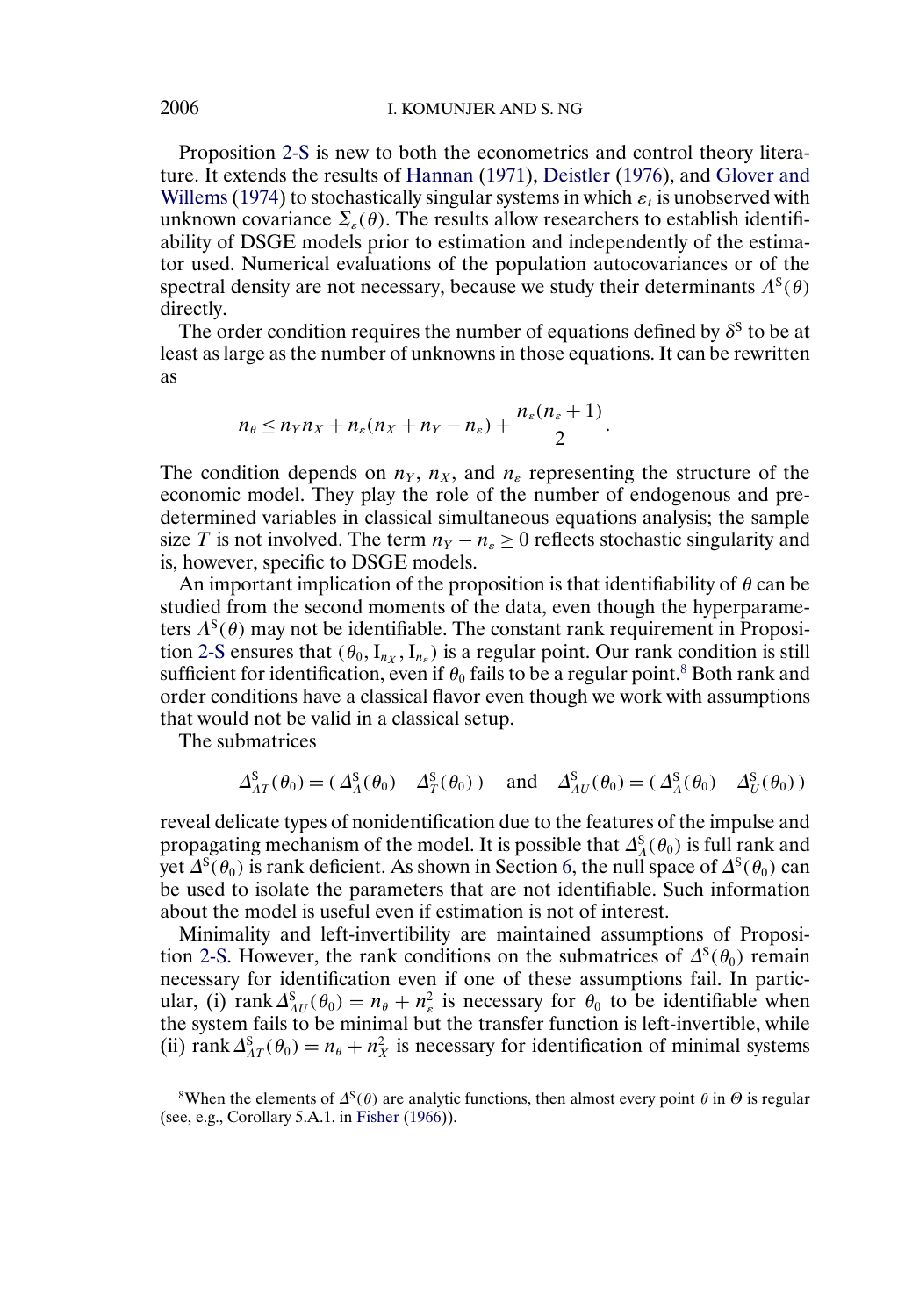<span id="page-13-0"></span>with transfer functions that are not left-invertible. To see why, consider case (i). Since the transformation  $A(\theta_1) = A(\theta_0)$ ,  $B(\theta_1) = B(\theta_0)U$ ,  $C(\theta_1) = C(\theta_0)$ ,  $D(\theta_1) = D(\theta_0)$ , and  $\Sigma_{\varepsilon}(\theta_1) = U^{-1} \Sigma_{\varepsilon}(\theta_0) U^{-1}$  always leads to observational equivalence whether or not the system is not minimal, local injectivity of  $\delta^{\vec{S}}(\theta, I_{n_x}, U)$  at  $(\theta, U) = (\theta_0, I_{n_s})$  is still necessary for local identification of  $\theta_0$ . Even if both minimality and left-invertibility fail to hold, rank  $\Delta_A^S(\theta_0) = n_\theta$  is still a useful diagnostic and is still a necessary condition for identification.

#### 4. NONSINGULAR CASE  $n_{\varepsilon} \ge n_Y$

A nonsingular system occurs when there are at least as many shocks as variables. When  $n_e > n_Y$ , [\(2\)](#page-5-0) is no longer the Wold representation for Y<sub>t</sub> and  $\varepsilon_t$ is no longer fundamental. More precisely, the transfer function of a nonsingular system with more shocks than observables is *not* left-invertible. As the foregoing results for singular systems are now invalid, a different framework is necessary. We reparameterize the state space solution in [\(1a\)](#page-4-0)–[\(1b\)](#page-4-0) to obtain its innovations representation, details of which can be found in [Anderson and](#page-36-0) [Moore](#page-36-0) [\(1979\)](#page-36-0) and [Hansen and Sargent](#page-37-0) [\(2005\)](#page-37-0).

The innovations representation consists of a system of measurement and transition equations

(9a) 
$$
\widehat{X}_{t+1|t+1} = A(\theta)\widehat{X}_{t|t} + K(\theta)a_{t+1},
$$

(9b) 
$$
Y_{t+1} = C(\theta) \tilde{X}_{t|t} + a_{t+1},
$$

where  $K(\theta)$  is the steady state Kalman gain. The state vector, denoted by  $\widehat{X}_{t|t}$ , is now the optimal linear predictor of  $X_t$  based on the history  $Y^t$ , and the error of the system  $a_{t+1} = \hat{Y}_{t+1} - C(\theta)\hat{X}_{t|t}$  is the one-step-ahead forecast error of  $Y_{t+1}$ . Notably, the  $n_{\varepsilon}$  shocks are now consolidated into a vector of  $n_{\gamma}$  white noise forecast errors  $a_t$  whose variance is  $\Sigma_a(\theta)$ . Let  $L_a(\theta)$  be the Cholesky decomposition of  $\Sigma_a(\theta)$ . Collect the system parameters of the innovations model into

$$
\Lambda^{\text{NS}}(\theta) \equiv \big( (\text{vec } A(\theta))', (\text{vec } K(\theta))', (\text{vec } C(\theta))', (\text{vec } \Sigma_a(\theta))' \big),
$$

in which the number of components equals  $n_{A}^{NS} = n_{X}^{2} + 2n_{X}n_{Y} + n_{Y}(n_{Y} + 1)/2$ .

ASSUMPTION 3-NS: *The mapping*  $\Lambda^{NS}$ :  $\theta \mapsto \Lambda^{NS}(\theta)$  *is continuously differentiable on* Θ.

ASSUMPTION 4-NS: *For every*  $\theta \in \Theta$ ,  $D(\theta) \Sigma_{\varepsilon}(\theta) D(\theta)$ ' *is nonsingular*.

ASSUMPTION 5-NS: *For every*  $\theta \in \Theta$ , (i) the matrix  $(K(\theta) A(\theta)K(\theta) \cdots$  $A^{n_X-1}(\theta)K(\theta)$  *has full row rank and* (ii) *the matrix*  $(C(\theta)' A(\theta)'C(\theta)' \cdots$  $A^{n_X-1}(\theta)'C(\theta)')'$  has full column rank.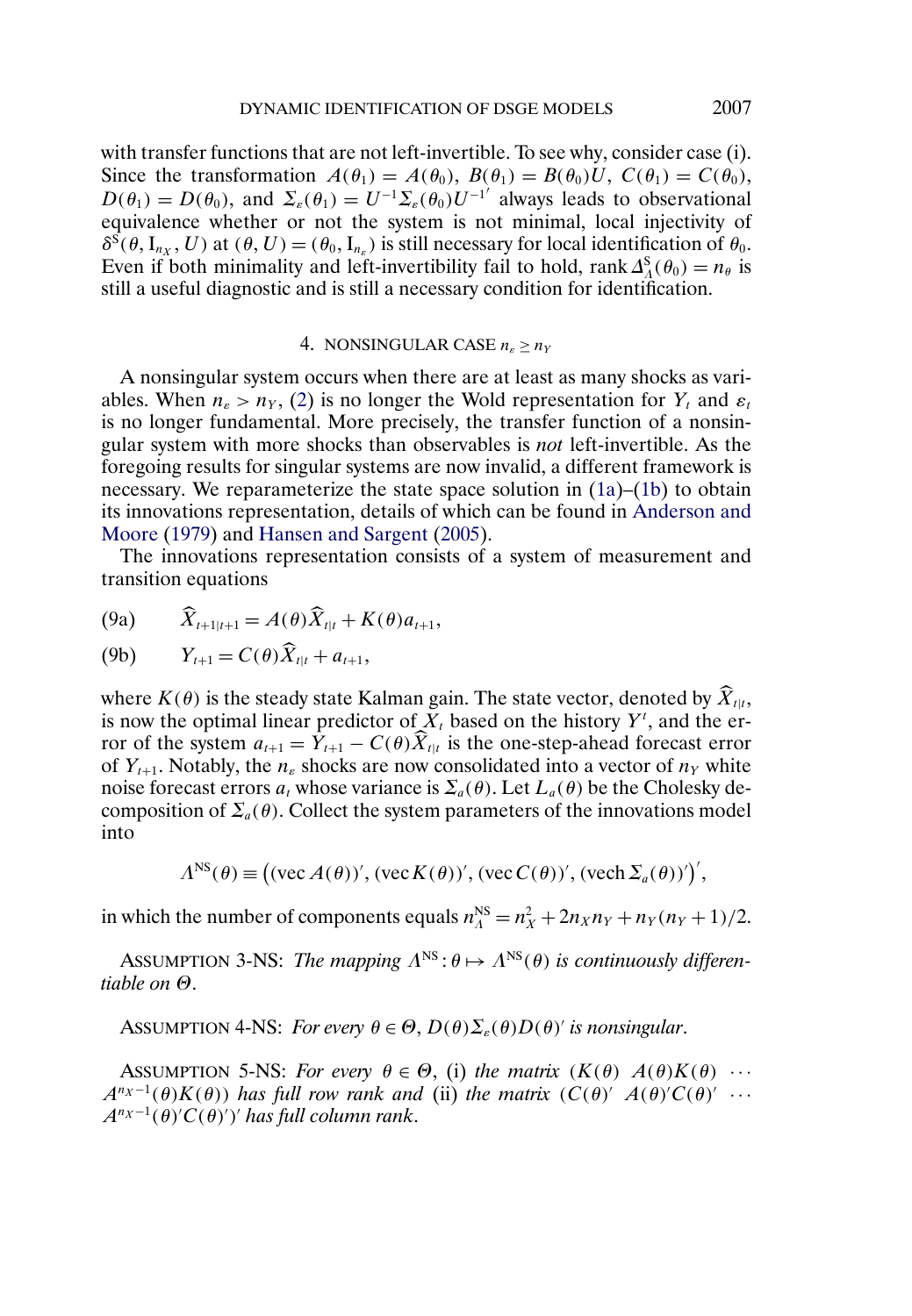## <span id="page-14-0"></span>2008 I. KOMUNJER AND S. NG

The validity of the innovations representation hinges on the existence of a positive semidefinite solution to the so-called discrete algebraic Ricatti equation (DARE). In the literature, the existence of this solution is often assumed. To proceed with identification analysis, we need to make the primitive conditions for this result precise. Specifically,  $D(\theta)$  must be full row rank (Assumption [4-NS\)](#page-13-0) so that each of the innovations affects at least one series. This rules out observables that are defined by identities and are not affected by any shock or measurement error. Under Assumption [4-NS,](#page-13-0)  $K(\theta)$  and  $\Sigma_a(\theta)$  are well defined functions of the hyperparameter  $\Lambda^s(\theta)$ , and their expressions are given in Equations [\(19\)](#page-32-0) and [\(18\)](#page-32-0) in the [Appendix.](#page-26-0) Importantly,  $Y_t$  now has Wold representation

$$
Y_t = \sum_{j=0}^{\infty} h_a(j; \theta) a_{t-j} = H_a(L^{-1}; \theta) a_t,
$$

in which the innovations  $a_t$  are fundamental and the covariance matrix  $\Sigma_a(\theta)$  is nonsingular for every  $\theta \in \Theta$ . Furthermore, the corresponding transfer function

$$
H_a(z; \theta) = I_{n_Y} + C(\theta) \big[ z I_{n_X} - A(\theta) \big]^{-1} K(\theta)
$$

is such that  $H_a(z; \theta)$  is square and invertible in  $|z| > 1$  by construction. In other words, the innovations representation delivers left-invertibility automatically. This is unlike in singular systems where left-invertibility needs to be assumed. Assumption [5-NS](#page-13-0) ensures that the system [\(9a\)](#page-13-0)–[\(9b\)](#page-13-0) is minimal. Written in terms of  $H_a(z; \theta)$  and  $\Sigma_a(\theta)$ , the spectral density matrix of  $Y_t$  is

$$
\Omega_Y(z;\theta) = H_a(z;\theta) \Sigma_a(\theta) H_a(z^{-1};\theta)'
$$

The following result characterizes observational equivalence in nonsingular models.

PROPOSITION 1-NS—Observational Equivalence  $n_{\varepsilon} \ge n_Y$ : *Suppose Assumptions* [1,](#page-4-0) [2,](#page-5-0) [4-NS,](#page-13-0) and [5-NS](#page-13-0) *hold. Then*  $\theta_0$  *and*  $\theta_1$  *are observationally equivalent if and only if there exists a full rank*  $n_X \times n_X$  *matrix* T *such that* 

(10) 
$$
A(\theta_1) = TA(\theta_0)T^{-1}
$$
,  $K(\theta_1) = TK(\theta_0)$ ,  
\n $C(\theta_1) = C(\theta_0)T^{-1}$ ,  $\Sigma_a(\theta_1) = \Sigma_a(\theta_0)$ .

Proposition 1-NS takes as a starting point that transfer functions related by similarity transforms must also have equivalent Kalman filters. Furthermore,  $H_a(z; \theta)$  is nonsingular in  $|z| > 1$  so that the spectral factor  $W_a(\theta) =$  $H_a(z; \theta)L_a(\theta)$  is left-invertible. Combining the minimality and left-invertibility restrictions yields  $(10)$ . The restrictions no longer involve U because the innovations representation imposes the normalization  $h_a(0; \theta) = I_{nv}$ . Instead, the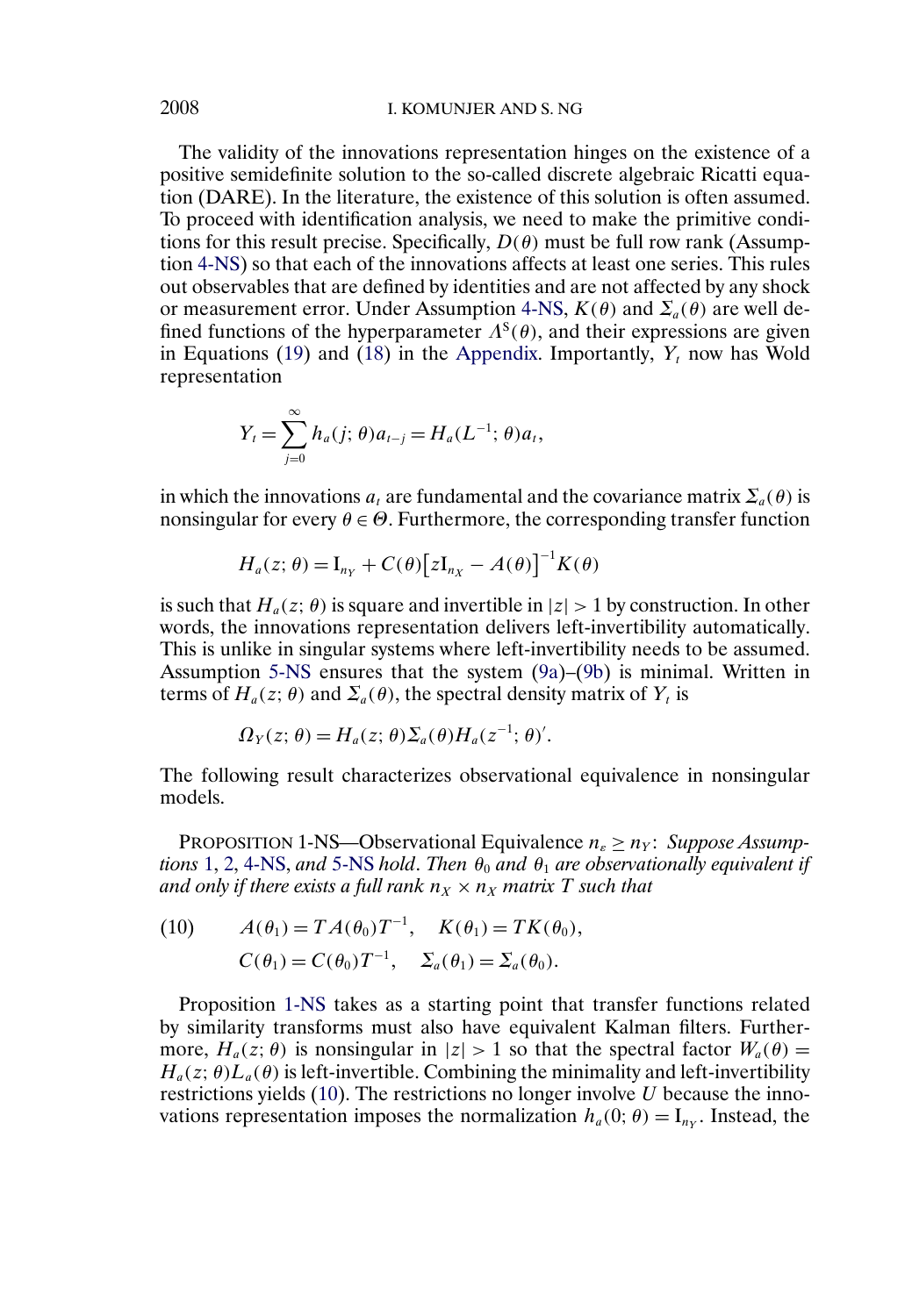<span id="page-15-0"></span>restrictions are subsumed in  $K(\theta)$ , which needs to be solved numerically, because the forecast errors  $a_t$  are derived from Kalman filtering. No filtering is necessary to study identification of left-invertible singular models.

For any  $\theta \in \Theta$  and any full rank  $n_X \times n_X$  matrix T, let

(11) 
$$
\delta^{NS}(\theta, T) \equiv \begin{pmatrix} \text{vec}(TA(\theta)T^{-1}) \\ \text{vec}(TK(\theta)) \\ \text{vec}(C(\theta)T^{-1}) \\ \text{vec}(\Sigma_a(\theta)) \end{pmatrix}.
$$

The mapping  $\delta^{NS}$ :  $\Theta \times \mathbb{R}^{n_X^2} \to \mathbb{R}^{n_X^{NS}}$  defines  $n_A^{NS}$  equations in  $n_\theta + n_X^2$  unknowns. Under the assumptions of Proposition [1-NS,](#page-14-0)  $\theta$  is locally identifiable from the autocovariances of  $Y_t$  at a point  $\theta_0 \in \Theta$  if and only if the system of equations  $\delta^{NS}(\theta_0, I_{n_x}) = \delta^{NS}(\theta_1, T)$  has a locally unique solution  $(\theta_1, T) = (\theta_0, I_{n_x})$ . The proof uses arguments analogous to those for Lemma [2-S.](#page-10-0) The matrix of partial derivatives of  $\delta^{NS}(\theta, T)$  evaluated at  $(\theta_0, I_{n_X})$  is

$$
\Delta^{\text{NS}}(\theta_{0}) \equiv \left(\frac{\partial \delta^{\text{NS}}(\theta, I_{n_{X}})}{\partial \theta} \quad \frac{\partial \delta^{\text{NS}}(\theta, I_{n_{X}})}{\partial \text{vec } T}\right)\Big|_{\theta = \theta_{0}}
$$

$$
= \left(\begin{array}{cc} \frac{\partial \text{vec } A(\theta)}{\partial \theta} & A(\theta)^{\prime} \otimes I_{n_{X}} - I_{n_{X}} \otimes A(\theta) \\ \frac{\partial \text{vec } K(\theta)}{\partial \theta} & K(\theta)^{\prime} \otimes I_{n_{X}} \\ \frac{\partial \text{vec } K(\theta)}{\partial \theta} & -I_{n_{X}} \otimes C(\theta) \\ \frac{\partial \text{vec } C(\theta)}{\partial \theta} & -I_{n_{X}} \otimes C(\theta) \\ \frac{\partial \text{vec } \Delta_{a}(\theta)}{\partial \theta} & 0_{(n_{Y}(n_{Y}+1)/2) \times n_{X}^{2}} \end{array}\right)_{\theta = \theta_{0}}
$$

$$
\equiv (\Delta^{\text{NS}}_{A}(\theta_{0}) - \Delta^{\text{NS}}_{T}(\theta_{0})).
$$

PROPOSITION 2-NS—Rank and Order Conditions  $n_{\epsilon} \ge n_Y$ : *Suppose Assumptions* [1,](#page-4-0) [2,](#page-5-0) [3-NS,](#page-13-0) [4-NS,](#page-13-0) *and* [5-NS](#page-13-0) *hold. If the rank of*  $\Delta^{NS}(\theta)$  *remains constant in a neighborhood of*  $\theta_0$ , *then a necessary and sufficient rank condition for*  $\theta$ *to be locally identified from the autocovariances of*  $Y_t$  *at a point*  $\theta_0$  *in*  $\Theta$  *is* 

rank  $\Delta^{\text{NS}}(\theta_0) = \text{rank}\left(\Delta^{\text{NS}}_A(\theta_0) - \Delta^{\text{NS}}_T(\theta_0)\right) = n_\theta + n_X^2.$ 

*A* necessary order condition is  $n_\theta + n_X^2 \le n_A^{\text{NS}}$ , where  $n_A^{\text{NS}} = n_X^2 + 2n_X n_Y + n_Y (n_Y + n_Y)$ 1)/2.

The order condition simplifies to  $n_\theta \leq 2n_X n_Y + \frac{n_Y(n_Y+1)}{2}$ . Unlike in the singular case, the condition does not depend on  $n_{\varepsilon}$  because the error  $a_t$  in the innovations representation is always of dimension  $n<sub>Y</sub>$ . As in the singular case,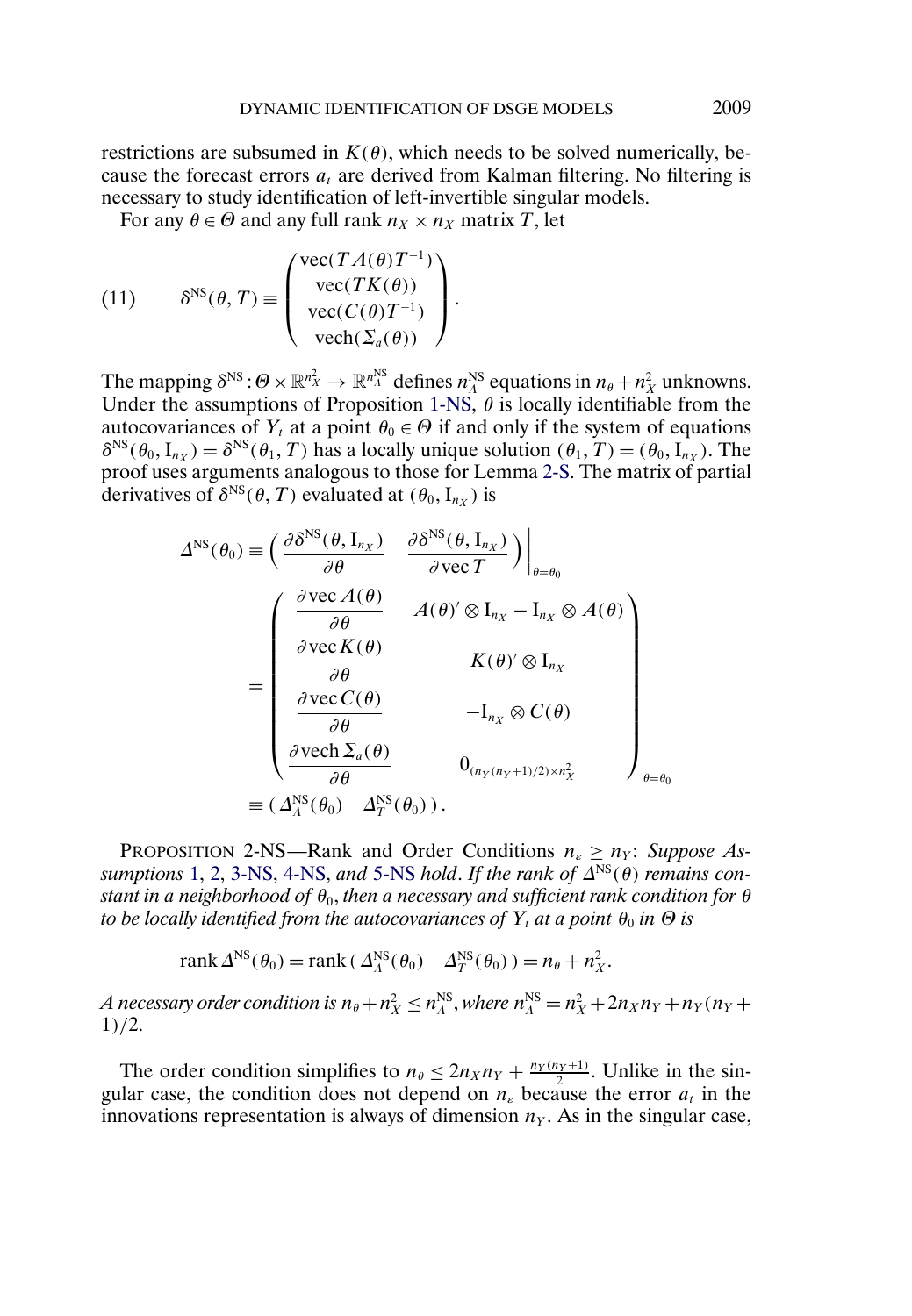rank  $\Delta_A^{NS}(\theta_0) = n_\theta$  remains necessary for identification when the minimality fails. While the rank requirement in Proposition [2-NS](#page-15-0) appears weaker than in the singular case, the assumptions are stronger since Assumption [4-NS](#page-13-0) must also hold. Furthermore, both  $K(\theta)$  and  $\Sigma_a(\theta)$  are highly nonlinear functions of  $(A(\theta), B(\theta), C(\theta), D(\theta))$ . If one starts with a singular system and the mapping from  $\theta$  to  $\Lambda^s(\theta)$  is invertible, adding measurement errors does not guarantee that the mapping from  $\theta$  to  $\Lambda^{NS}(\theta)$  will remain invertible because filtering entails information loss. The addition of measurement errors might help restore nonsingularity but could complicate identification.

When the system is square, the rank and order conditions derived in Proposition [2-NS](#page-15-0) coincide with those in Proposition [2-S.](#page-11-0) The reason is that the state covariance matrix of the innovations model becomes degenerate when  $n_Y = n_{\varepsilon}$ . This allows  $K(\theta)$  to be expressed in terms of  $B(\theta)$  and  $D(\theta)$ . Specifically,  $K(\theta) = (B(\theta) \Sigma_{\varepsilon}(\theta) D(\theta)' (D(\theta) \Sigma_{\varepsilon}(\theta) D(\theta)')^{-1}$ . Simplifying shows that the transformation [\(10\)](#page-14-0) holds if and only if there exists a full rank  $n_Y \times n_Y$  matrix U such that [\(7\)](#page-10-0) holds. Thus, in the square case, the condition rank  $\Delta^{NS}(\theta_0) = n_\theta + n_X^2$  of Proposition [2-NS](#page-15-0) is equivalent to the condition rank  $\Delta^{S}(\theta_0) = n_{\theta} + n_X^2 + n_Y^2$  of Proposition [2-S,](#page-11-0) as it should be.

While left-invertible square systems can be analyzed by either Proposition [2-S](#page-11-0) or [2-NS,](#page-15-0) square systems that are not invertible (and hence fail to satisfy Assumption [4-S\)](#page-8-0) can only be analyzed using the innovations representation. This is possible because the transfer function of the innovations model is always left-invertible. For example, the model considered [Leeper, Walker, and](#page-37-0) [Yang](#page-37-0) [\(2008\)](#page-37-0) is square, but the presence of anticipated shocks violates invertibility. In such a case, identification can only be analyzed by Proposition [2-NS.](#page-15-0)

|                  |                           | <b>Square Systems</b>     |                     |                         |  |  |  |  |
|------------------|---------------------------|---------------------------|---------------------|-------------------------|--|--|--|--|
|                  | Singular Systems          | $n_{\varepsilon} = n_{Y}$ | Nonsingular Systems |                         |  |  |  |  |
|                  | $n_{\rm g}$ < $n_{\rm Y}$ | Left-Invertible           | Noninvertible       | $n_{\rm g} > n_{\rm Y}$ |  |  |  |  |
| Representation   | <i>ABCD</i>               | <i>ABCD</i>               | AKC                 | AKC                     |  |  |  |  |
| Obs. equivalence | 1-S                       | 1-S                       | $1-NS$              | $1-NS$                  |  |  |  |  |
| Rank and order   | $2-S$                     | $2-S$                     | $2-NS$              | $2-NS$                  |  |  |  |  |

Our main identification results can be summarized as follows.

## 5. CONDITIONAL AND PARTIAL IDENTIFICATION

Restrictions on some components of  $\theta$  are often imposed for a number of reasons. They may enable identification of the remaining parameters when the rank conditions in Proposition [2-S](#page-11-0) or [2-NS](#page-15-0) fail. A researcher may have detailed information about a parameter so that consideration of other values is unnecessary. The unconditional moments implied by second order approximations

<span id="page-16-0"></span>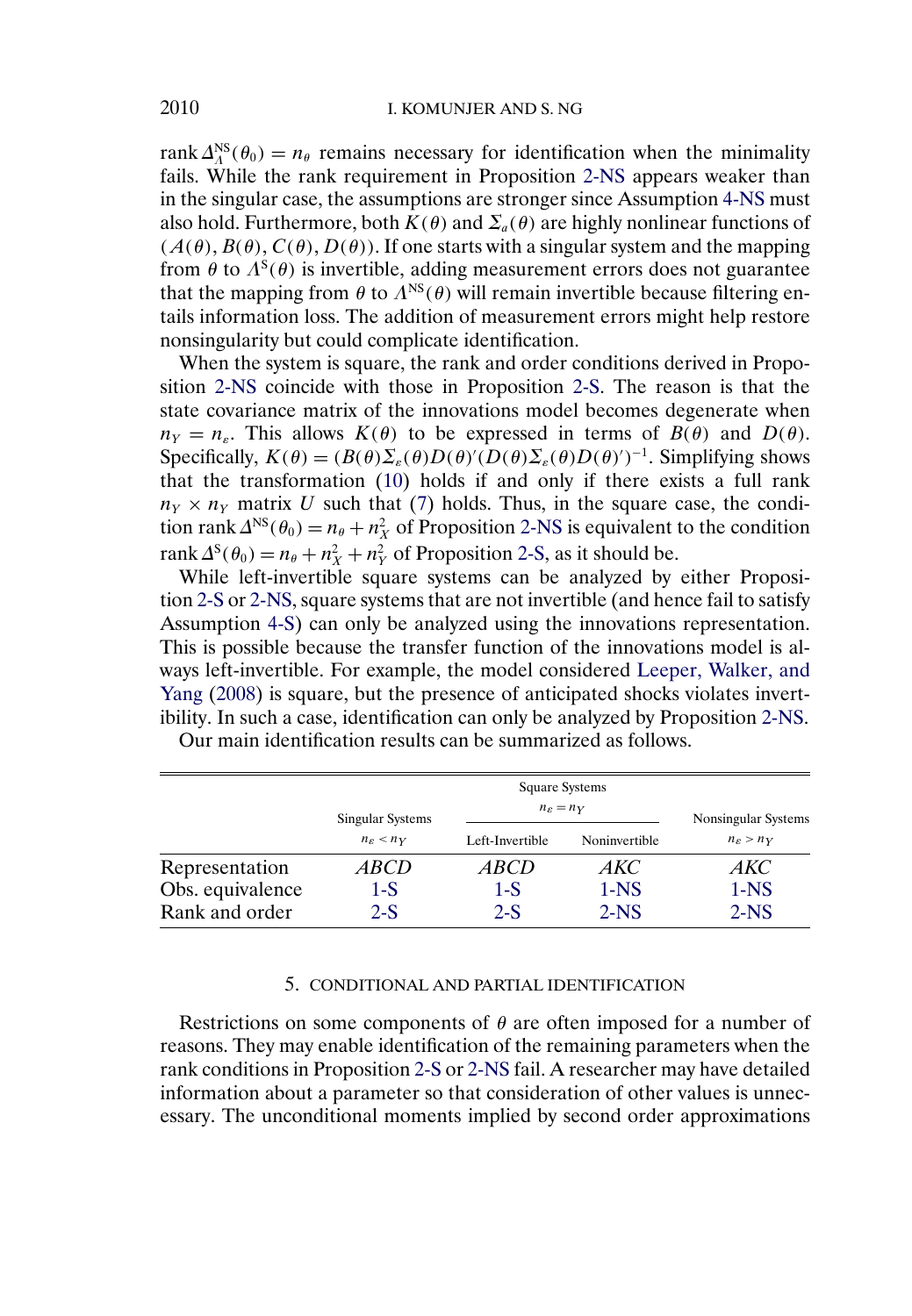<span id="page-17-0"></span>to the model may contain information about  $\theta$ . More generally, consider a set of  $n_R$  a priori restrictions that, when evaluated at  $\theta_0$ , satisfy

$$
\varphi(\theta_0)=0.
$$

For example, steady state restrictions  $EY_t^a = EY_{ss}^a(\theta)$  can be written as  $\varphi(\theta_0) = 0$ . Long-run restrictions can be imposed on  $H_{\varepsilon}(1;\theta)$ .

In the singular case, let  $\overline{\delta}^{S}(\theta, T, U) \equiv \binom{\varphi(\theta)}{\delta^{S}(\theta, T, U)}$  be the augmented vector of restrictions where  $\delta^s$  is given in [\(8\)](#page-10-0). Define its derivative matrix by

$$
\overline{\Delta}^{\mathcal{S}}(\theta_{0}) \equiv \left( \frac{\partial \overline{\delta}^{\mathcal{S}}(\theta, \mathbf{I}_{n_{X}}, \mathbf{I}_{n_{\varepsilon}})}{\partial \theta} \right) \frac{\partial \overline{\delta}(\theta, \mathbf{I}_{n_{X}}, \mathbf{I}_{n_{\varepsilon}})}{\partial \text{vec } T} \frac{\partial \overline{\delta}^{\mathcal{S}}(\theta, \mathbf{I}_{n_{X}}, \mathbf{I}_{n_{\varepsilon}})}{\partial \text{vec } U} \right) \Big|_{\theta = \theta_{0}}
$$
\n
$$
= \left( \frac{\partial \varphi(\theta_{0})}{\partial \theta} \quad 0_{n_{R} \times n_{X}^{2}} \quad 0_{n_{R} \times n_{\varepsilon}^{2}} \right) .
$$

In the nonsingular case, let  $\overline{\delta}^{NS}(\theta, T) \equiv \binom{\varphi(\theta)}{\delta^{NS}(\theta, T)}$  with  $\delta^{NS}$  as given in [\(11\)](#page-15-0) and

$$
\overline{\Delta}^{\text{NS}}(\theta_0) \equiv \left( \frac{\partial \overline{\delta}^{\text{NS}}(\theta, \mathbf{I}_{n_X})}{\partial \theta} \quad \frac{\partial \overline{\delta}^{\text{NS}}(\theta, \mathbf{I}_{n_X})}{\partial \text{vec } T} \right) \Big|_{\theta = \theta_0}
$$

$$
= \left( \frac{\partial \varphi(\theta_0)}{\partial \theta} \quad 0_{n_R \times n_X^2} \right).
$$

Local injectivity of  $\overline{\delta}^s$  at  $(\theta_0, I_{nx}, I_{n_s})$  or of  $\overline{\delta}^{NS}$  at  $(\theta_0, I_{nx})$  is necessary and sufficient for  $\theta_0$  to be locally identifiable from the autocovariances of  $Y_t$  under the restrictions  $\varphi(\theta_0) = 0$ . We refer to such an analysis as *conditional identification*.

PROPOSITION 3—Conditional Identification: *Suppose the conditions of Proposition* [2-S](#page-11-0) *or Proposition* [2-NS](#page-15-0) *hold and let*  $\overline{\Delta}(\theta)$  *denote either*  $\overline{\Delta}^S(\theta)$  *or*  $\overline{\Delta}^{NS}(\theta)$ *. Assume that the*  $n_R$  *restrictions defined by*  $\varphi(\theta)$  *are continuously differentiable on*  $\Theta$  *and that the rank of*  $\overline{\Delta}(\theta)$  *remains constant in a neighborhood of*  $\theta_0$ *. A necessary and sufficient rank condition for* θ *to be locally conditionally identified at point*  $\theta = \theta_0$  *is* 

$$
rank \overline{\Delta}(\theta_0) = n_{\theta} + n_X^2 + \mathbb{1}_S \cdot n_{\varepsilon}^2,
$$

*where*  $\mathbb{1}_S = 1$  *if the model is singular and*  $= 0$  *otherwise. When*  $\varphi(\theta)$  *involves the mean*, *the above restrictions are necessary and sufficient for local identification of*  $\theta_0$  *from the mean and autocovariances of*  $Y_t$ .

Our a priori restrictions are incorporated in the form of additional equations for solving the *same* number of unknowns. Thus, the required rank is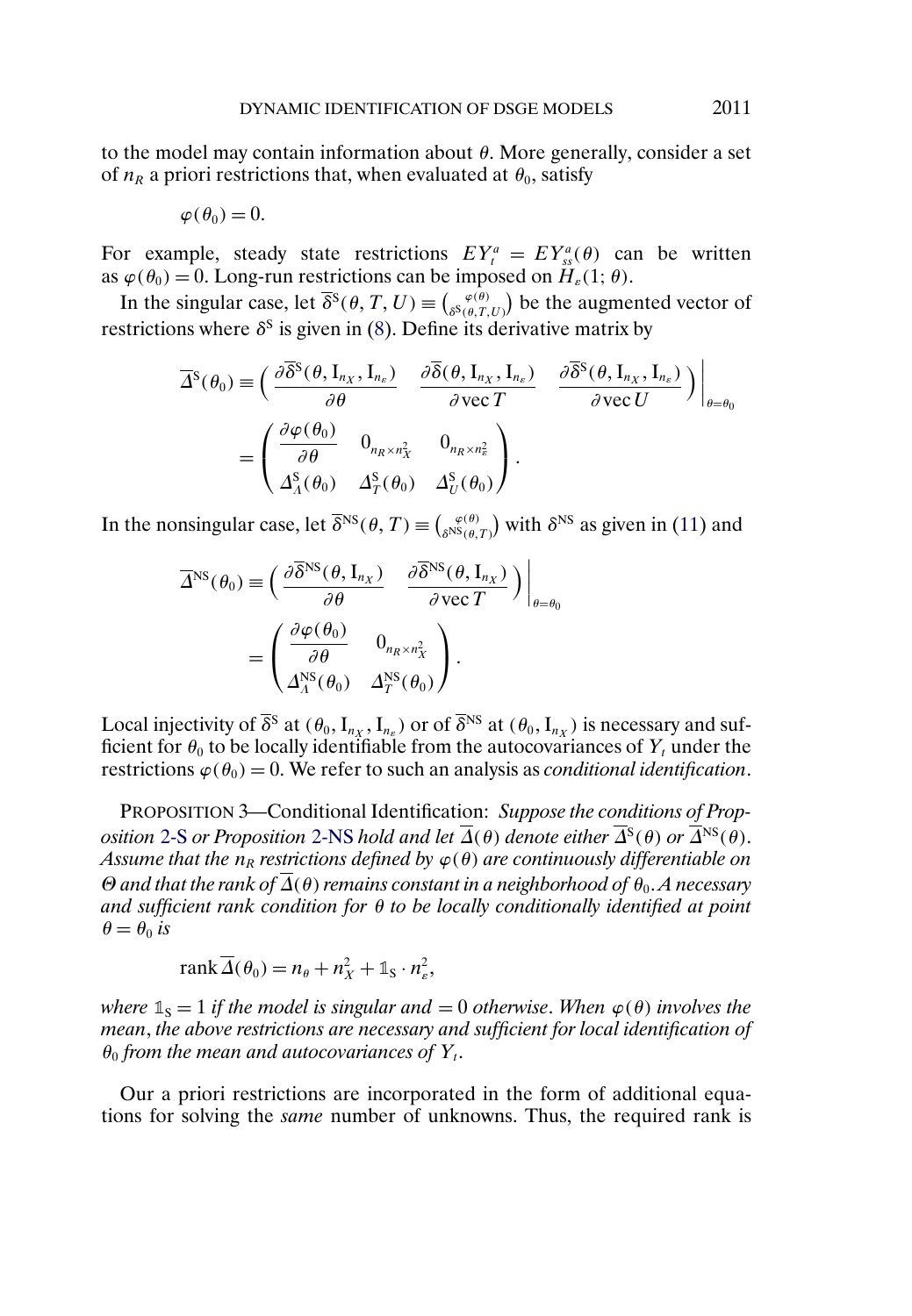<span id="page-18-0"></span>always the same: it is the number of rows of the  $\overline{\Delta}^S(\theta)$  or  $\overline{\Delta}^{NS}(\theta)$  matrix that increases with the number of restrictions. In singular models, the order condition requires  $n_{\theta} + n_X^2 + n_{\epsilon}^2 \leq n_A^S + n_R$ ; in the nonsingular case, we need  $n_{\theta} + n_X^2 \le n_A^{NS} + n_R$ . Proposition [3](#page-17-0) provides formal ways to check how many restrictions are mathematically necessary for identification, which is very useful in empirical work. For instance, univariate AR(1) shocks are often specified, but this entails many restrictions on the contemporaneous and past correlations among shocks. Proposition [3](#page-17-0) provides a means to check their identification implications.

Situations may arise when only a subset of  $\theta$  is of interest. As well, some components of  $\theta$  may still be identifiable even when Proposition [2-S](#page-11-0) or [2-NS](#page-15-0) fails. To analyze *partial identification* of a particular subvector  $\theta_i$ , partition the  $n_{\theta}$  vector  $\theta$  into two components  $\theta_i$  and  $\theta_{-i}$  of respective sizes  $n_{\theta,i}$  and  $n_{\theta,-i}$ (with  $n_{\theta,i} + n_{\theta,-i} = n_{\theta}$ ). Without loss of generality, we order the components so that  $\theta = (\theta_{-i}^{\prime}, \theta_i^{\prime})^{\prime}$ .

PROPOSITION 4—Partial Identification: *Suppose the conditions of Proposi-tion [2-S](#page-11-0) or Proposition [2-NS](#page-15-0) hold. Assume that the ranks of Δ(θ) and*  $\frac{\partial \delta(\theta)}{\partial \theta_{-i}}$  *remain constant in a neighborhood of*  $\theta_0$ . *A necessary and sufficient rank condition for*  $\theta_i$ *to be locally partially identified at point*  $\theta = \theta_0$  *is* 

$$
rank \Delta(\theta_0) = rank \left( \frac{\partial \delta(\theta_0)}{\partial \theta_{-i}} \right) + (n_{\theta,i} + n_X^2 + \mathbb{1}_S \cdot n_\varepsilon^2),
$$

*where*  $(\Delta(\theta), \frac{\partial \delta(\theta)}{\partial \theta_{-i}}) = (\Delta^S(\theta), \frac{\partial \delta^S(\theta, I_{n_X}, I_{n_E})}{\partial \theta_{-i}})$  *with*  $\mathbb{1}_S = 1$  *if the model is singular and*  $(\Delta(\theta), \frac{\partial \delta(\theta)}{\partial \theta_{-i}}) = (\Delta^{NS}(\theta), \frac{\partial \delta^{NS}(\theta, I_{n_X})}{\partial \theta_{-i}})$  with  $\mathbb{1}_S = 0$  in the nonsingular case.

The results generalize Propositions [2-S](#page-11-0) and [2-NS](#page-15-0) to allow  $\theta_{-i}$  to be nonempty. It is important to note that even though one might be interested in a subset of parameters, its identifiability will, in general, depend on the parameters that are not of interest. Straightforward modifications of the rank conditions in Propositions [3](#page-17-0) and 4 remain necessary when minimality and/or left-invertibility fails. In such cases, appropriate columns should be removed from  $\Delta(\theta)$  and  $\Delta(\theta)$ , and the rank requirements adjusted accordingly.

#### 6. RELATION TO THE INFORMATION MATRIX

All identification methods must exploit the canonical solution of the DSGE model in one way or another. [Iskrev](#page-37-0) [\(2010\)](#page-37-0) used it to numerically evaluate the  $T$  analytical autocovariances, while [Qu and Tkachenko](#page-37-0) [\(2010\)](#page-37-0) used it to evaluate the discretized spectral density. Our approach is unique in that we do not perform numerical calculations of any second moments, yet we obtain necessary and sufficient conditions for identification. This section provides two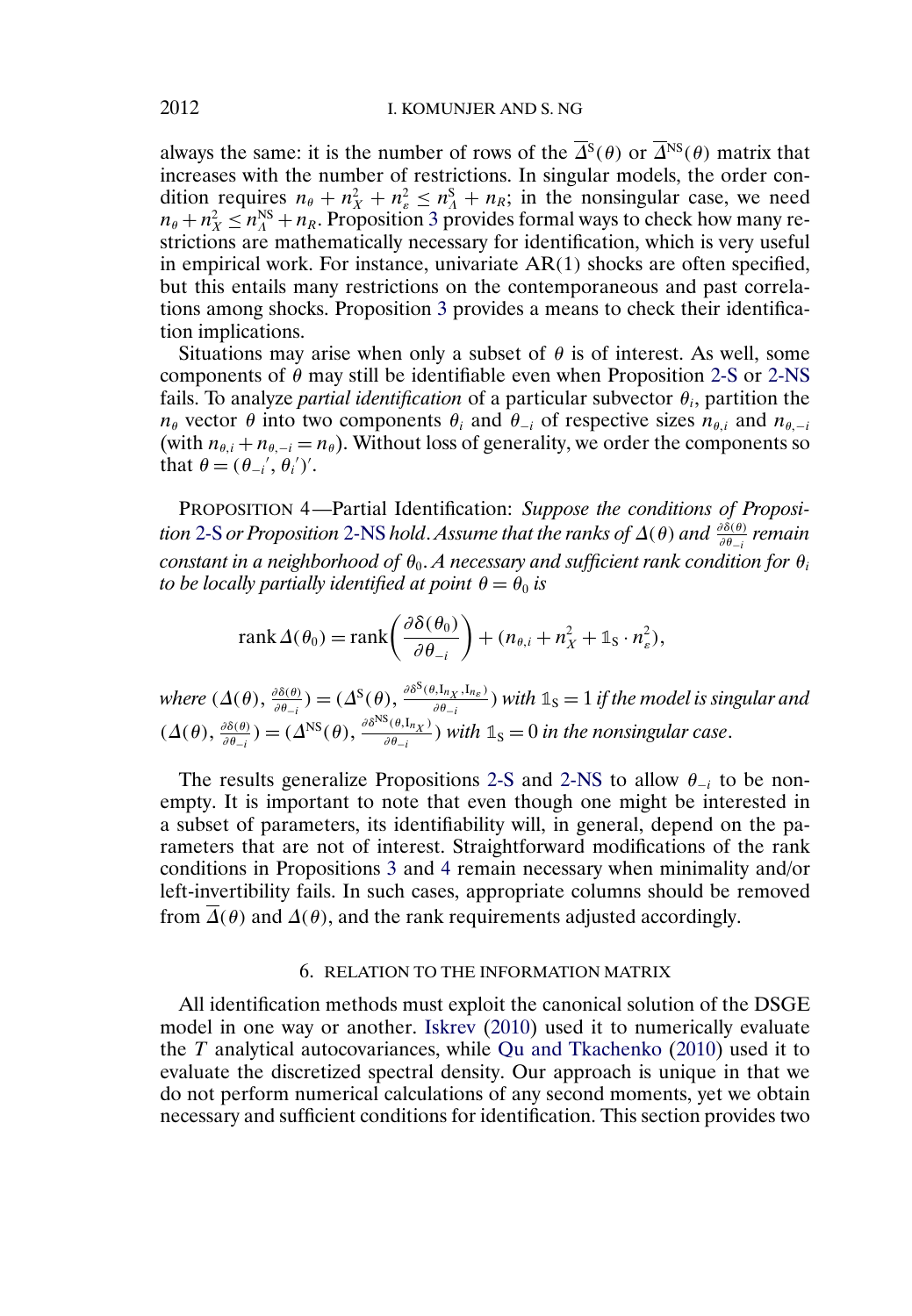<span id="page-19-0"></span>different perspectives on our results: the first studies the null space of  $\Delta(\theta)$ and relates the proposed rank conditions to those on the Markov parameters of  $Y_t$ ; the second relates our rank condition to the information matrix. Since the information matrix is defined only when  $n_Y \leq n_{\epsilon}$ , the focus of this section is on the nonsingular case only. It is understood that  $\Lambda(\theta)$  and  $\Delta(\theta)$  refer to  $\Lambda^{NS}(\theta)$  and  $\Delta^{NS}(\theta)$ , respectively.

Let 
$$
\Delta_{\overline{h}_J}(\theta) \equiv \frac{\partial \text{vec} \overline{h}_J(\theta)}{\partial \theta} = \frac{\partial \text{vec} \overline{h}_J(\theta)}{\partial \Lambda} \cdot \frac{\partial \Lambda}{\partial \theta}
$$
, where, for any  $J \ge 0$ ,  
 $\overline{h}_J(\theta) \equiv (h_a(0; \theta) L_a(\theta) \quad h_a(1; \theta) L_a(\theta) \quad \cdots \quad h_a(J; \theta) L_a(\theta))$ 

are the Markov parameters in the impulse response to mutually uncorrelated unit shocks.

LEMMA 3: *Suppose the conditions of Proposition* [2-NS](#page-15-0) *hold*. *Then for every* θ ∈ Θ, *the following statements hold*:

- (i) *For every*  $J \geq 0$ ,  $\frac{\partial \text{vec} h_J(\theta)}{\partial \Lambda} \cdot \Delta_T(\theta) = 0_{(J+1)n_Y^2 \times n_X^2}$ .
- (ii) *If*  $J \geq 2n_X 2$ , *then* rank  $\overline{h}_J(\theta) = \text{rank}\overline{h}_{2n_X 2}(\theta)$ .
- (iii)  $\text{rank}\,\Delta(\theta_0) = n_\theta + n_X^2 \text{ if and only if } \text{rank}\,\Delta_{\overline{h}_{2n_X-2}}(\theta_0) = n_\theta.$

Result (i), which follows directly from Proposition [1-NS,](#page-14-0) can be used to determine the source of nonidentification. Since  $\Delta(\theta) = (\Delta_A(\theta) \ \Delta_T(\theta))$ , a direct consequence of (i) is

$$
\frac{\partial \text{vec} h_J(\theta_0)}{\partial \Lambda} \cdot \Delta(\theta_0) = \left( \Delta_{\overline{h}_J}(\theta_0) \quad 0_{(J+1)n_Y^2 \times n_X^2} \right).
$$

To use this property in a constructive way, let v be a  $n_{\theta} + n_X^2$  vector that is in the null space of  $\Delta(\theta_0)$ . The above equality then implies

$$
\left(\varDelta_{\overline{h}_J}(\theta_0) \quad 0_{(J+1)n_Y^2 \times n_X^2}\right) v = 0_{(J+1)n_Y^2 \times 1}.
$$

In particular, the first  $n_{\theta}$  components of v form a subvector in the null space of  $\Delta_{\bar{h}_1}(\theta_0)$ . Its entries are the combinations of components of  $\theta$  that leave  $h_J(\theta_0)$ unchanged. In other words, these are the elements of  $\theta$  that are responsible for identification failure. This suggests a simple procedure for determining the source of nonidentification: (a) If the rank test on  $\Delta(\theta_0)$  fails, compute its null space. (b) For each  $v$  in the null space, find the position of its nonzero entries in the first  $n_{\theta}$  rows. These positions correspond to the components of  $\theta$  that are not identifiable without restrictions. A similar procedure based on the null space of  $\Delta^{s}(\theta_0)$  can be used in the singular case.

Result (ii) says that all the information about the system is contained in the first  $2n<sub>X</sub> - 1$  Markov parameters. This follows from the fact that in a minimal system of order  $n_X$ , the first  $2n_X - 1$  Markov parameters uniquely determine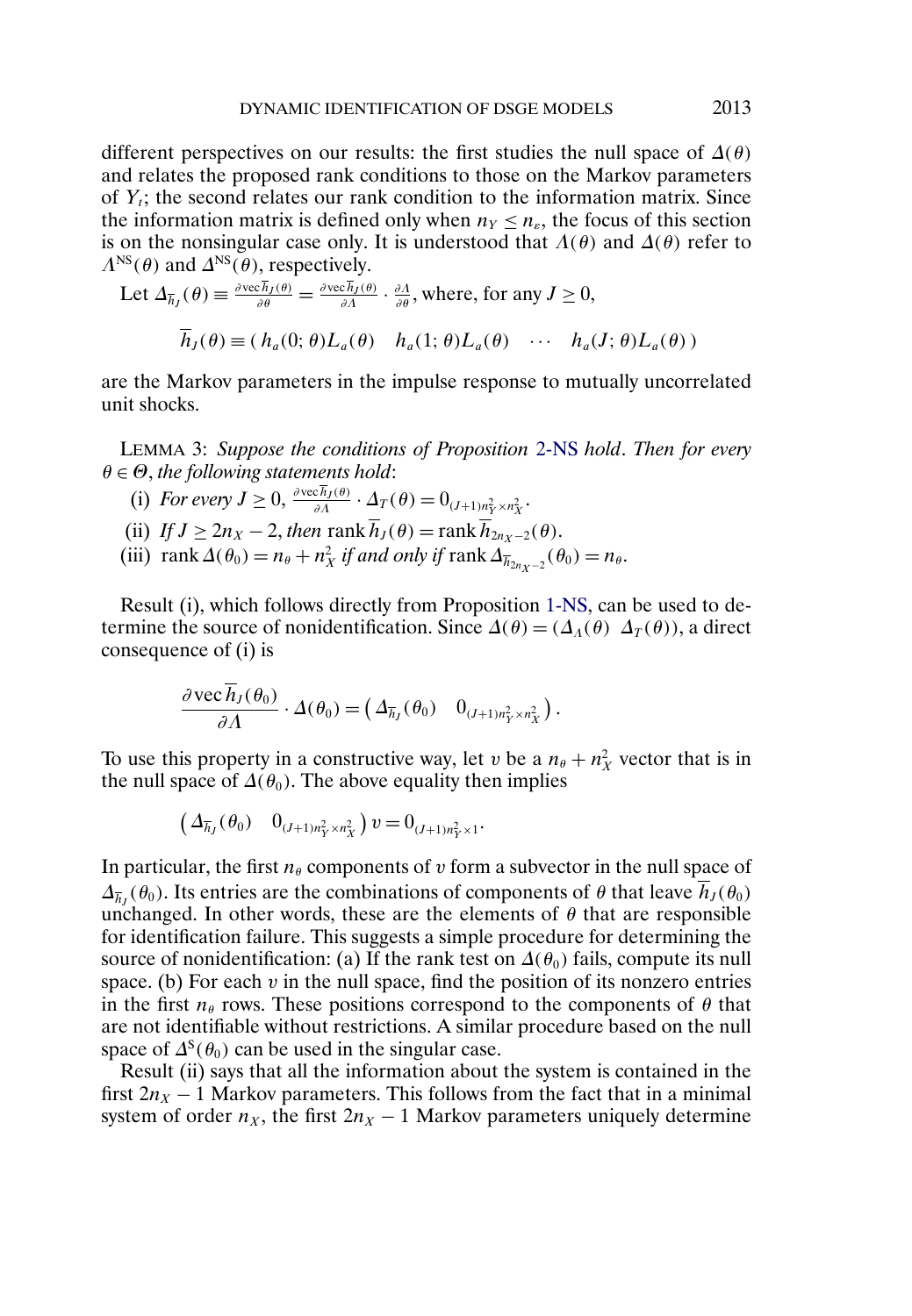<span id="page-20-0"></span>all the remaining Markov parameters of order  $j \geq 2n_X - 2$ . As rank  $\Delta_{\overline{h}_I}(\theta) =$ rank  $\Delta_{\overline{h}_{2n_X-2}}(\theta)$  for any  $J \ge 2n_X - 2$ , increasing the number of Markov parameters does not increase the rank of the derivative matrix. Minimality thus allows us to use a finite number of Markov parameters containing nonredundant information for identification. This avoids direct computation of the autocovariances  $\Gamma_Y(j; \theta)$  which would have involved infinite Markov parameters.

Result (iii) says that our rank condition holds if and only if  $\theta_0$  can be locally identified from the first  $2n_X - 1$  Markov parameters  $\overline{h}_{2n_Y-2}(\theta)$ . This result al-lows us to link the rank condition in Proposition [2-NS](#page-15-0) to  $I(\theta)$ , the information matrix of the model. To make this link, let  $\xi$  be an identifiable parameter of the model, assume its true value  $\xi_0$  is regular, and denote by  $I(\xi_0)$  the corresponding information matrix. It is always possible to decompose  $I(\theta)$  into

$$
I(\theta) = \left(\frac{\partial \xi}{\partial \theta}\right)' I(\xi) \left(\frac{\partial \xi}{\partial \theta}\right).
$$

Since  $\xi_0$  is identifiable,  $I(\xi_0)$  is nonsingular. The rank of the information matrix is given by rank  $I(\theta_0) = \text{rank} \frac{\partial \xi}{\partial \theta}|_{\theta=\theta_0}$ . Obviously,  $I(\theta_0)$  is full rank  $n_\theta$  if and only if rank  $\frac{\partial \xi}{\partial \theta}|_{\theta=\theta_0} = n_{\theta}$ .<sup>9</sup>

For the above information matrix decomposition to be useful, we need to find an identifiable parameter  $\xi$ . By Proposition [1-NS,](#page-14-0) all observationally equivalent combinations of  $(A(\theta), B(\theta), K(\theta), \Sigma_a(\theta))$  give equivalent Markov parameters  $\overline{h}_J(\theta)$  for  $J \geq 0$ . Thus,  $\overline{h}_J(\theta)$  are identified from the autocovariances of  $Y_t$ . Hence, if we define  $\xi_I$  to be vec  $\overline{h}_I(\theta)$ , then  $I(\xi_I)$  is full rank. It follows that  $I(\theta_0)$  is nonsingular if and only if there exists a  $\overline{J} \ge 0$  such that rank  $\frac{\partial \xi_{\overline{j}}}{\partial \theta} |_{\theta=\theta_0} = n_\theta$ . Using result (ii), a necessary and sufficient condition for  $I(\theta_0)$  to be nonsingular is that rank  $\frac{\partial \xi_{2n_X-2}}{\partial \theta}|_{\theta=\theta_0} = n_\theta$ . Combining this with result (iii) then shows that  $I(\theta_0)$  is nonsingular if and only if rank  $\Delta(\theta_0) = n_\theta + n_X^2$ . Thus, the information matrix is full rank if and only if our rank condition is satisfied. While the likelihood analysis typically assumes  $\varepsilon_t$  to be i.i.d. Gaussian, we only require  $\varepsilon_t$  to be white noise and that the other assumptions in Proposition [2-NS](#page-15-0) hold.

Lemma [3](#page-19-0) also enables a comparison of the order conditions. The dimension of  $\xi_{2n_X-2} = \text{vec } h_{2n_X-2}(\theta)$  is  $n_{\xi} = (2n_X - 1)n_Y^2$  and the order condition based on the information matrix is  $n_{\theta} \leq (2n_X - 1)n_Y^2$ . Our order condition stated in Proposition [2-NS](#page-15-0) only requires  $n_{\theta} \leq 2n_{X}n_{Y} + n_{Y}(n_{Y} + 1)/2$ . Since  $2n_X n_Y + n_Y (n_Y + 1)/2 < (2n_X - 1)n_Y^2$  whenever  $n_X > 1$  and  $n_Y > 1$ , our order condition based on  $\Delta(\theta)$  is generally tighter than the one based on the information matrix.

<sup>9</sup>In [Iskrev](#page-37-0) [\(2008\)](#page-37-0) and [Bonaldi](#page-36-0) [\(2010\)](#page-36-0),  $\xi = \text{vec}(A, B, C, D)$ . The (time domain) information matrix of the reduced form (*ABCD*) model  $I(\xi)$  is not necessarily full rank. Hence, the decomposition is not useful for identification analysis.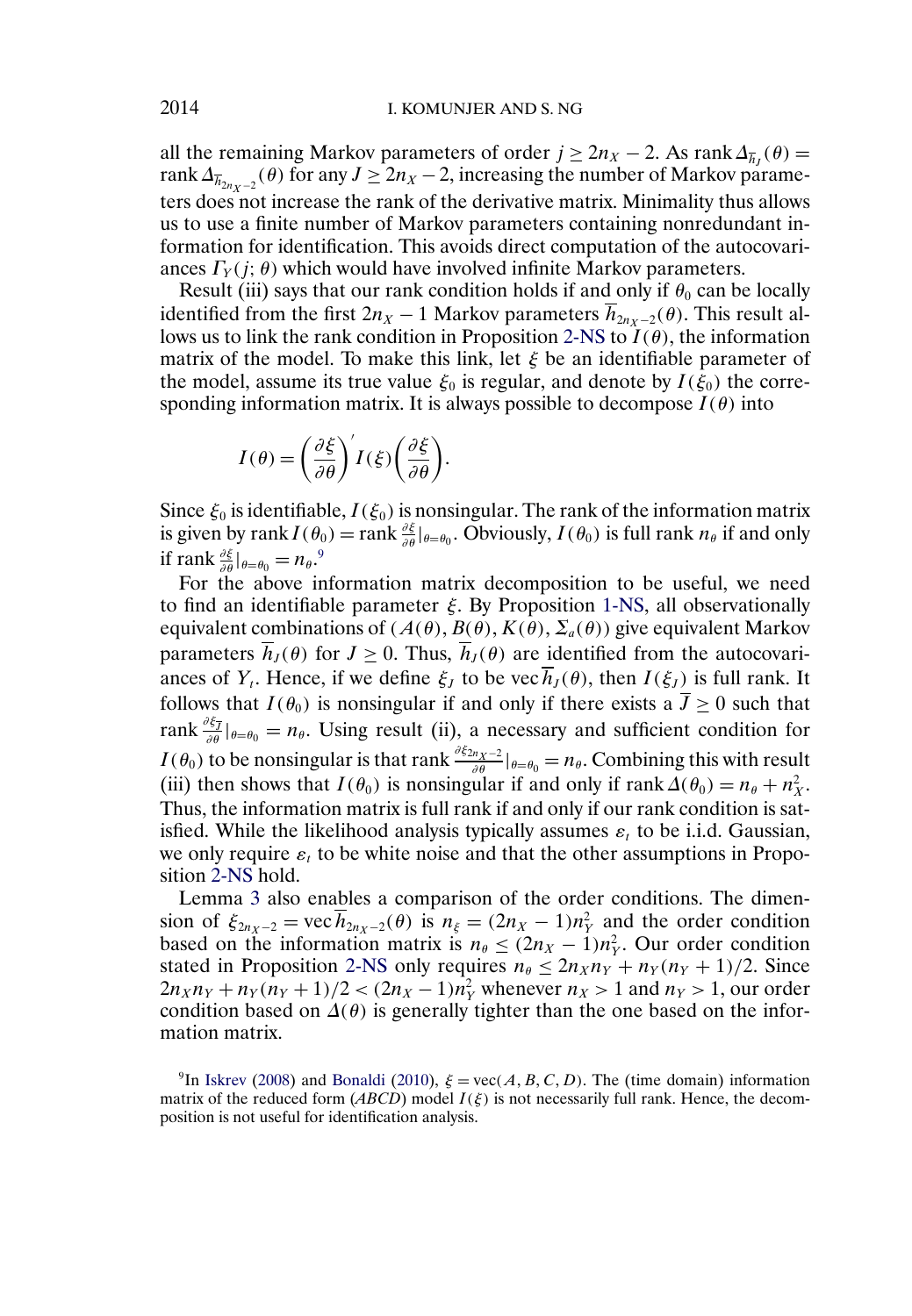#### 7. EXAMPLE

<span id="page-21-0"></span>The results just presented are now used to analyze the model in [An and](#page-36-0) [Schorfheide](#page-36-0) [\(2007\)](#page-36-0). The log-linearized model is given by

$$
y_t = E_t y_{t+1} + g_t - E_t g_{t+1} - \frac{1}{\tau} (r_t - E_t \pi_{t+1} - E_t z_{t+1}),
$$
  
\n
$$
\pi_t = \beta E_t \pi_{t+1} + \frac{\tau (1 - \nu)}{\nu \overline{\pi}^2 \phi} (y_t - g_t),
$$
  
\n
$$
c_t = y_t - g_t,
$$
  
\n
$$
r_t = \rho_r r_{t-1} + (1 - \rho_r) \psi_1 \pi_t + (1 - \rho_r) \psi_2 (y_t - g_t) + \varepsilon_{rt},
$$
  
\n
$$
g_t = \rho_g g_{t-1} + \varepsilon_{gt},
$$
  
\n
$$
z_t = \rho_z z_{t-1} + \varepsilon_{zt},
$$

with  $\varepsilon_{rt} \sim \text{WN}(0, \sigma_r^2)$ ,  $\varepsilon_{gt} \sim \text{WN}(0, \sigma_g^2)$ , and  $\varepsilon_{zt} \sim \text{WN}(0, \sigma_z^2)$  mutually uncorrelated. In the above model,  $\overline{\pi}$  is the steady state inflation rate. The parameter vector of interest is of dimension  $n_{\theta} = 13$ . We consider two sets of  $\theta_0$ : the first is taken from the last column (titled DGP) in Table 3 of [An and Schorfheide](#page-36-0) [\(2007\)](#page-36-0); the second only modifies the values of  $\rho<sub>g</sub>$  and  $\rho<sub>z</sub>$  so that the corresponding processes are considerably less persistent.

Let  $\overline{X}_t \equiv (z_t, g_t, r_t, y_t, \pi_t, c_t, E_t(\pi_{t+1}), E_t(y_{t+1}))'$  and  $\varepsilon_t \equiv (\varepsilon_{zt}, \varepsilon_{gt}, \varepsilon_{rt})'$ . We report results for  $Y_t = (r_t, y_t, \pi_t)'$ . Additional results with  $c_t$  included in  $Y_t$  are reported in the Supplemental Material. Notably, adding the consumption  $c_t$ to the observables does not change the results below. This is not surprising because  $c_t$  is defined by an identity and adds no information to identification.

We use the GENSYS algorithm of [Sims](#page-38-0) [\(2002\)](#page-38-0) to solve the model. The solution evaluated at both parameter sets is determinate. However, as shown in the Supplementary Material, the solution is not minimal because the state vector  $X_t$  consists of the expectational variables  $E_t \pi_{t+1}$ ,  $E_t y_{t+1}$ , and identities. In consequence, rank  $C = 3 < n_X = 8$  and rank  $\mathcal{O} = 3 < n_X = 8$ , where C and O are the controllability and observability matrices in Assumption [5-S.](#page-8-0)

To be able to apply Proposition [2-S,](#page-11-0) the state vector will need to be of the smallest dimension possible. Minimality is not a restrictive assumption, as Kalman's decomposition theorem assures that a minimal state system can always be constructed by eliminating the uncontrollable and unobservable states. For example, the MINREAL function in Matlab produces the minimal state vectors from an eigenvector analysis of the nonminimal state variables. However, the eigenvectors depend on the parameters to be identified, and for our purpose, MINREAL cannot be used to find the minimal state.

Nonetheless, the problem of finding the minimal state vector is made simple by the fact that DSGE models are based on microfoundations. As such, we know which are the exogenous and endogenous state variables, and these con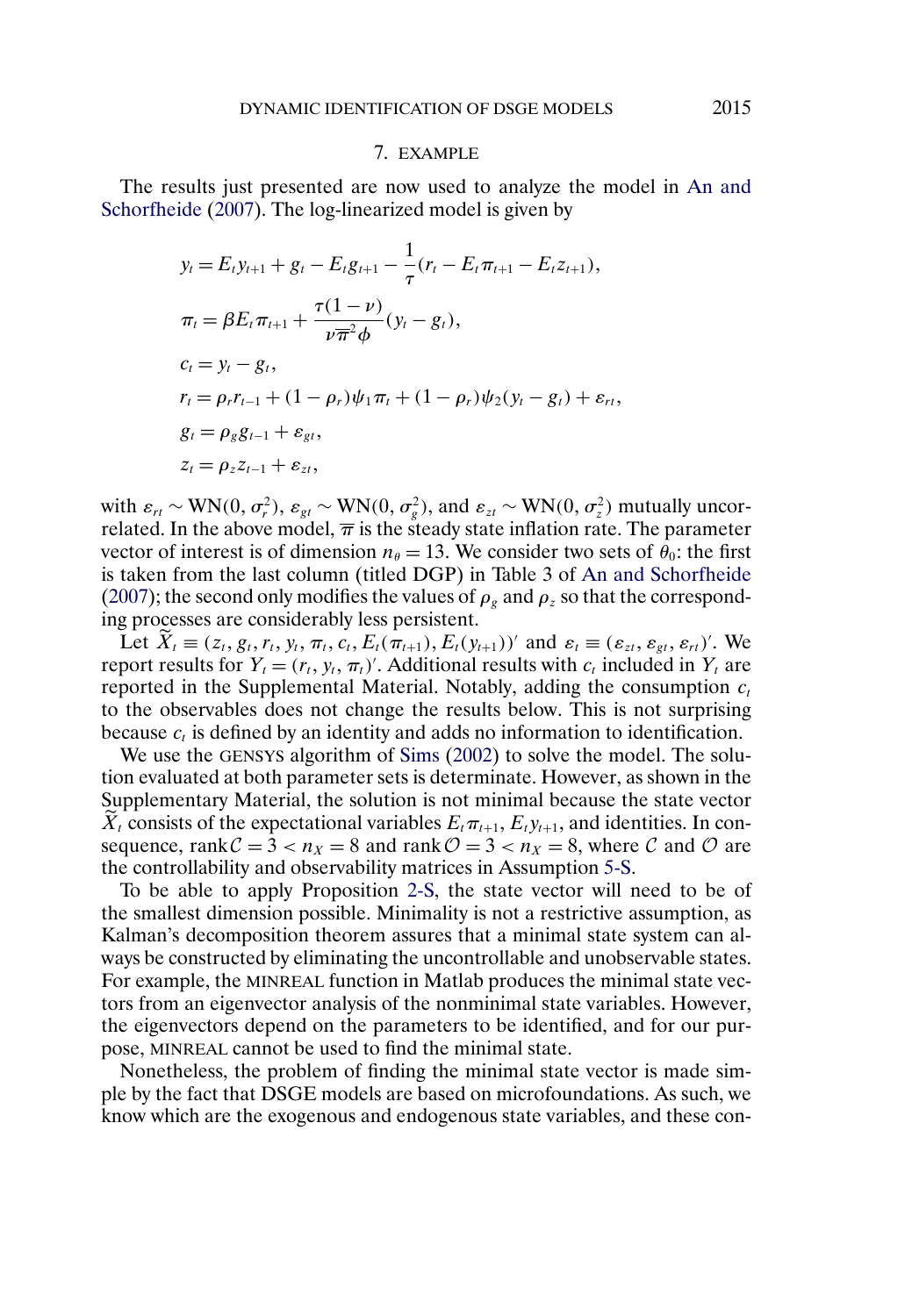stitute the minimal state vector. In practice, the problem reduces to arranging the solution produced by numerical algorithms to be of the particular form

$$
\widetilde{X}_{t+1} = \begin{pmatrix} X_{1,t+1} \\ X_{2,t+1} \end{pmatrix} = \begin{pmatrix} \widetilde{A}_1(\theta) & 0 \\ \widetilde{A}_2(\theta) & 0 \end{pmatrix} \begin{pmatrix} X_{1t} \\ X_{2t} \end{pmatrix} + \begin{pmatrix} \widetilde{B}_1(\theta) \\ \widetilde{B}_2(\theta) \end{pmatrix} \varepsilon_{t+1},
$$
\n
$$
Y_{t+1} = (\widetilde{C}_1(\theta) \quad \widetilde{C}_2(\theta) \begin{pmatrix} X_{1,t+1} \\ X_{2,t+1} \end{pmatrix}.
$$

In other words, the key to finding a minimal representation is to rearrange the solution such that the  $\overline{A}$  matrix has columns of zeros. This may require ordering the variables prior to solving the model or simply reordering the solution itself. Once this is accomplished,  $X_{1t}$  is immediately the minimal state vector.<sup>10</sup> The required *ABCD* matrices are then defined by simple substitutions:

$$
X_{1,t+1} = \underbrace{\widetilde{A}_1(\theta)}_{A(\theta)} X_{1t} + \underbrace{\widetilde{B}_1(\theta)}_{B(\theta)} \varepsilon_{t+1},
$$
  
\n
$$
Y_{t+1} = \underbrace{(\widetilde{C}_1(\theta)\widetilde{A}_1(\theta) + \widetilde{C}_2(\theta)\widetilde{A}_2(\theta))}_{C(\theta)} X_{1t}
$$
  
\n
$$
+ \underbrace{(\widetilde{C}_1(\theta)\widetilde{B}_1(\theta) + \widetilde{C}_2(\theta)\widetilde{B}_2(\theta))}_{D(\theta)} \varepsilon_{t+1}.
$$

In the An–Schorfheide example,  $X_{1t} \equiv (z_t, g_t, r_t)'$  and the new system has  $n_X = 3$ . The minimal state space form with  $Y_{t+1} = (r_{t+1}, y_{t+1}, \pi_{t+1})$  is presented in Table [I.](#page-23-0) As  $n_{\epsilon} = 3 = n_Y$ , the model is square and both Propositions [2-S](#page-11-0) and [2-NS](#page-15-0) can be used to study identification. Table [I](#page-23-0) shows that some of the  $n_{\theta} = 13$  parameters of this model are not identified. An analysis of the null space of  $\Delta^{s}(\theta_0)$  quickly reveals that the columns corresponding to  $\nu$ ,  $\phi$ , and  $\overline{\pi}$ are not linearly independent. As already pointed out in [An and Schorfheide](#page-36-0) [\(2007\)](#page-36-0), these three parameters are not separately identified and rank  $\Delta_A^S(\theta_0)$ should indeed be less than  $n_{\theta} = 13$ . While nonidentifiability at this 13 dimensional  $\theta_0$  is a foregone conclusion, it provides a useful case study to examine some numerical issues involved.

The rank of any matrix  $M$  is determined by the number of its nonzero eigenvalues. Since the magnitude of the eigenvalues may depend on the units of measurement, [Anderson](#page-36-0) [\(1984\)](#page-36-0) suggested considering the ratio of the sum of the smallest  $k$  eigenvalues to the average of all eigenvalues; see also [Canova](#page-36-0) [and Sala](#page-36-0) [\(2009\)](#page-36-0). However, the choice of k remains arbitrary. Rank routines in numerical packages use a cutoff to determine whether the eigenvalues are suf-

 $10$ For the model of [Smets and Wouters](#page-38-0) [\(2007\)](#page-38-0), one more step is necessary because of the coexistence of a flexible and a fixed price equilibrium. This is shown in the Supplemental Material.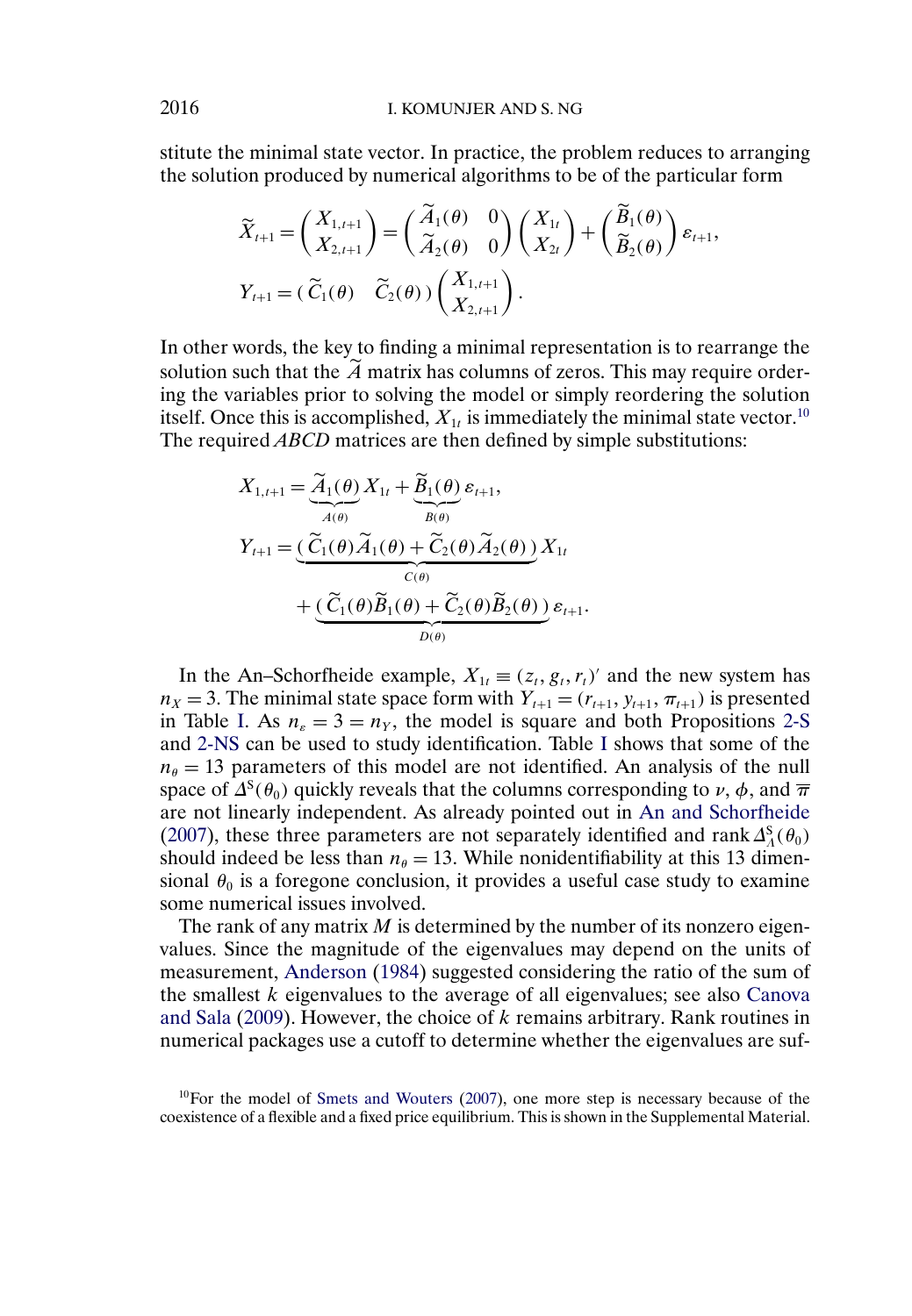#### TABLE I

| FULL MODEL: $n_a = 13$ |  |  |  |
|------------------------|--|--|--|
|------------------------|--|--|--|

<span id="page-23-0"></span>

| $\tau$                             | $\beta$ | $\boldsymbol{\nu}$      |                         | $\phi$             | $\overline{\pi}$                                                                                                                                                                                                                                                                                                                           | $\psi_1$                                        | $\psi_2$                             | $\rho_r$          |                                    | $\rho$ g                           | $\rho$ <sub>z</sub>                 | $100\sigma_r$                         | $100\sigma_{\rm P}$                   |                         | $100\sigma$ z  |
|------------------------------------|---------|-------------------------|-------------------------|--------------------|--------------------------------------------------------------------------------------------------------------------------------------------------------------------------------------------------------------------------------------------------------------------------------------------------------------------------------------------|-------------------------------------------------|--------------------------------------|-------------------|------------------------------------|------------------------------------|-------------------------------------|---------------------------------------|---------------------------------------|-------------------------|----------------|
| $\overline{c}$                     | 0.9975  | 0.1                     |                         | 53.6797            | 1.008                                                                                                                                                                                                                                                                                                                                      | 1.5                                             | 0.125                                | 0.75              |                                    | 0.95                               | 0.9                                 | 0.2                                   | 0.6                                   |                         | 0.3            |
| Minimal State Space Representation |         |                         |                         |                    |                                                                                                                                                                                                                                                                                                                                            |                                                 |                                      |                   |                                    |                                    |                                     |                                       |                                       |                         |                |
|                                    |         |                         |                         |                    | $X_{t+1} = \begin{pmatrix} z_{t+1} \\ g_{t+1} \\ r_{t+1} \end{pmatrix} = \begin{pmatrix} 0.9 & 0 & 0 \\ 0 & 0.95 & 0 \\ 0.5450 & 0 & 0.5143 \end{pmatrix} X_t + \begin{pmatrix} 1 & 0 & 0 \\ 0 & 1 & 0 \\ 0.6055 & 0 & 0.6858 \end{pmatrix} \begin{pmatrix} \varepsilon_{z,t+1} \\ \varepsilon_{gt+1} \\ \varepsilon_{rt+1} \end{pmatrix}$ |                                                 |                                      |                   |                                    |                                    |                                     |                                       |                                       |                         |                |
|                                    |         |                         |                         |                    | $Y_{t+1} = \begin{pmatrix} r_{t+1} \\ y_{t+1} \\ \pi_{t+1} \end{pmatrix} = \begin{pmatrix} 0.5450 & 0 & 0.5143 \\ 1.3377 & 0.95 & -0.8258 \\ 1.3418 & 0 & -0.5596 \end{pmatrix} X_t + \begin{pmatrix} 0.6055 & 0 & 0.6858 \\ 1.4863 & 1 & -1.1011 \\ 1.4909 & 0 & -0.7462 \end{pmatrix} \varepsilon_{t+1}$                                 | $A(\theta)$                                     |                                      |                   |                                    |                                    | $B(\theta)$                         |                                       | $\varepsilon_{t+1}$                   |                         |                |
|                                    |         |                         |                         |                    |                                                                                                                                                                                                                                                                                                                                            | $C(\theta)$                                     |                                      |                   |                                    |                                    | $D(\theta)$                         |                                       |                                       |                         |                |
|                                    |         |                         |                         |                    | <b>Unrestricted Model</b>                                                                                                                                                                                                                                                                                                                  |                                                 |                                      |                   |                                    |                                    |                                     | Model With Restrictions: $Tol = 1e-3$ |                                       |                         |                |
| Tol                                |         | $\Delta_A^{\mathbf{S}}$ | $\Delta_T^{\mathbf{S}}$ | $\Delta_U^{\rm S}$ | $\Delta$ <sup>S</sup>                                                                                                                                                                                                                                                                                                                      | Pass                                            | Restriction                          |                   | $\overline{\Delta}_{A}^{\text{S}}$ | $\overline{\Delta}_T^{\mathbf{S}}$ | $\overline{\varDelta_U^{\text{S}}}$ | $\overline{\Delta}_{AT}^{\rm S}$      | $\overline{\Delta}^{\mathbf{S}}_{AU}$ | $\overline{\Delta}{}^S$ | Pass           |
| $e - 02$                           |         | 11                      | 9                       | 9                  | 28                                                                                                                                                                                                                                                                                                                                         | N <sub>0</sub><br>$\boldsymbol{\nu}$            |                                      |                   | 12                                 | 9                                  | 9                                   | 21                                    | 20                                    | 29                      | No             |
| $e - 03$                           |         | 11                      | 9                       | 9                  | 28                                                                                                                                                                                                                                                                                                                                         | N <sub>0</sub><br>$\boldsymbol{\nu}$            | $\phi$                               | $\qquad \qquad -$ | 13                                 | 9                                  | 9                                   | 22                                    | 21                                    | 30                      | No             |
| $e - 04$<br>$e - 0.5$              |         | 11                      | 9<br>9                  | 9                  | 28                                                                                                                                                                                                                                                                                                                                         | N <sub>0</sub><br>$\phi$                        | $\overline{\pi}$<br>$\overline{\pi}$ |                   | 13                                 | 9                                  | 9                                   | 22<br>22                              | 21                                    | 30                      | N <sub>0</sub> |
| $e - 06$                           |         | 11<br>11                | 9                       | 9<br>9             | 28<br>28                                                                                                                                                                                                                                                                                                                                   | N <sub>0</sub><br>$\boldsymbol{\nu}$<br>β<br>No | $\phi$                               | $\frac{1}{2}$     | 13<br>12                           | 9<br>9                             | 9<br>9                              | 21                                    | 21<br>20                              | 29<br>29                | No<br>No       |
| $e - 07$                           |         | 11                      | 9                       | 9                  | 29                                                                                                                                                                                                                                                                                                                                         | $\phi$<br>N <sub>0</sub>                        |                                      |                   | 12                                 | 9                                  | 9                                   | 21                                    | 20                                    | 29                      | No             |
| $e - 08$                           |         | 11                      | 9                       | 9                  | 29                                                                                                                                                                                                                                                                                                                                         | β<br>N <sub>0</sub>                             | $\rho_g$<br>$\nu$                    | $\frac{1}{\phi}$  | 13                                 | 9                                  | 9                                   | 22                                    | 21                                    | 30                      | No             |
| $e - 09$                           |         | 11                      | 9                       | 9                  | 29                                                                                                                                                                                                                                                                                                                                         | N <sub>0</sub><br>β                             | $\psi_1$                             | $\psi_2$          | 11                                 | 9                                  | 9                                   | 20                                    | 20                                    | 29                      | N <sub>0</sub> |
| $e-10$                             |         | 12                      | 9                       | 9                  | 29                                                                                                                                                                                                                                                                                                                                         | N <sub>0</sub><br>$\boldsymbol{\nu}$            | $\phi$                               | $\psi_1$          | 13                                 | 9                                  | 9                                   | 22                                    | 22                                    | 31                      | Yes            |
| $e - 11$                           |         | 12                      | 9                       | 9                  | 29                                                                                                                                                                                                                                                                                                                                         | No<br>$\boldsymbol{\nu}$                        | $\phi$                               | $\psi_2$          | 13                                 | 9                                  | 9                                   | 22                                    | 22                                    | 31                      | Yes            |
| Default                            |         | 12                      | 9                       | 9                  | 30                                                                                                                                                                                                                                                                                                                                         | N <sub>0</sub><br>$\tau$                        | $\psi_1$                             | $\psi_2$          | 11                                 | 9                                  | 9                                   | 20                                    | 20                                    | 29                      | N <sub>0</sub> |
| Required                           |         | 13                      | 9                       | 9                  | 31                                                                                                                                                                                                                                                                                                                                         |                                                 |                                      |                   | 13                                 | 9                                  | 9                                   | 22                                    | 22                                    | 31                      |                |

ficiently small. Matlab uses tolerance Tol =  $max(size(M))EPS(\|M\|)$ , where EPS is the float point precision of  $M$ . This default tolerance does not take into account that the  $\Delta^{s}(\theta_0)$  matrix is often sparse and can lead to misleading results. The present example bears this out. We consider 11 values of Tol ranging from 1e−2 to 1e−11, along with the Matlab default (last row). Clearly, the rank of  $\Delta_A^S(\theta_0)$  varies with Tol. As shown in the Supplementary Material, if Tol is set to default, the rank of  $\Delta_A^S(\theta_0)$  in a non-minimal version of the model is 13, suggesting identification may be possible even though we know that the model is not identifiable! An overly tight tolerance here clearly gives the wrong result.

How should we set Tol? We use Tol =  $1e-3$  in the baseline analysis on the grounds that the numerical derivatives are computed using a step size of 1e−3. Furthermore, the rank of  $\Delta_A^S(\theta_0)$  is unchanged for a range of smaller and larger values of Tol. Since Tol = 1e−3 is by no means the magic number, we also use the change in rank as Tol tightens to isolate the parameters that are at not well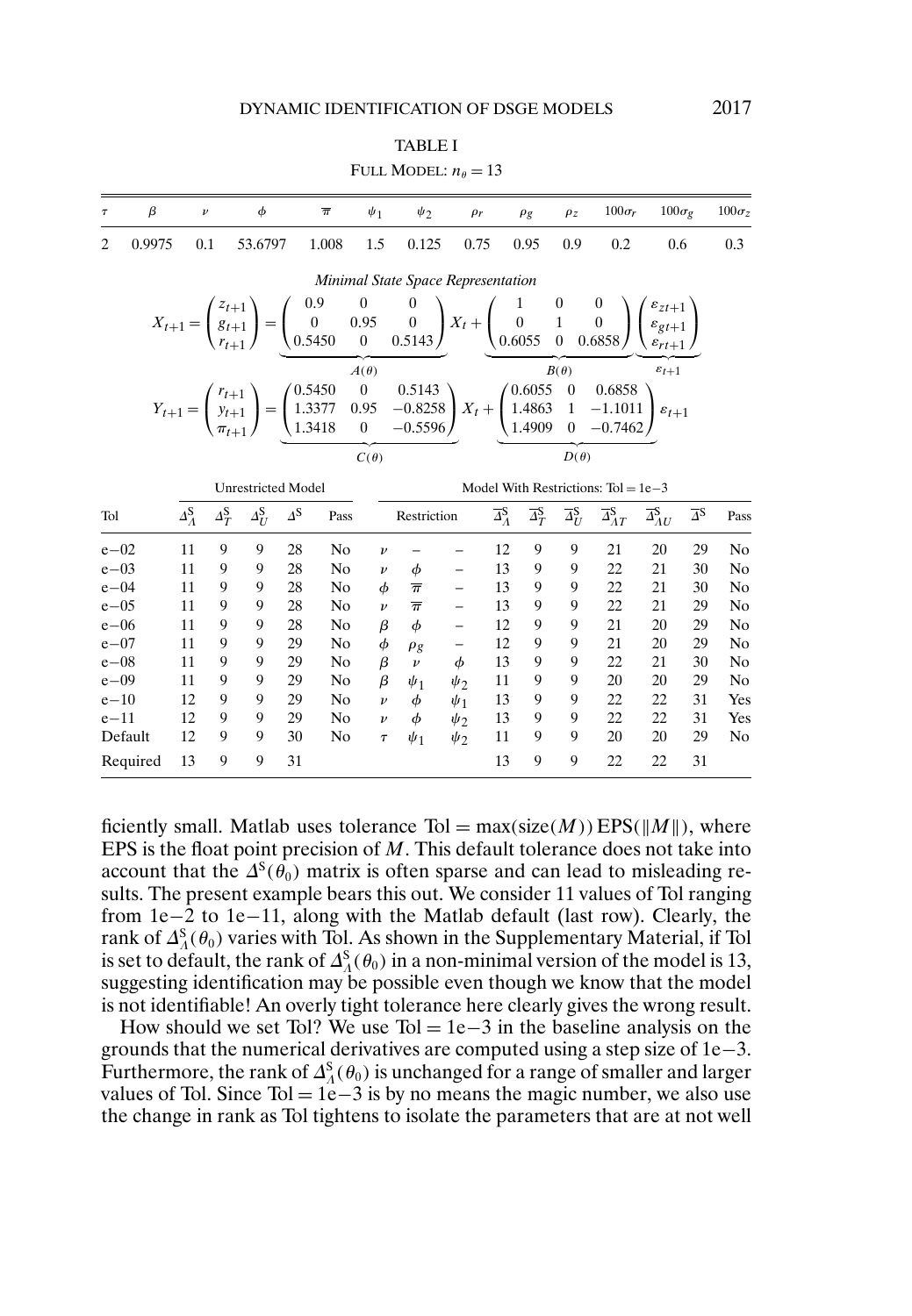identified even with infinite data. This flags the parameters that will likely be difficult to identify when only a finite number of observations are available.<sup>11</sup>

The rank of  $\Delta^{s}(\theta_0)$  suggests that three restrictions may be necessary to identify the model. To find out which parameters fail to be identified, the rank of  $\overline{\Delta}^s(\theta_0)$  is evaluated for 11 sets of restrictions. Recall that in our analysis, a restriction adds to the rows of  $\overline{\Delta}^s(\theta_0)$  but leaves the number of columns unchanged. Thus, the rank required for identification is always  $n_{\theta} + n_X^2 + n_{\epsilon}^2 = 31$ . It is quickly found that  $\nu$ ,  $\phi$ , and either  $\psi_1$  or  $\psi_2$  need to be restricted. Fixing ν and φ always leads to full rank of  $\Delta_A^S$ (θ<sub>0</sub>), as we would expect. What is more surprising is that not every choice of third restriction leads to identification. For example, fixing  $\nu$ ,  $\phi$ , and  $\beta$  leads to a rank deficient  $\Delta_{AU}^S(\theta_0)$ . The example illustrates that individual full column ranks of the matrices  $\varDelta_{A}^{\mathrm{S}}(\theta_{0}), \varDelta_{T}^{\mathrm{S}}(\theta_{0}),$  and  $\Delta_U^S(\theta_0)$  are necessary but not sufficient for identification.

Now consider a reparameterized model with  $\kappa = \frac{\tau(1-\nu)}{\nu \pi \phi}$  and  $n_{\theta} = 11$ .  $\Delta_A^S(\theta_0), \Delta_T^S(\theta_0)$ , and  $\Delta_U^S(\theta_0)$  of the reparameterized model are individually full rank but  $\Delta^{S}(\theta_0)$  is short rank by one. This is in agreement with Table [I,](#page-23-0) which shows that fixing two of  $\nu$ ,  $\phi$ , and  $\overline{\pi}$  is not enough for identification. Table [II](#page-25-0) shows that one of the three parameters in the Taylor rule ( $\psi_1, \psi_2, \rho_r$ ) needs to be further restricted. This result, which was overlooked in [An and Schorfheide](#page-36-0) [\(2007\)](#page-36-0), supports the argument of [Cochrane](#page-36-0) [\(2011\)](#page-36-0) that parameters of the Taylor rule are not identified without restrictions.

Instead of a model with highly persistent shocks in which  $(\rho_g, \rho_z)$  =  $(0.95, 0.9)$ , Table [III](#page-25-0) takes these parameters to be equal to  $(0.15, 0.\dot{1})$  while keeping the remaining components of  $\theta_0$  the same as before. At Tol = 1e−3, the three submatrices of  $\overline{\Delta}^s(\theta_0)$  are all full rank. However,  $\overline{\Delta}^s(\theta_0)$  always fails to be so. Thus, general statements about nonidentifiability of the Phillips curve cannot be made on the basis of rank tests evaluated at a particular  $\theta_0$ . Each parameter point has to be assessed on an individual basis. Adding measurement errors to each of the three observed variables leads to the same findings.

It should be emphasized that our identification analysis does not require solving for the autocovariances whose numerical errors could affect the rank conditions. In the singular case, the only component of the  $\Delta^{S}(\theta_0)$  matrix that is subject to numerical errors is  $\Delta_A^S(\theta_0)$ . The remaining submatrices can be computed exactly in a few lines of code. In the nonsingular case, the Kalman gain matrix needs to be solved numerically. This too is a simple iterative procedure. The code and the results for larger and more complex models solved using other solution algorithms are available in the Supplemental Material.

<sup>&</sup>lt;sup>11</sup>The null space of  $\Delta^{s}(\theta_0)$  is also used to find the parameters that are difficult to identify. The null space depends on the rank of  $\Delta^{S}(\theta_0)$  which in turn depends on Tol. We start with a large Tol. The nonzero entries are the positions of the parameters that are most difficult to identify. Then Tol is reduced to find additional problematic parameters. Restrictions on subsets of these parameters are imposed to formally test conditional identification.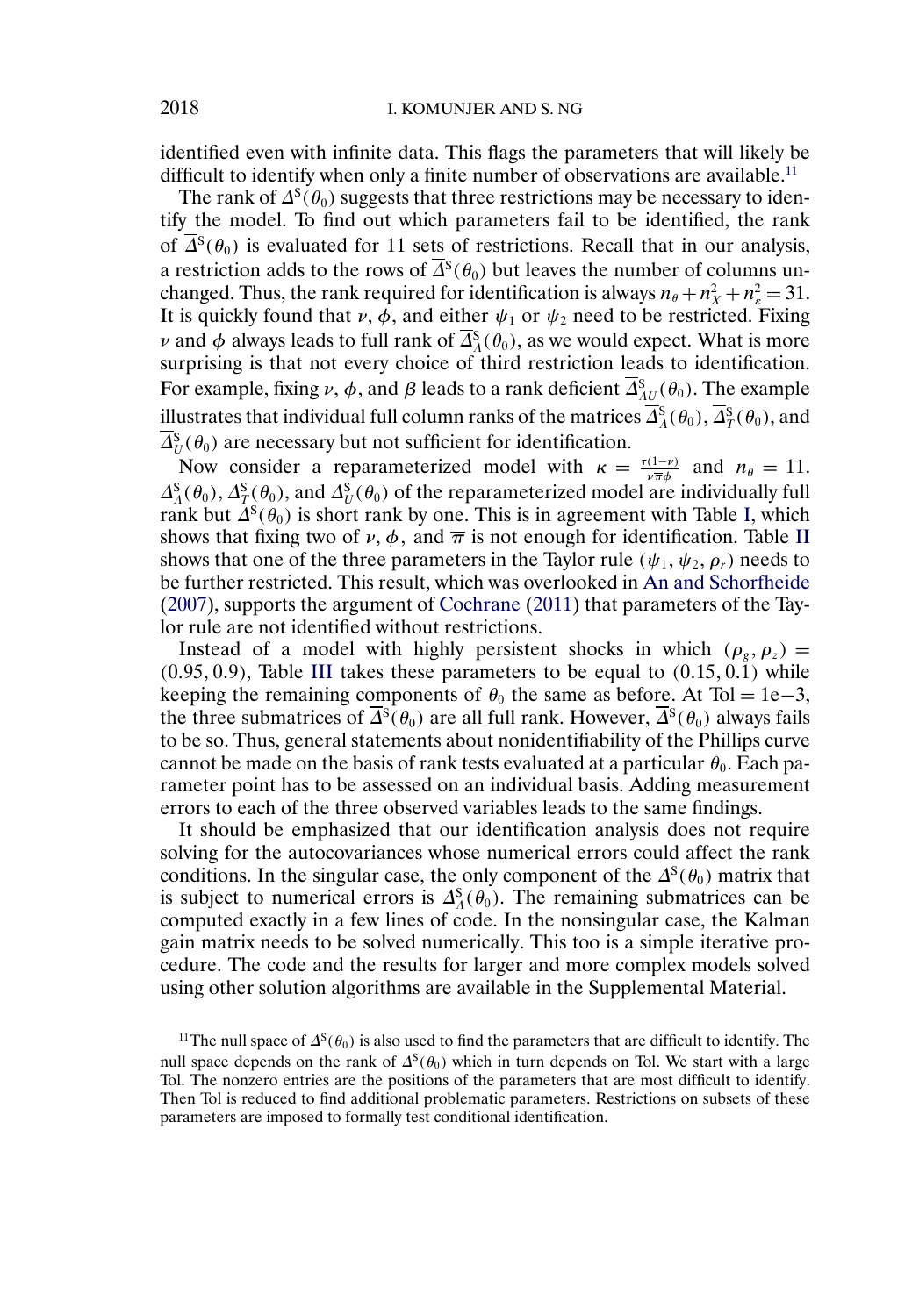#### TABLE II

<span id="page-25-0"></span>

| Τ              | β            | к                               | $\psi_1$                           | $\psi_2$                           | $\rho_r$                                 | $\rho$ g | $\rho$ z                              | $100\sigma_r$                    | $100\sigma_{g}$ | $100\sigma_z$                          | $100\sigma_{vr}$                  | $100\sigma_{\rm UV}$   | $100\sigma_{v\pi}$ |  |
|----------------|--------------|---------------------------------|------------------------------------|------------------------------------|------------------------------------------|----------|---------------------------------------|----------------------------------|-----------------|----------------------------------------|-----------------------------------|------------------------|--------------------|--|
| $\mathfrak{D}$ | 0.9975       | 0.33                            | 1.5                                | 0.125                              | 0.75                                     | 0.95     | 0.9                                   | 0.2                              | 0.6             | 0.3                                    | 0.2                               | 0.2                    | 0.2                |  |
|                | $Tol = 1e-3$ |                                 |                                    |                                    | No Measurement Errors, $n_{\theta} = 11$ |          |                                       |                                  |                 |                                        | With Errors, $n_{\theta} = 14$    |                        |                    |  |
|                | Restriction  | $\overline{\Delta}_{A}^{\rm S}$ | $\overline{\Delta}_T^{\mathbf{S}}$ | $\overline{\Delta_U^{\mathbf{S}}}$ | $\overline{\Delta}_{AT}^{\mathbf{S}}$    |          | $\overline{\Delta}^{\mathbf{S}}_{AU}$ | $\overline{\Delta}^{\mathbf{S}}$ | Pass            | $\overline{\Delta}_{\Lambda}^{\rm NS}$ | $\overline{\Delta}^{\text{NS}}_T$ | $\overline{\Delta}$ NS | Pass               |  |
| $\tau$         |              | 11                              | 9                                  | 9                                  | 20                                       |          | 19                                    | 28                               | No              | 13                                     | 9                                 | 22                     | No                 |  |
| β              |              | 11                              | 9                                  | 9                                  | 20                                       |          | 19                                    | 28                               | N <sub>0</sub>  | 13                                     | 9                                 | 22                     | No                 |  |
| К              |              | 11                              | 9                                  | 9                                  | 20                                       |          | 19                                    | 28                               | No              | 13                                     | 9                                 | 22                     | No                 |  |
| $\psi_1$       |              | 11                              | 9                                  | 9                                  | 20                                       |          | 20                                    | 29                               | Yes             | 14                                     | 9                                 | 23                     | Yes                |  |
| $\psi_2$       |              | 11                              | 9                                  | 9                                  | 20                                       |          | 20                                    | 29                               | Yes             | 14                                     | 9                                 | 23                     | Yes                |  |
| $\rho_r$       |              | 11                              | 9                                  | 9                                  | 20                                       |          | 20                                    | 29                               | Yes             | 14                                     | 9                                 | 23                     | Yes                |  |
| $\rho_{g}$     |              | 11                              | 9                                  | 9                                  | 20                                       |          | 19                                    | 28                               | No              | 13                                     | 9                                 | 22                     | No                 |  |
| $\rho_z$       |              | 11                              | 9                                  | 9                                  | 20                                       |          | 19                                    | 28                               | No              | 13                                     | 9                                 | 22                     | No                 |  |
| $\sigma_r^2$   |              | 11                              | 9                                  | 9                                  | 20                                       |          | 19                                    | 28                               | No              | 13                                     | 9                                 | 22                     | N <sub>0</sub>     |  |
| $\sigma_g^2$   |              | 11                              | 9                                  | 9                                  | 20                                       |          | 19                                    | 28                               | N <sub>0</sub>  | 13                                     | 9                                 | 22                     | N <sub>0</sub>     |  |
| $\sigma_z^2$   |              | 11                              | 9                                  | 9                                  | 20                                       |          | 19                                    | 28                               | No              | 13                                     | 9                                 | 22                     | No                 |  |
|                | Required     | 11                              | 9                                  | 9                                  | 20                                       |          | 20                                    | 29                               |                 | 14                                     | 9                                 | 23                     |                    |  |

REPARAMETERIZED MODEL WITH  $\kappa = \frac{\tau(1-\nu)}{\nu \overline{\pi}^2 \phi}$ 

TABLE III REPARAMETERIZED MODEL WITH  $\kappa = \frac{\tau(1-\nu)}{\nu \overline{\pi}^2 \phi}$ 

| $\tau$       | β            | к                               | $\psi_1$                                 | $\psi_2$                           | $\rho_r$                              | $\rho$ g | $\rho$ z                                | $100\sigma_r$                    | $100\sigma_{g}$ | $100\sigma_z$                          | $100\sigma_{vr}$                  | $100\sigma_{\rm UV}$           | $100\sigma_{v\pi}$ |
|--------------|--------------|---------------------------------|------------------------------------------|------------------------------------|---------------------------------------|----------|-----------------------------------------|----------------------------------|-----------------|----------------------------------------|-----------------------------------|--------------------------------|--------------------|
| 2            | 0.9975       | 0.33                            | 1.5                                      | 0.125                              | 0.75                                  | 0.15     | 0.1                                     | 0.2                              | 0.6             | 0.3                                    | 0.2                               | 0.2                            | 0.2                |
|              | $Tol = 1e-3$ |                                 | No Measurement Errors, $n_{\theta} = 11$ |                                    |                                       |          |                                         |                                  |                 |                                        |                                   | With Errors, $n_{\theta} = 14$ |                    |
|              | Restriction  | $\overline{\Delta}_{A}^{\rm S}$ | $\overline{\Delta}_T^{\mathbf{S}}$       | $\overline{\Delta}^{\mathsf{S}}_U$ | $\overline{\Delta}_{AT}^{\mathbf{S}}$ |          | $\overline{\Delta}_{\Lambda U}^{\rm S}$ | $\overline{\Delta}^{\mathbf{S}}$ | Pass            | $\overline{\Delta}_{\Lambda}^{\rm NS}$ | $\overline{\Delta}^{\text{NS}}_T$ | $\overline{\Delta}$ NS         | Pass               |
| $\tau$       |              | 11                              | 9                                        | 9                                  | 20                                    |          | 19                                      | 27                               | No              | 13                                     | 9                                 | 21                             | No                 |
| $\beta$      |              | 11                              | 9                                        | 9                                  | 20                                    |          | 19                                      | 27                               | No              | 13                                     | 9                                 | 22                             | No                 |
| к            |              | 11                              | 9                                        | 9                                  | 20                                    |          | 19                                      | 27                               | No              | 13                                     | 9                                 | 22                             | No                 |
| $\psi_1$     |              | 11                              | 9                                        | 9                                  | 20                                    |          | 20                                      | 28                               | No              | 14                                     | 9                                 | 22                             | No                 |
| $\psi_2$     |              | 11                              | 9                                        | 9                                  | 20                                    |          | 19                                      | 28                               | No              | 13                                     | 9                                 | 21                             | No                 |
| $\rho_r$     |              | 11                              | 9                                        | 9                                  | 20                                    |          | 19                                      | 28                               | No              | 14                                     | 9                                 | 22                             | No                 |
| $\rho_{g}$   |              | 11                              | 9                                        | 9                                  | 20                                    |          | 19                                      | 27                               | No              | 13                                     | 9                                 | 21                             | N <sub>0</sub>     |
| $\rho_z$     |              | 11                              | 9                                        | 9                                  | 20                                    |          | 19                                      | 27                               | No              | 13                                     | 9                                 | 21                             | No                 |
| $\sigma_r^2$ |              | 11                              | 9                                        | 9                                  | 20                                    |          | 19                                      | 27                               | N <sub>0</sub>  | 13                                     | 9                                 | 21                             | N <sub>0</sub>     |
| $\sigma_g^2$ |              | 11                              | 9                                        | 9                                  | 20                                    |          | 19                                      | 27                               | No              | 13                                     | 9                                 | 21                             | N <sub>0</sub>     |
| $\sigma_z^2$ |              | 11                              | 9                                        | 9                                  | 20                                    |          | 19                                      | 27                               | No              | 13                                     | 9                                 | 21                             | N <sub>0</sub>     |
|              | Required     | 11                              | 9                                        | 9                                  | 20                                    |          | 20                                      | 29                               |                 | 14                                     | 9                                 | 23                             |                    |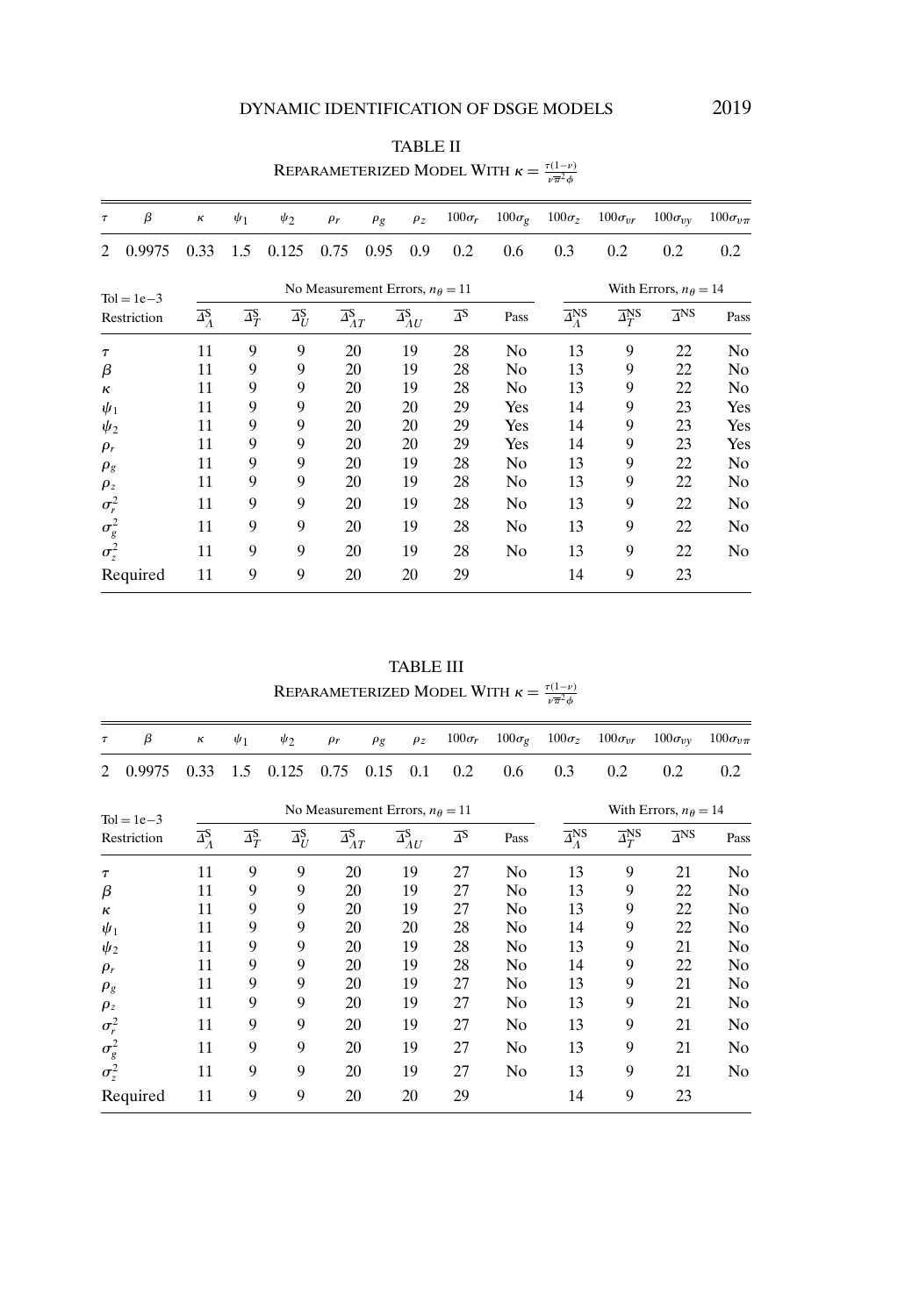## <span id="page-26-0"></span>2020 I. KOMUNJER AND S. NG

## 8. CONCLUDING REMARKS

Almost every empirical DSGE exercise estimates a subset of the parameters and fixes many others. At issue is how many restrictions are truly necessary. This paper uses the structural properties of the canonical solution to DSGE models to obtain identification results that do not require knowledge of infinite autocovariances or Markov parameters. These conditions are easy to compute; they do not depend on the data or the choice of the estimator. Because the identification conditions are based on the structure of the model, the results also help us uncover features of the model that are not immediately transparent.

The results of this paper are local which leaves open the question of global parameter identification. Given that DSGE models are highly nonlinear in  $\theta$ , establishing primitive conditions for global identification is not trivial. The model may well be locally identified at every point of the parameter space and yet fail to be globally identified. However, as discussed in [Komunjer](#page-37-0) [\(2011\)](#page-37-0), there are special cases when adding the condition of "properness" could ensure that everywhere local identification results become global. Whether such conditions are useful in the context of DSGE models and whether higher order approximations can facilitate identification of  $\theta$  remain to be examined.

#### APPENDIX

PROOF OF LEMMA [1:](#page-6-0) For any  $\theta \in \Theta$ , let  $\mathbb{A}(\theta) \subset \mathbb{C}$  be the set of eigenvalues of  $A(\theta)$ . Note that the set  $A(\theta)$  contains at most  $n<sub>X</sub>$  distinct points in  $\mathbb C$  and  $\det(zI_{n_x} - A(\theta)) \neq 0$  for any  $z \notin A(\theta)$ . There are two cases to consider. *Case*  $n_Y \ge n_\varepsilon$ . For any  $\theta \in \Theta$  and any  $z \in \mathbb{C} \setminus \mathbb{A}(\theta)$ , consider the identity

$$
\left(\begin{array}{cc}\nI_{n_X} & 0_{n_X \times n_Y} \\
C(\theta) \left[zI_{n_X} - A(\theta)\right]^{-1} & I_{n_Y}\n\end{array}\right) \underbrace{\left(\begin{array}{cc}\nzI_{n_X} - A(\theta) & B(\theta) \\
-C(\theta) & D(\theta)\n\end{array}\right)}_{\mathcal{P}(z;\theta)}
$$
\n
$$
= \left(\begin{array}{cc}\nzI_{n_X} - A(\theta) & B(\theta) \\
0_{n_Y \times n_X} & H_{\varepsilon}(z;\theta)\n\end{array}\right).
$$

Thus, for any  $z \in \mathbb{C} \setminus \mathbb{A}(\theta)$ ,

$$
\operatorname{rank}\begin{pmatrix} zI_{n_X} - A(\theta) & B(\theta) \\ -C(\theta) & D(\theta) \end{pmatrix} = \operatorname{rank}\begin{pmatrix} zI_{n_X} - A(\theta) & B(\theta) \\ 0_{n_Y \times n_X} & H_{\varepsilon}(z; \theta) \end{pmatrix}
$$

$$
= \operatorname{rank}(zI_{n_X} - A(\theta)) + \operatorname{rank} H_{\varepsilon}(z; \theta)
$$

$$
= n_X + \operatorname{rank} H_{\varepsilon}(z; \theta).
$$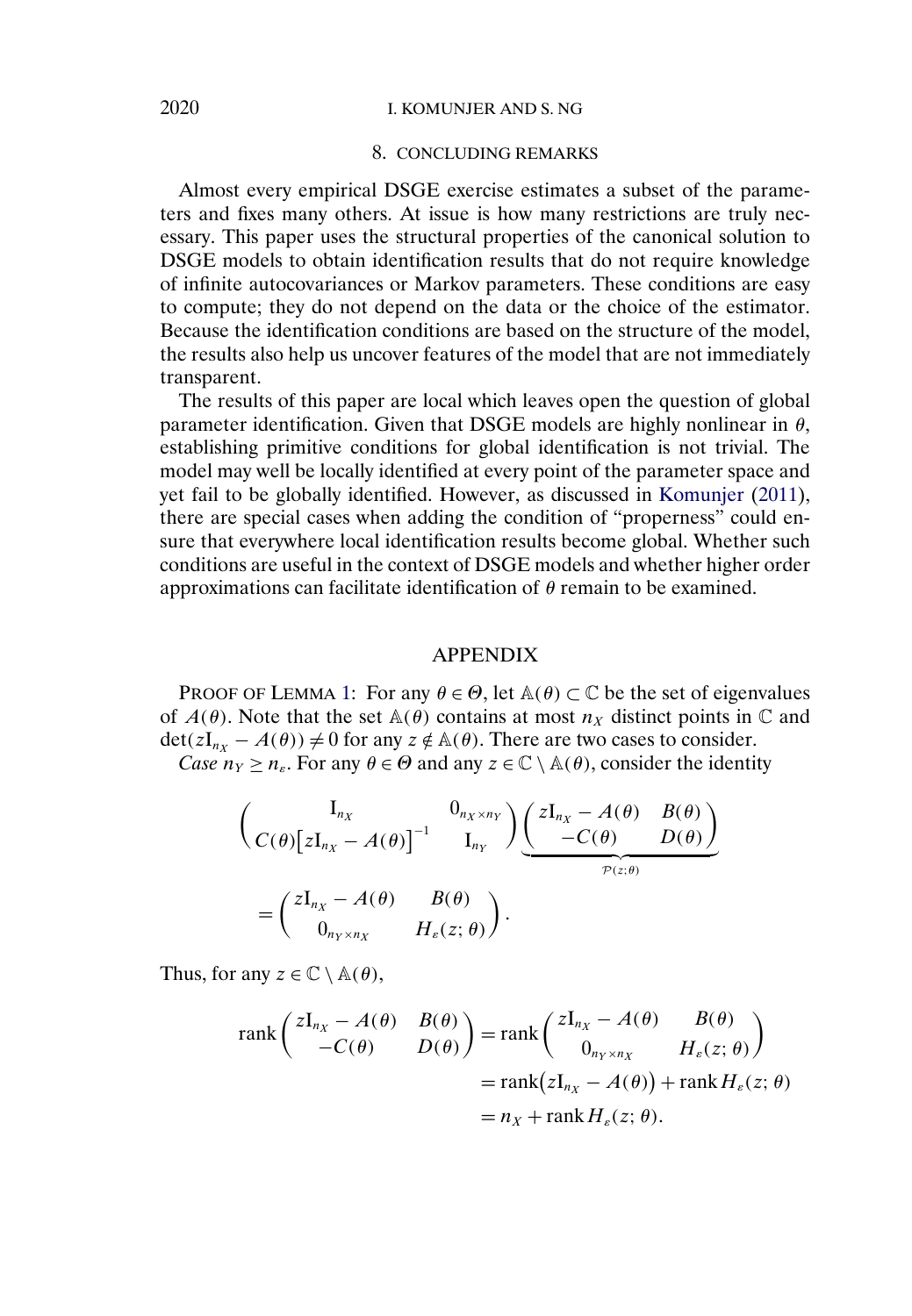*Case*  $n_Y < n_s$ . For any  $\theta \in \Theta$  and any  $z \in \mathbb{C} \setminus \mathbb{A}(\theta)$ , consider the identity

$$
\begin{aligned}\n\left(\begin{array}{cc} zI_{n_X} - A(\theta) & B(\theta) \\ -C(\theta) & D(\theta) \end{array}\right) & \underbrace{\left(-\left[zI_{n_X} - A(\theta)\right]^{-1}B(\theta) & \left[zI_{n_X} - A(\theta)\right]^{-1}\right)}_{I_{n_{\varepsilon}}} \\
&= \underbrace{\left(\begin{array}{cc} 0_{n_X \times n_{\varepsilon}} & I_{n_X} \\ H_{\varepsilon}(z;\theta) & -C(\theta)\left[zI_{n_X} - A(\theta)\right]^{-1}\end{array}\right)}_{\mathcal{Q}(z;\theta)}\n\end{aligned}
$$

with rank  $\mathcal{R}(z; \theta) = n_x + n_s$ . Hence, rank  $\mathcal{P}(z; \theta) = \text{rank } \mathcal{Q}(z; \theta) =$ rank $H_{\varepsilon}(z;\theta) + n_X$ .

When  $D(\theta)$  is invertible and  $\mathcal{P}(z; \theta)$  is square  $(n_Y = n_{\epsilon})$ ,

$$
\mathcal{P}(z; \theta) \begin{pmatrix} I_{n_X} & 0_{n_X \times n_e} \\ D^{-1}(\theta) C(\theta) & I_{n_e} \end{pmatrix}
$$
  
= 
$$
\begin{pmatrix} zI_{n_X} - (A(\theta) - B(\theta)D^{-1}(\theta)C(\theta)) & B(\theta) \\ 0_{n_Y \times n_X} & D(\theta) \end{pmatrix} \quad \forall z \in \mathbb{C}.
$$

Since det( $P(z; \theta)$ ) = det( $D(\theta)$ ) det( $zI_{n_X} - (A(\theta) - B(\theta)D^{-1}(\theta)C(\theta))$ , the zeros of det( $\mathcal{P}(z; \theta)$ ) are the eigenvalues of  $A(\theta) - B(\theta)D^{-1}(\theta)C(\theta)$ , which is the test proposed in Fernández-Villaverde et al. [\(2007\)](#page-37-0). In general, finding the values of z, where a matrix of the form  $zM - P(\theta)$  drops rank and M is possibly singular or nonsquare, is a generalized eigenvalue problem, with z being the generalized eigenvalues (see, e.g., [Laub and Moore](#page-37-0) [\(1978\)](#page-37-0)). In our case,  $M = \left[ \begin{smallmatrix} 1_{n_X} \ 0 & \cdots \end{smallmatrix} \right]$  $0_{n_Y \times n_X}$  $0_{n_X \times n_{\mathcal{E}}}$  $0n_Y \times n_{\varepsilon}$  $P(\theta) = \begin{bmatrix} A(\theta) \\ C(\theta) \end{bmatrix}$  $C(\theta)$  $\left.\begin{array}{l} -B(\theta)\\ -D(\theta) \end{array}\right]$ , and  $\mathcal{P}(z;\theta)=zM-P(\theta)$ . Thus, the rank test can also be formulated as a generalized eigenvalue test. *Q.E.D.*

PROOF OF PROPOSITION [1-S:](#page-10-0) The proof combines two results: the spectral factorization result and the similarity transformation.

*Step* 1—Spectral Factorization. The key argument is the following (e.g., [Youla](#page-38-0) [\(1961\)](#page-38-0), [Anderson](#page-36-0) [\(1969\)](#page-36-0), [Kailath, Sayed, and Hassibi](#page-37-0) [\(2000,](#page-37-0) p. 205)). Let r be the rank a.e. of the spectral density  $\Omega_Y(z;\theta)$ . If  $W(z;\theta)$  is a  $n_Y \times r$  matrix such that for all  $z \in \mathbb{C}$ ,  $\Omega_Y(z;\theta) = W(z;\theta)W(z^{-1};\theta)'$  and rank  $W(z; \theta) = r$  for all  $|z| > 1$ , then  $W(z; \theta)$  is a *left-invertible* (or minimum phase) spectral factor that is unique up to a right multiplication by a constant orthogonal  $r \times r$  matrix V. That is to say, if  $W(z; \theta_0)$  and  $W(z; \theta_1)$ are two left-invertible spectral factors that satisfy  $W(z; \theta_0)W(z^{-1}; \theta_0)' =$  $W(z; \theta_1)W(z^{-1}; \theta_1)'$ , then necessarily  $W(z; \theta_1) = W(z; \theta_0)V$  with  $V'V =$  $VV' = I_r$ .

Under Assumptions [2](#page-5-0) and [4-S,](#page-8-0) the transfer function  $H_{\varepsilon}(z;\theta)$  is leftinvertible in  $|z| > 1$  $|z| > 1$ . Combing this with Assumption 1 gives rank  $W(z; \theta) =$ rank $(H_{\varepsilon}(z; \theta)L_{\varepsilon}(\theta)) = n_{\varepsilon}$  for all  $|z| > 1$  $|z| > 1$ . By Lemma 1 and Assumption [1,](#page-4-0)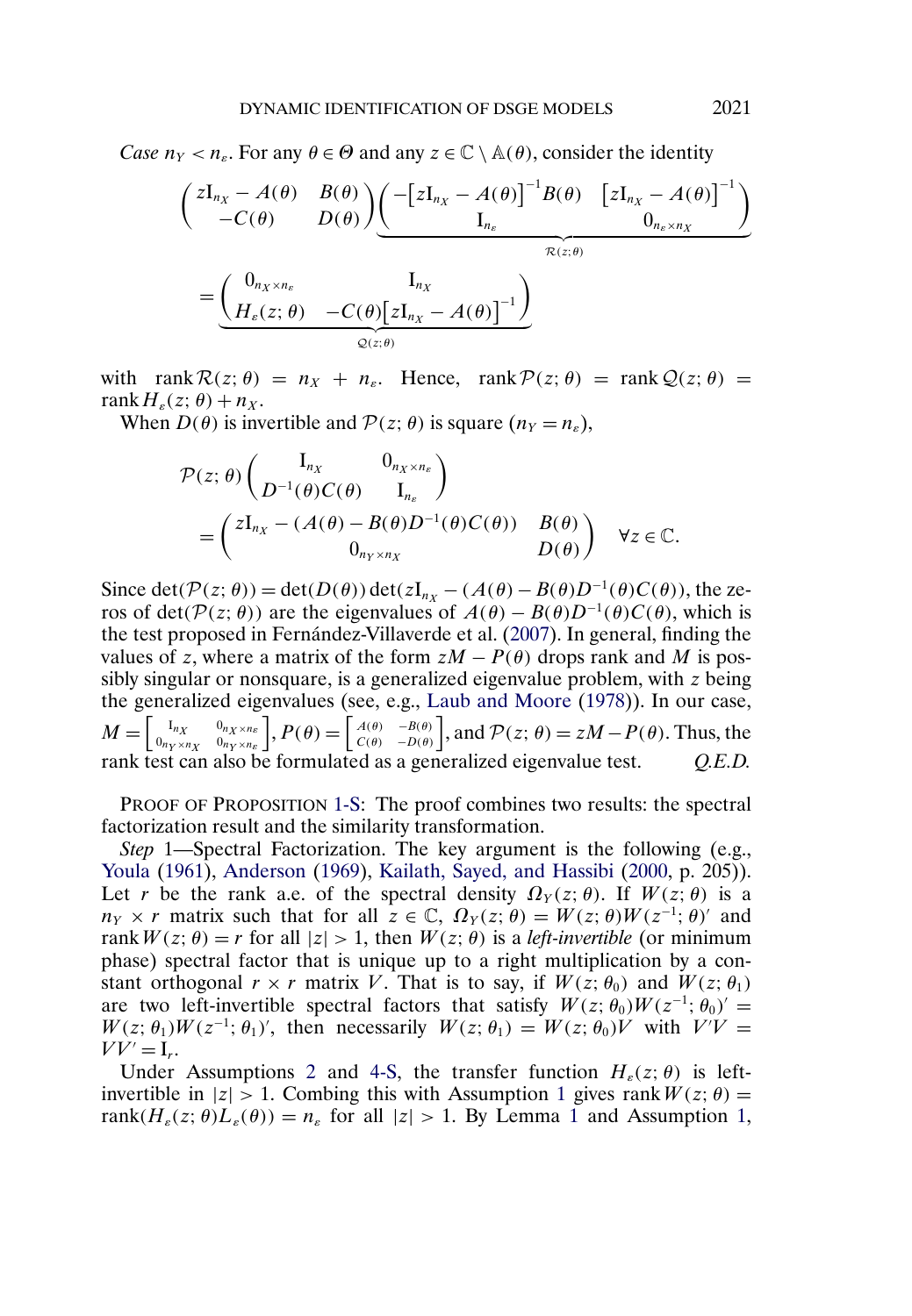$\Omega_Y(z;\theta) = H_{\varepsilon}(z;\theta) \Sigma_{\varepsilon}(\theta) H_{\varepsilon}(z^{-1};\theta)'$  is of rank  $n_{\varepsilon}$  a.e. in  $\mathbb{C}$ . Hence,  $W(z;\theta)$ is a left-invertible spectral factor. Using the above spectral factorization result, it then follows that  $\Omega_Y(z; \theta_1) = \Omega_Y(z; \theta_0)$  for all  $z \in \mathbb{C}$  if and only if there is an orthogonal  $n_{\varepsilon} \times n_{\varepsilon}$  matrix V such that

(12) 
$$
H_{\varepsilon}(z; \theta_1)L_{\varepsilon}(\theta_1) = H_{\varepsilon}(z; \theta_0)L_{\varepsilon}(\theta_0)V \text{ for every } z \in \mathbb{C}.
$$

*Step* 2. Necessity and sufficiency of the similarity transforms follow from Theorem 3.10 in [Antsaklis and Michel](#page-36-0) [\(1997\)](#page-36-0). It remains to combine the result of (12) with the similarity transform. From (12),

$$
\underbrace{D(\theta_1)L_{\varepsilon}(\theta_1)}_{\mathbb{D}(\theta_1)} + C(\theta_1) \Big[zI_{n_X} - A(\theta_1)\Big]^{-1} \underbrace{B(\theta_1)L_{\varepsilon}(\theta_1)}_{\mathbb{B}(\theta_1)} \n= \underbrace{D(\theta_0)L_{\varepsilon}(\theta_0)V}_{\mathbb{D}(\theta_0)} + C(\theta_0) \Big[zI_{n_X} - A(\theta_0)\Big]^{-1} \underbrace{B(\theta_0)L_{\varepsilon}(\theta_0)V}_{\mathbb{B}(\theta_0)}.
$$

The system  $(A(\theta), \mathbb{B}(\theta), C(\theta), \mathbb{D}(\theta))$  is minimal whenever  $(A(\theta), B(\theta), C(\theta),$  $D(\theta)$ ) is minimal, which holds under Assumption [5-S.](#page-8-0) Thus the above equality can only hold if there exists a full rank  $n_X \times n_X$  matrix T such that  $\mathbb{D}(\theta_1) =$  $\mathbb{D}(\theta_0)$ ,  $A(\theta_1) = TA(\theta_0)T^{-1}$ ,  $\mathbb{B}(\theta_1) = T\mathbb{B}(\theta_0)$ , and  $C(\theta_1) = C(\theta_0)T^{-1}$ , that is,  $D(\theta_1)L_{\varepsilon}(\theta_1) = D(\theta_0)L_{\varepsilon}(\theta_0)V$ ,  $A(\theta_1) = TA(\theta_0)T^{-1}$ , and  $B(\theta_1)L_{\varepsilon}(\theta_1) =$  $TB(\theta_0)L_{\varepsilon}(\theta_0)V, C(\theta_1)=C(\theta_0)T^{-1}.$  Letting  $U \equiv L_{\varepsilon}(\theta_0)V L_{\varepsilon}(\theta_1)^{-1}$  be a full rank  $n_{\varepsilon} \times n_{\varepsilon}$  matrix so that  $U\Sigma_{\varepsilon}(\theta_1)U' = \Sigma_{\varepsilon}(\theta_0)$  gives the desired result. *Q.E.D.*

PROOF OF LEMMA [2-S:](#page-10-0) The proof is in two steps.

*Sufficiency.* Consider the contrapositive. Suppose that  $\theta_0$  is not locally identifiable. Then there exists an infinite sequence of parameter vectors  $\{\theta_1, \ldots, \theta_k, \ldots\}$  (of dimension  $n_{\theta}$ ) approaching  $\theta_0$  such that  $\Omega_Y(z; \theta_k) =$  $\Omega_Y(z; \theta_0)$  for all  $z \in \mathbb{C}$ . By Proposition [1-S,](#page-10-0) this implies that there exist infinite sequences of full rank  $n_X \times n_X$  matrices  $\{T_1, \ldots, T_k, \ldots\}$  and full rank  $n_{\varepsilon} \times$  $n_{\varepsilon}$  matrices  $\{U_1, \ldots, U_k, \ldots\}$  such that  $T_k A(\theta_k) T_k^{-1} = A(\theta_0), T_k B(\theta_k) U_k =$  $B(\theta_0)$ ,  $C(\theta_k)T_k^{-1} = C(\theta_0)$ ,  $D(\theta_k)U_k = D(\theta_0)$ , and  $U_k^{-1}\Sigma(\theta_k)U_k^{-1}$  $\mathbf{Z}' = \mathbf{\Sigma}(\theta_0)$ , that is,  $\delta^{S}(\theta_k, T_k, U_k) = \delta^{S}(\theta_0, I_{n_x}, I_{n_y})$ . To show that the mapping  $\delta^{S}$  is not locally injective, it suffices to show that the sequences  $\{T_1, \ldots, T_k, \ldots\}$  and  $\{U_1, \ldots, U_k, \ldots\}$  approach  $I_{n_x}$  and  $I_{n_e}$ , respectively. For this, note that

$$
\mathcal{O}(\theta_k) \equiv \begin{pmatrix} C(\theta_k) \\ C(\theta_k)A(\theta_k) \\ \vdots \\ C(\theta_k)A^{n_X-1}(\theta_k) \end{pmatrix} = \begin{pmatrix} C(\theta_0)T_k \\ C(\theta_0)T_kT_k^{-1}A(\theta_0)T_k \\ \vdots \\ C(\theta_0)T_kT_k^{-1}A^{n_X-1}(\theta_0)T_k \end{pmatrix}
$$
  
=  $\mathcal{O}(\theta_0)T_k$ ,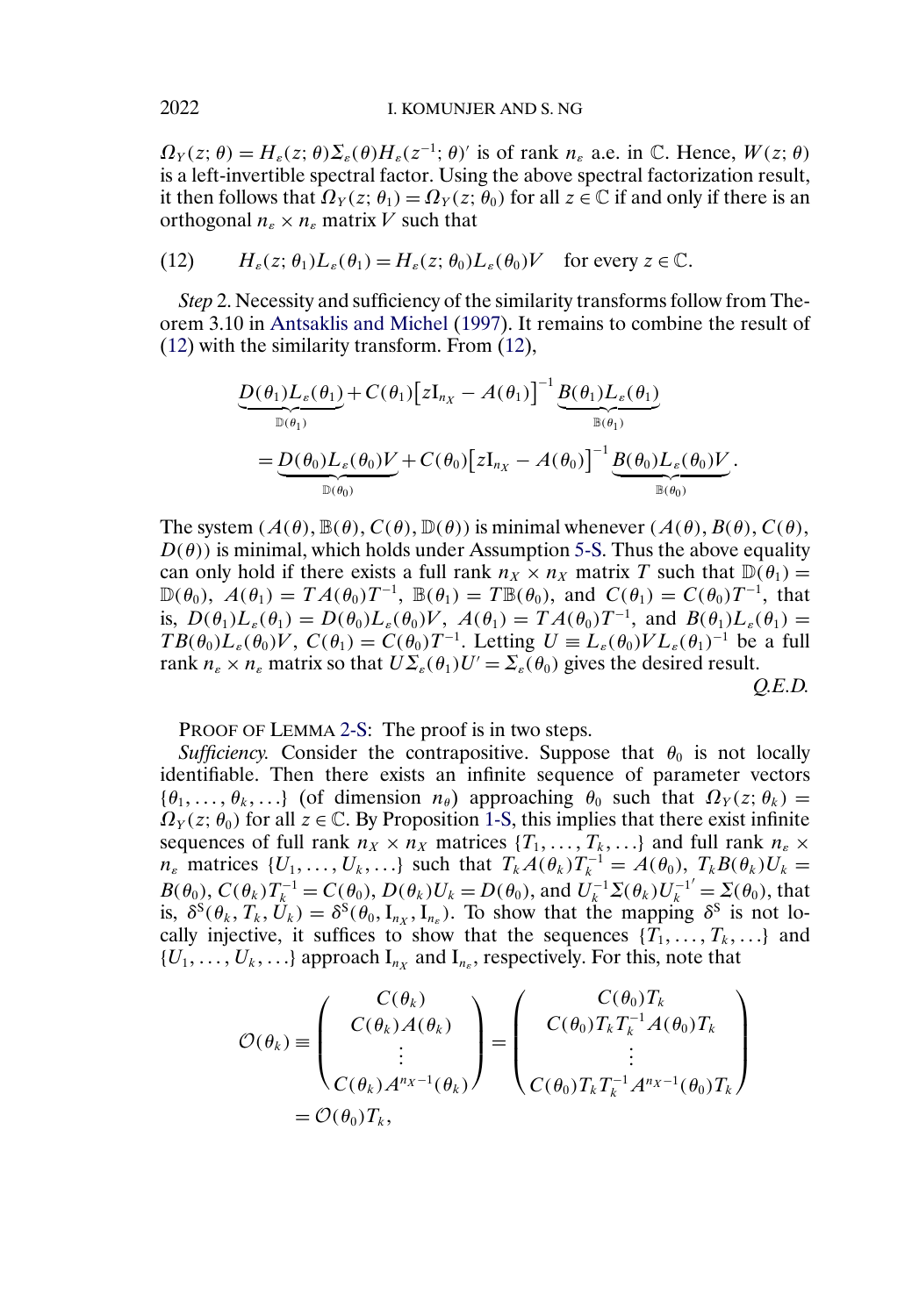where  $\mathcal{O}(\theta)$  is the observability matrix of  $(A(\theta), C(\theta))$ . Since for all  $\theta$ , the system is observable, rank  $O(\theta_0) = n_X$  and a left inverse exists which gives  $T_k = [\mathcal{O}(\theta_0)'\mathcal{O}(\theta_0)]^{-1}\mathcal{O}(\theta_0)'\mathcal{O}(\theta_k)$ . By continuity of  $\mathcal{O}(\theta)$ ,  $\mathcal{O}(\theta_k) \to \mathcal{O}(\theta_0)$ as  $\theta_k \to \theta_0$ , so  $T_k \to I_{n_x}$ . To show that  $U_k \to I_{n_e}$ , take any  $|z| > 1$  and note that

$$
\mathcal{P}(z; \theta_0) = \begin{pmatrix} zI_{n_X} - A(\theta_0) & B(\theta_0) \\ -C(\theta_0) & D(\theta_0) \end{pmatrix}
$$

$$
= \begin{pmatrix} zI_{n_X} - A(\theta_k) & B(\theta_k)U_k \\ -C(\theta_k) & D(\theta_k)U_k \end{pmatrix}
$$

$$
= \mathcal{P}(z; \theta_k) \begin{pmatrix} I_{n_X} & 0 \\ 0 & U_k \end{pmatrix}.
$$

Since rank  $P(z; \theta_k) = n_X + n_{\epsilon}$ , a left inverse exists and

$$
\begin{pmatrix} I_{n_X} & 0 \\ 0 & U_k \end{pmatrix} = [\mathcal{P}(z; \theta_k)^\prime \mathcal{P}(z; \theta_k)]^{-1} [\mathcal{P}(z; \theta_k)^\prime \mathcal{P}(z; \theta_0)].
$$

It follows from continuity that  $U_k \to I_{n_k}$  as  $\theta_k \to \theta_0$ . This shows that  $\delta^S$  is not injective in the neighborhood of  $(\theta_0, I_{n_X}, I_{n_{\epsilon}})$ .

*Necessity.* To show that local identifiability of  $\theta_0$  implies local injectivity of  $\delta^S$ , consider  $(\theta_1, T, U)$  with  $\theta_1 \in \Theta$ , T and U full rank  $n_X \times n_X$  and  $n_{\varepsilon} \times n_{\varepsilon}$  matrices, respectively, such that  $\delta^{S}(\theta_1, T, U) = \delta^{S}(\theta_0, I_{n_X}, I_{n_{\varepsilon}})$ . That is,  $T A(\theta_1) T^{-1} = A(\theta_0), TB(\theta_1) U = B(\theta_0), C(\theta_1) T^{-1} = C(\theta_0), D(\theta_1) U = D(\theta_0),$ and  $U^{-1}\Sigma(\theta_1)U^{-1'}=\Sigma(\theta_0)$ . This implies that  $\Omega_Y(z;\theta_1)=\Omega_Y(z;\theta_0)$  for all  $z \in \mathbb{C}$ . Since  $\theta_0$  is locally identifiable, there exists a neighborhood in which  $\theta_1 = \theta_0$ . To show that  $\delta^{\dot{S}}$  is locally injective it suffices to show that the only solution is  $\theta_1 = \theta_0$  implies  $T = I_{n_x}$  and  $U = I_{n_e}$ . For this, consider again the observability matrices and note that  $\mathcal{O}(\theta_1)T^{-1} = \mathcal{O}(\theta_0)$ . Under observability, rank  $\mathcal{O}(\theta_1)$  = rank  $\mathcal{O}(\theta_0) = n_X$ , so  $\theta_1 = \theta_0$  implies  $T = I_{n_X}$ . We can then use left-invertibility of  $\mathcal{P}(z; \theta_1)$  and  $\mathcal{P}(z; \theta_0)$  in  $|z| > 1$  to show that  $U = I_{n_{\varepsilon}}$ . Hence,  $\delta^S$  is locally injective. *O.E.D.*  $\delta^S$  is locally injective.

PROOF OF PROPOSITION [2-S:](#page-11-0) The proof consists of two parts: the first establishes the rank condition; the second derives the order condition. Let vech be the operator for the columnwise vectorization with the upper portion excluded. To "invert" the vech operator, we use an  $n^2 \times n(n+1)/2$  duplication matrix  $\mathcal{G}_n$  which is a matrix of 0s and 1s, with a single 1 in each row. Thus for any  $n \times n$  symmetric matrix S,  $\text{vec}(S) = \mathcal{G}_n \text{vech}(S)$ . The matrix  $\mathcal{G}_n$  is full column rank and we let  $\mathcal{E}_n = (\mathcal{G}'_n \mathcal{G}_n)^{-1} \mathcal{G}'_n$  be its left-inverse. Then  $\mathcal{E}_n \mathcal{G}_n = I_{n(n+1)/2}$ and  $\mathcal{G}_n \mathcal{E}_n = (1/2)[I_{n^2} + \mathcal{P}_{n,n}],$  where  $\mathcal{P}_{n,n}$  is the  $n^2 \times n^2$  permutation matrix that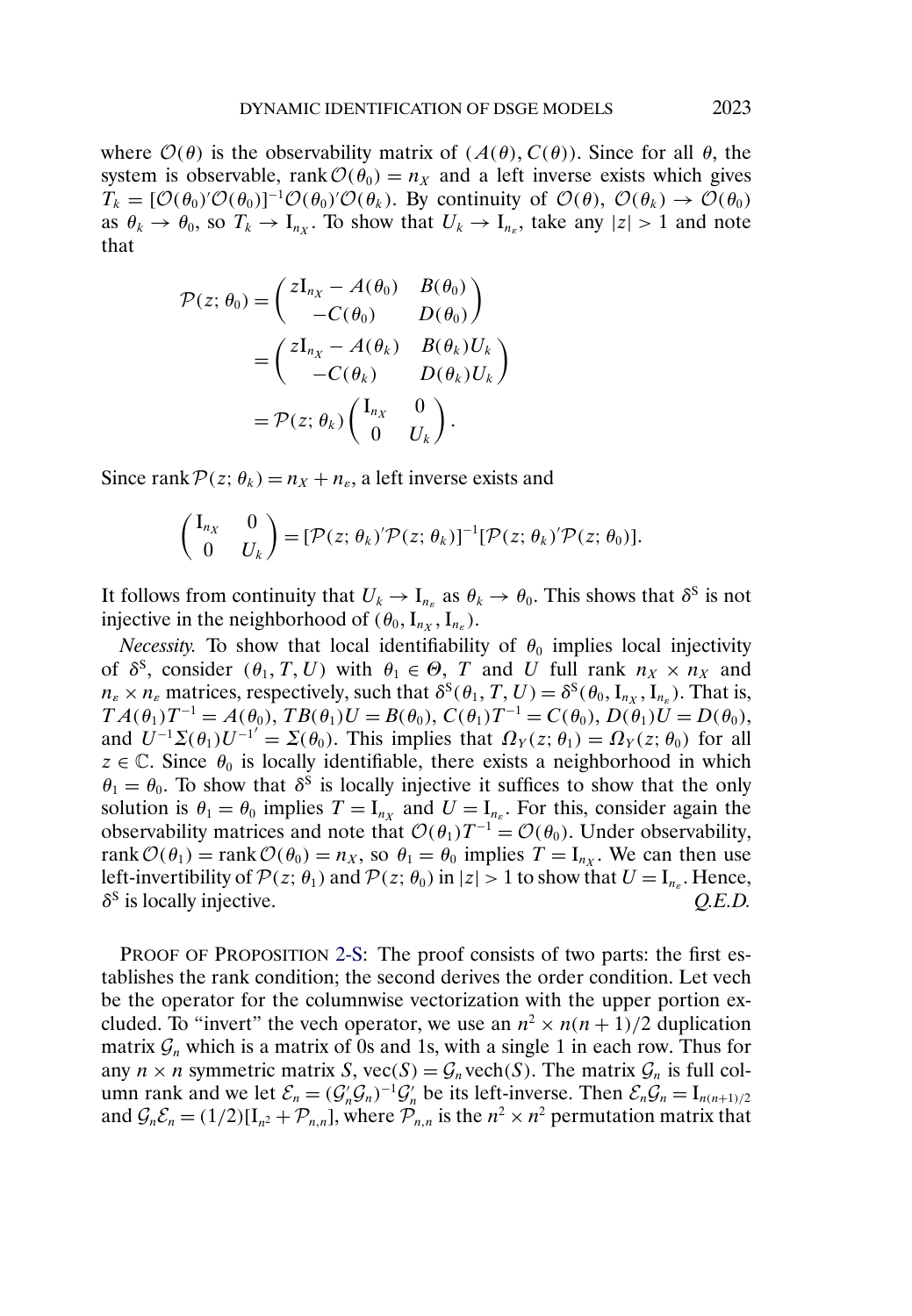transforms vec X into vec X', that is,  $\mathcal{P}_{n,n}$  vec X = vec X'. Note that  $\mathcal{P}_{n,n} = \mathcal{P}_{n,n}^{-1}$ and  $\mathcal{P}_{n,n} = \mathcal{P}'_{n,n}$ . In addition, rank $(I_{n^2} + \mathcal{P}_{n,n}) = \frac{n(n+1)}{2}$ .

*Rank Condition*. Direct computations of the partial derivatives of  $\delta^s(\theta, T, U)$ give:

(13) 
$$
\frac{\partial \delta^{S}(\theta, T, U)}{\partial \theta} = \begin{pmatrix} (T^{-1'} \otimes T) \frac{\partial \text{vec} A(\theta)}{\partial \theta} \\ (U' \otimes T) \frac{\partial \text{vec} B(\theta)}{\partial \theta} \\ (T^{-1'} \otimes I_{n_{Y}}) \frac{\partial \text{vec} C(\theta)}{\partial \theta} \\ (U' \otimes I_{n_{Y}}) \frac{\partial \text{vec} C(\theta)}{\partial \theta} \\ (U' \otimes I_{n_{Y}}) \frac{\partial \text{vec} D(\theta)}{\partial \theta} \\ \mathcal{E}_{n_{\varepsilon}} (U^{-1} \otimes U^{-1}) \mathcal{G}_{n_{\varepsilon}} \frac{\partial \text{vech} \Sigma(\theta)}{\partial \theta} \end{pmatrix},
$$

(14) 
$$
\frac{\partial \delta^{S}(\theta, T, U)}{\partial \text{ vec } T}
$$
\n
$$
= \begin{pmatrix}\n(T^{-1'} \otimes T) \big[ (A(\theta)^{\prime} \otimes I_{n_{X}}) - (I_{n_{X}} \otimes A(\theta)) \big] (I_{n_{X}} \otimes T^{-1}) \\
(U^{\prime} \otimes T) \big[ B(\theta)^{\prime} \otimes I_{n_{X}} \big] (I_{n_{X}} \otimes T^{-1}) \\
-(T^{-1'} \otimes I_{n_{Y}}) \big[ I_{n_{X}} \otimes C(\theta) \big] (I_{n_{X}} \otimes T^{-1}) \\
0_{n_{Y}n_{\varepsilon} \times n_{X}^{2}} \\
0_{(n_{\varepsilon}(n_{\varepsilon}+1)/2) \times n_{X}^{2}}\n\end{pmatrix},
$$

and

(15) 
$$
\frac{\partial \delta^{S}(\theta, T, U)}{\partial \text{vec } U}
$$
\n
$$
= \begin{pmatrix}\n0_{n_X^2 \times n_e^2} & 0_{n_{\chi}^2 \times n_e^2} \\
(U' \otimes T)[I_{n_e} \otimes B(\theta)](U^{-1'} \otimes I_{n_e}) \\
0_{n_Y n_X \times n_e^2} & (U' \otimes I_{n_Y})[I_{n_e} \otimes D(\theta)](U^{-1'} \otimes I_{n_e}) \\
-\mathcal{E}_{n_e}(U^{-1} \otimes U^{-1})\mathcal{G}_{n_e}[2\mathcal{E}_{n_e}(\Sigma(\theta) \otimes I_{n_e})](U^{-1'} \otimes I_{n_e})\n\end{pmatrix}.
$$

Now let

$$
\Delta^{S}(\theta) \equiv \begin{pmatrix} \frac{\partial \delta^{S}(\theta, I_{n_X}, I_{n_{\varepsilon}})}{\partial \theta} & \frac{\partial \delta^{S}(\theta, I_{n_X}, I_{n_{\varepsilon}})}{\partial \text{ vec } T & \frac{\partial \delta^{S}(\theta, I_{n_X}, I_{n_{\varepsilon}})}{\partial \text{ vec } U} \end{pmatrix},
$$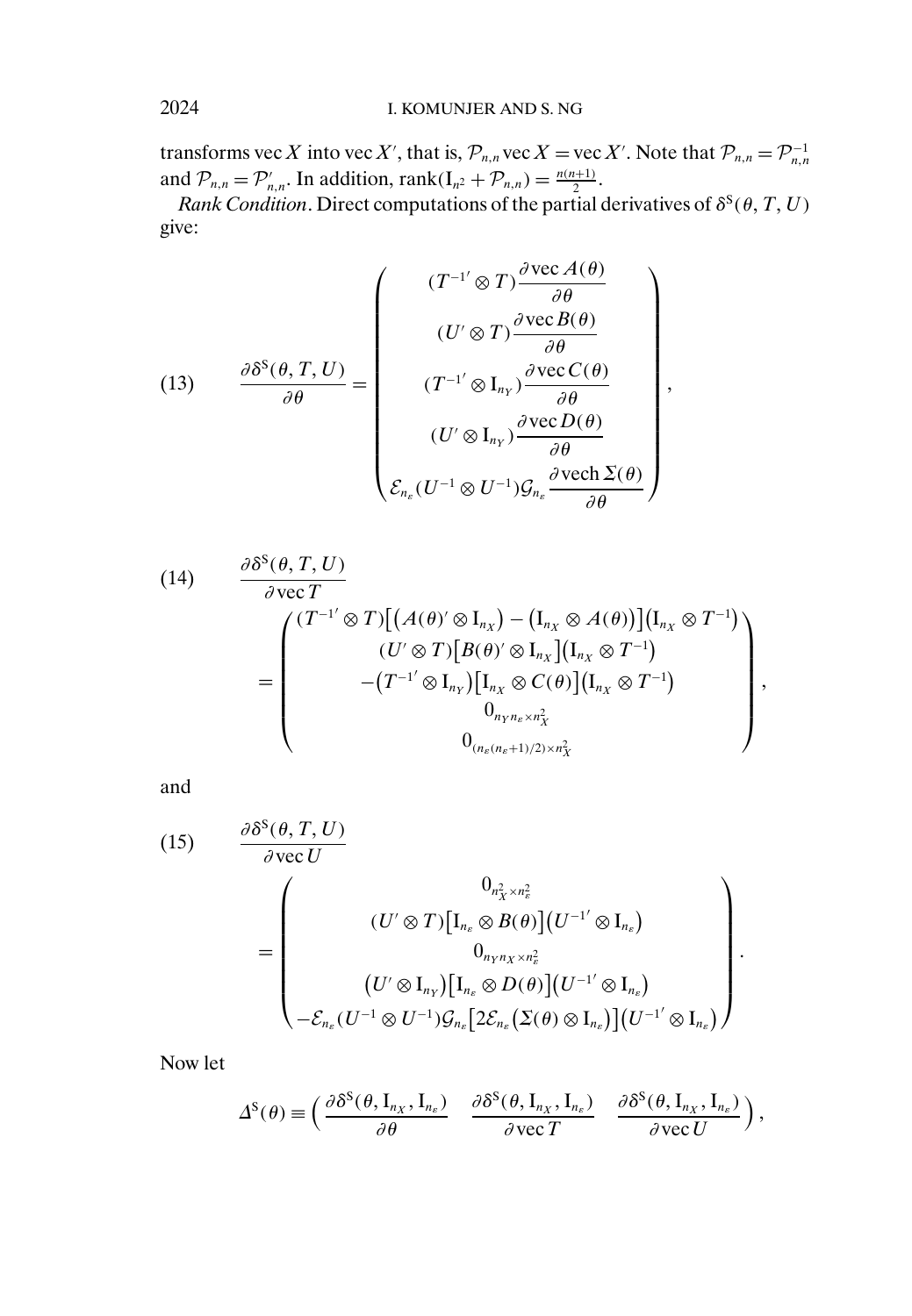that is,

(16) 
$$
\Delta^{S}(\theta) = \begin{pmatrix}\n\frac{\partial \text{vec} A(\theta)}{\partial \theta} & \left[ (A(\theta)^{\prime} \otimes I_{n_{X}}) - (I_{n_{X}} \otimes A(\theta)) \right] & 0_{n_{X}^{2} \times n_{z}^{2}} \\
\frac{\partial \text{vec} B(\theta)}{\partial \theta} & \left[ B(\theta)^{\prime} \otimes I_{n_{X}} \right] & \left[ I_{n_{\varepsilon}} \otimes B(\theta) \right] \\
\frac{\partial \text{vec} C(C(\theta)}{\partial \theta} & - \left[ I_{n_{X}} \otimes C(\theta) \right] & 0_{n_{Y}n_{X} \times n_{\varepsilon}^{2}} \\
\frac{\partial \text{vec} D(\theta)}{\partial \theta} & 0_{n_{Y}n_{\varepsilon} \times n_{X}^{2}} & \left[ I_{n_{\varepsilon}} \otimes D(\theta) \right] \\
\frac{\partial \text{vec} D(\theta)}{\partial \theta} & 0_{(n_{\varepsilon}(n_{\varepsilon}+1)/2) \times n_{X}^{2}} & -2\mathcal{E}_{n_{\varepsilon}} \left[ \Sigma(\theta) \otimes I_{n_{\varepsilon}} \right] \n\end{pmatrix}.
$$

We can write  $\left(\frac{\partial \delta^{\mathcal{S}}(\theta, T, U)}{\partial \theta}\right)$  $\partial \delta^{\sf S}(\theta,T,U)$  $\partial$  vec  $T$  $\frac{\partial \delta^S(\theta, T, U)}{\partial \text{vec } U}$  =  $M(T, U) \Delta^S(\theta) N(T, U)$ , where  $M(T, U)$  and  $N(T, U)$  are, respectively, a  $n_A^S \times n_A^S$  diagonal matrix and a  $(n_{\theta} + n_X^2 + n_{\epsilon}^2) \times (n_{\theta} + n_X^2 + n_{\epsilon}^2)$  diagonal matrix defined as

$$
\begin{split} &M(T,U)\\ &=\begin{pmatrix}T^{-1'}\otimes T & & & \\ &U'\otimes T & & \\ & &U'\otimes \mathrm{I}_{n_Y}\\ & & & U'\otimes \mathrm{I}_{n_Y}\\ &N(T,U)=\begin{pmatrix}\mathrm{I}_{n_\theta} & & & \\ & \mathrm{I}_{n_X}\otimes T^{-1} & & \\ & & U^{-1'}\otimes \mathrm{I}_{n_\varepsilon}\end{pmatrix}.\end{split}
$$

The  $\frac{n_e(n_e+1)}{2} \times \frac{n_e(n_e+1)}{2}$  matrix  $\mathcal{E}_{n_e}(U^{-1} \otimes U^{-1}) \mathcal{G}_{n_e}$  is nonsingular if and only if U is nonsingular. Since T and U are full rank, both  $M(T, U)$  and  $N(T, U)$  are full rank:

$$
rank\left(\frac{\partial \delta^{S}(\theta, T, U)}{\partial \theta} \quad \frac{\partial \delta^{S}(\theta, T, U)}{\partial vec T} \quad \frac{\partial \delta^{S}(\theta, T, U)}{\partial vec U}\right) = rank \Delta^{S}(\theta).
$$

If the rank of  $\Delta^{s}(\theta)$  remains constant in a neighborhood of  $\theta_0$ , then the rank of the partial derivatives of  $\delta^s$  remains constant in a neighborhood of  $(\theta_0, I_{n_X}, I_{n_{\varepsilon}}).$ 

*Order Condition.* The necessary (order) condition is established by counting the number of rows in the matrix  $\Delta^{S}(\theta)$  in (16). This yields rank  $\Delta^{S}(\theta) \le n_A^S$  $n_X^2 + n_X n_{\varepsilon} + n_Y n_X + n_Y n_{\varepsilon} + \frac{n_{\varepsilon}(n_{\varepsilon}+1)}{2}$ , hence a necessary order condition is that  $n_{\theta} \le n_Y n_X + n_{\varepsilon}(n_X + n_Y - n_{\varepsilon}) + \frac{n_{\varepsilon}(n_{\varepsilon}+1)}{2}$ . *Q.E.D.* 

PROOF OF PROPOSITION [1-NS:](#page-14-0) Unlike in the singular case, the spectral factor  $W(z; \theta)$  is now a square matrix of size  $n_Y \times n_Y$ . We can no longer directly consider  $H_{\varepsilon}(z; \theta)L_{\varepsilon}(\theta)$ . Instead, we work with the innovations representation for  $Y_t$ . We proceed in three steps.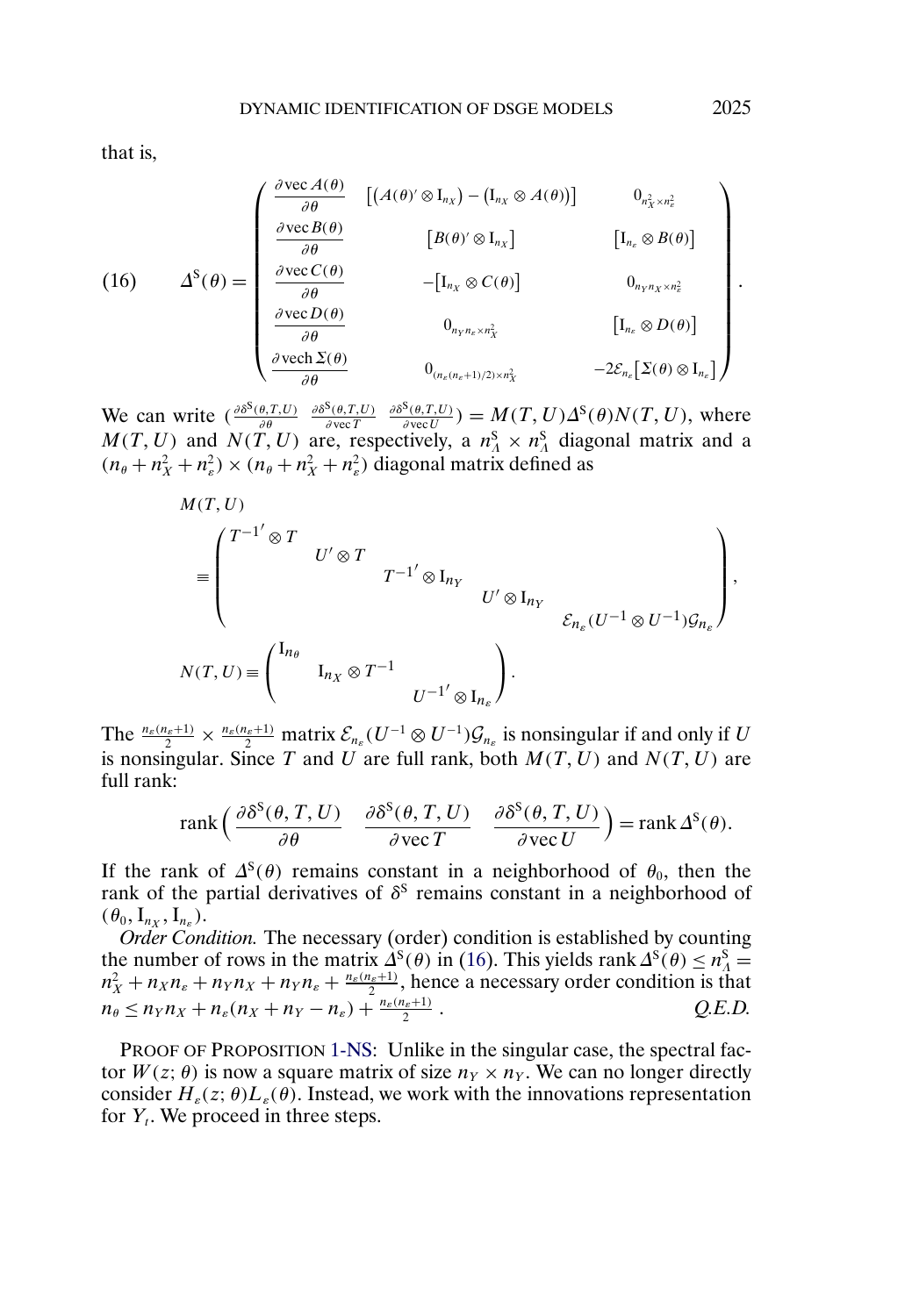*Step* 1. The existence of the innovations representation depends on the existence of the positive semidefinite solutions to the discrete algebraic Ricatti equation (DARE)

(17) 
$$
\overline{\Sigma}(\theta) = A(\theta)\overline{\Sigma}(\theta)A(\theta)' + B(\theta)\Sigma_{\varepsilon}(\theta)B(\theta)'
$$

$$
- [A(\theta)\overline{\Sigma}(\theta)C(\theta)' + B(\theta)\Sigma_{\varepsilon}(\theta)D(\theta)'] \times [C(\theta)\overline{\Sigma}(\theta)C(\theta)' + D(\theta)\Sigma_{\varepsilon}(\theta)D(\theta)']^{-1}
$$

$$
\times [C(\theta)\overline{\Sigma}(\theta)A(\theta)' + D(\theta)\Sigma_{\varepsilon}(\theta)B(\theta)'].
$$

Under Assumptions [2](#page-5-0) (stability) and [4-NS](#page-13-0) (positive definiteness), Lemma E.3.2 of [Kailath, Sayed, and Hassibi](#page-37-0) [\(2000\)](#page-37-0) shows that there always exists a maximal positive semidefinite solution  $\overline{\Sigma}(\theta)$  to the DARE (17). Moreover, if

(18)  $\Sigma_a(\theta) \equiv C(\theta) \overline{\Sigma}(\theta) C(\theta)' + D(\theta) \Sigma_{\varepsilon}(\theta) D(\theta)',$ 

(19) 
$$
K(\theta) \equiv [A(\theta)\overline{\Sigma}(\theta)C(\theta)' + B(\theta)\Sigma_{\varepsilon}(\theta)D(\theta)']\Sigma_a^{-1}(\theta),
$$

then all the eigenvalues of  $A(\theta) - K(\theta)C(\theta)$  lie inside the closed unit disc (Lemma E.4.1 in [Kailath, Sayed, and Hassibi](#page-37-0) [\(2000\)](#page-37-0)). Thus  $Y_t$  has the innovations representation

(20a)  $\widehat{X}_{t+1|t+1} = A(\theta)\widehat{X}_{t|t} + K(\theta)a_{t+1},$ 

(20b) 
$$
Y_{t+1} = C(\theta) \widehat{X}_{t|t} + a_{t+1},
$$

where  $\widehat{X}_{t|t}$  is the optimal linear predictor of  $X_t$  based on the history  $Y^t$ and  $a_{t+1} = Y_{t+1} - C(\theta)\hat{X}_{t|t}$  is the one-step-ahead forecast error of  $Y_{t+1}$ ,  $a_t \sim$  $WN(0, \Sigma_a(\theta))$ . Hence, for all  $z \in \mathbb{C}$ ,  $\Omega_Y(z; \theta) = H_a(z; \theta) \Sigma_a(\theta) H_a(z^{-1}; \theta)$ , with the transfer function  $H_a(z; \theta) = I_{n_Y} + C(\theta)(zI_{n_X} - A(\theta))^{-1}K(\theta)$ .

*Step* 2—Spectral Factorization. It must first be shown that rank  $H_a(z; \theta)$  =  $n<sub>Y</sub>$  for all  $|z| > 1$ . As in [Hansen and Sargent](#page-37-0) [\(2005\)](#page-37-0), the proof is based on the property that for any conformable matrices  $a, b, c$ , and  $d$  with  $a$  and  $d$ invertible,  $\det(a)\det(d + ca^{-1}b) = \det(d)\det(a + bd^{-1}c)$ . Now, let  $a \equiv zI_{n_X}$  –  $A(\theta)$ ,  $b \equiv K(\theta)$ ,  $c \equiv C(\theta)$ , and  $d \equiv I_{nx}$ . Since  $A(\theta)$  is stable, a is invertible (so is d) and  $\det(zI_{n_X} - A(\theta)) \det(I_{n_X} + C(\theta)[zI_{n_X} - A(\theta)]^{-1}K(\theta)) = \det(zI_{n_X} A(\theta) + K(\theta)C(\theta)$ ). Equivalently,

(21) 
$$
\det H_a(z; \theta) = \det(\mathbf{I}_{n_X} + C(\theta) [z\mathbf{I}_{n_X} - A(\theta)]^{-1} K(\theta))
$$

$$
= \frac{\det(z\mathbf{I}_{n_X} - [A(\theta) - K(\theta)C(\theta)])}{\det(z\mathbf{I}_{n_X} - A(\theta))}.
$$

Since det(zI<sub>nX</sub> – [A( $\theta$ ) – K( $\theta$ )C( $\theta$ )])  $\neq$  0 for all |z| > 1, it follows that rank  $H_a(z; \theta) = n_Y$  for all  $|z| > 1$ . Now, under Assumption [4-NS,](#page-13-0)  $\Sigma_a(\theta)$  in

<span id="page-32-0"></span>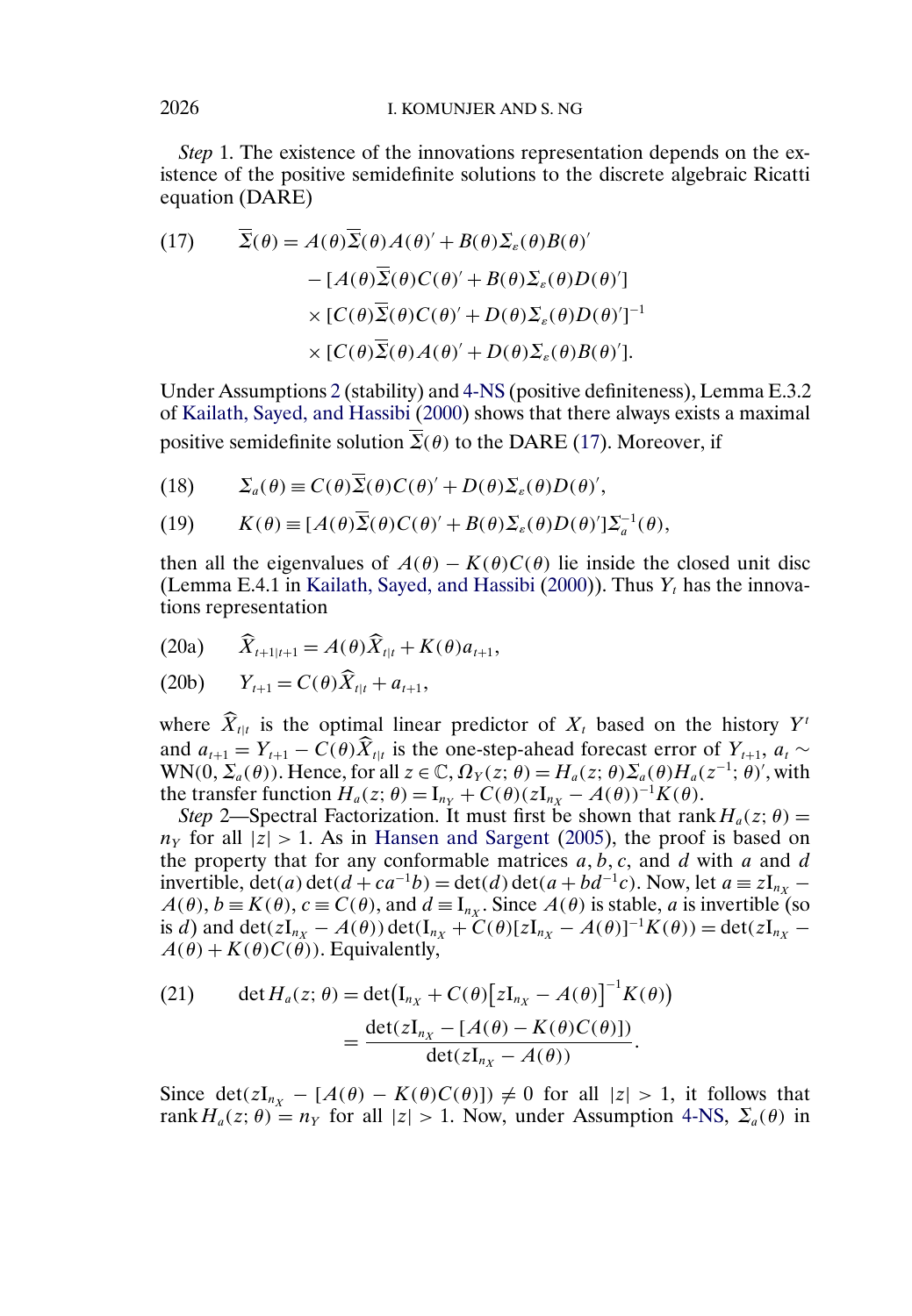[\(18\)](#page-32-0) is positive definite with  $L_a(\theta)$  as its Cholesky decomposition. Then rank  $W(z; \theta) = \text{rank}(H_a(z; \theta)L_a(\theta)) = n_Y$  for all  $|z| > 1$ . In addition, it follows from [\(21\)](#page-32-0) and  $\Omega_Y(z;\theta) = H_a(z;\theta) \Sigma_a(\theta) H_a(z^{-1};\theta)'$  that the rank of  $\Omega_Y(z;\theta)$ equals  $n_Y$  a.e. in C. Hence,  $W(z; \theta) = H_a(z; \theta) L_a(\theta)$  is a left-invertible spectral factor. By the spectral factorization result of [Youla](#page-38-0) [\(1961\)](#page-38-0) and [Anderson](#page-36-0) [\(1969\)](#page-36-0),  $\Omega_Y(z; \theta_1) = \Omega_Y(z; \theta_0)$  for all  $z \in \mathbb{C}$  if and only if there is an orthogonal  $n_Y \times n_Y$  matrix V such that

(22) 
$$
H_a(z; \theta_1)L_a(\theta_1) = H_a(z; \theta_0)L_a(\theta_0)V \text{ for every } z \in \mathbb{C}.
$$

*Step* 3. From (22),

$$
\underbrace{L_a(\theta_1)}_{\mathbb{D}(\theta_1)} + C(\theta_1) \Big[zI_{n_X} - A(\theta_1)\Big]^{-1} \underbrace{K(\theta_1) L_a(\theta_1)}_{\mathbb{B}(\theta_1)} \n= \underbrace{L_a(\theta_0)V}_{\mathbb{D}(\theta_0)} + C(\theta_0) \Big[zI_{n_X} - A(\theta_0)\Big]^{-1} \underbrace{K(\theta_0) L_a(\theta_0)V}_{\mathbb{B}(\theta_0)}.
$$

Minimality of  $(A(\theta), K(\theta), C(\theta), I_{nv})$ , which is ensured by Assumption [5-NS,](#page-13-0) implies minimality of  $(A(\theta), \mathbb{B}(\theta), C(\theta), \mathbb{D}(\theta))$ . Using the same argument as in the singular case, the above equality holds only if there exists a full rank  $n_x \times$  $n_X$  matrix T such that  $\mathbb{D}(\theta_1) = \mathbb{D}(\theta_0)$ ,  $A(\theta_1) = TA(\theta_0)T^{-1}$ ,  $\mathbb{B}(\theta_1) = T\mathbb{B}(\theta_0)$ , and  $C(\theta_1) = C(\theta_0)T^{-1}$ . Equivalently,  $L_a(\theta_1) = L_a(\theta_0)V$ ,  $A(\theta_1) = TA(\theta_0)T^{-1}$ ,  $K(\theta_1)L_a(\theta_1) = TK(\theta_0)L_a(\theta_0)V$ , and  $C(\theta_1) = C(\theta_0)T^{-1}$ . Now uniqueness of Cholesky decomposition implies  $V = I_{n_Y}$ . Thus  $L_a(\theta_1) = L_a(\theta_0)$  and the result follows. *O.E.D.* follows.  $Q.E.D.$ 

The proof of Proposition [2-NS](#page-15-0) follows directly from the proof of Proposition [2-S](#page-11-0) and is hence omitted. The proofs of Propositions [3](#page-17-0) and [4](#page-18-0) are analogous to the poofs of Propositions [2-S](#page-11-0) and [2-NS.](#page-15-0)

PROOF OF LEMMA [3:](#page-19-0) Recall that  $\Lambda = \Lambda^{NS} = ((\text{vec } A)'$ ,  $(\text{vec } K)'$ ,  $(\text{vec } C)'$ , (vech  $\Sigma_a$ )')'. For any  $j \ge 0$  and  $J \ge 0$ , let

$$
h(j; \theta) \equiv h_a(j; \theta) L_a(\theta),
$$
  
\n
$$
\overline{h}_J(\theta) \equiv (h_a(0; \theta) L_a(\theta) \quad h_a(1; \theta) L_a(\theta) \quad \cdots \quad h_a(J; \theta) L_a(\theta)),
$$
  
\n
$$
\frac{\partial \text{vec } \overline{h}_J(\theta)}{\partial \Lambda} = \begin{pmatrix} \frac{\partial \text{vec } \overline{h}(0; \theta)}{\partial \Lambda} \\ \vdots \\ \frac{\partial \text{vec } \overline{h}(J; \theta)}{\partial \Lambda} \end{pmatrix},
$$
  
\n
$$
\Delta_{\overline{h}}(j; \theta) \equiv \frac{\partial \text{vec } \overline{h}(j; \theta)}{\partial \theta}.
$$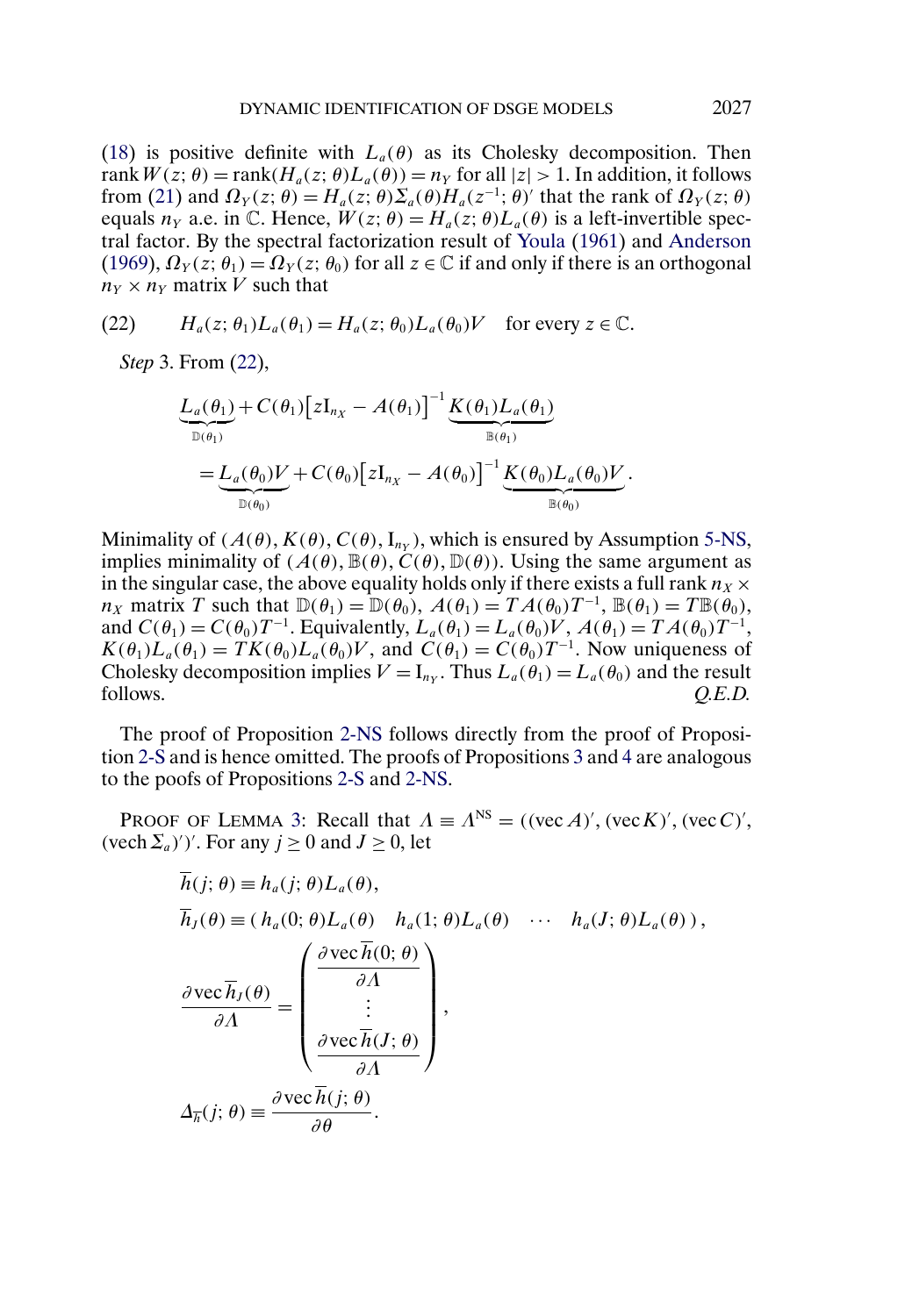Direct computations show that for any  $j \geq 0$ ,

$$
\frac{\partial \text{vec} h(j; \theta)}{\partial \Lambda} = \left( \left( L_a(\theta)' \otimes I_{n_Y} \right) \mathbb{H}_a(j; \theta) \left( I_{n_Y} \otimes h_a(j; \theta) \right) \frac{\partial \text{vec} L_a(\theta)}{\partial \text{vec} \, \Sigma_a(\theta)} \right),
$$

where  $\mathbb{H}_a(j; \theta)$  is the jth row of  $\mathbb{H}_a(\theta)$  defined by

$$
\mathbb{H}_{a}(\theta) \equiv \begin{pmatrix}\n0_{n_{Y}^{2} \times n_{X}^{2}} & & & \\
0_{n_{Y}^{2} \times n_{X}^{2}} & & \\
& \vdots & & \\
\sum_{k=1}^{j} K(\theta)^{j} A^{j-k}(\theta)^{j} \otimes C(\theta) A(\theta)^{k-1} & \\
& \vdots & \\
0_{n_{Y}^{2} \times n_{X} n_{Y}} & 0_{n_{Y}^{2} \times n_{Y} n_{X}} & \\
& I_{n_{Y}} \otimes C(\theta) & K(\theta)^{j} \otimes I_{n_{Y}} & \\
& \vdots & & \vdots & \\
I_{n_{Y}} \otimes C(\theta) A(\theta)^{j} & K(\theta)^{j} A^{j}(\theta)^{j} \otimes I_{n_{Y}} & \\
& \vdots & & \vdots & \\
I_{n_{Y}} \otimes C(\theta) A(\theta)^{j} & K(\theta)^{j} A^{j}(\theta)^{j} \otimes I_{n_{Y}} & \\
& \vdots & & \vdots & \\
I_{n_{Y}} \otimes C(\theta)^{j} A(\theta)^{j} & K(\theta)^{j} A^{j}(\theta)^{j} \otimes I_{n_{Y}} & \\
& \vdots & & \vdots & \\
I_{n_{Y}} \otimes C(\theta)^{j} A(\theta)^{j} & K(\theta)^{j} A^{j}(\theta)^{j} \otimes I_{n_{Y}} & \\
& \vdots & & \vdots & \\
I_{n_{Y}} \otimes C(\theta)^{j} A(\theta)^{j} & K(\theta)^{j} A^{j}(\theta)^{j} \otimes I_{n_{Y}} & \\
& \vdots & & \vdots & \\
I_{n_{Y}} \otimes C(\theta)^{j} A(\theta)^{j} & K(\theta)^{j} A(\theta)^{j} \otimes I_{n_{Y}} & \\
& \vdots & & \vdots & \\
I_{n_{Y}} \otimes C(\theta)^{j} A(\theta)^{j} & K(\theta)^{j} A(\theta)^{j} \otimes I_{n_{Y}} & \\
& \vdots & & \vdots & \\
I_{n_{Y}} \otimes C(\theta)^{j} A(\theta)^{j} & K(\theta)^{j} A(\theta)^{j} \otimes I_{n_{Y}} & \\
& \vdots & & \vdots & \\
I_{n_{Y}} \otimes C(\theta)^{j} A(\theta)^{j} & K(\theta)^{j} A(\theta)^{j} \otimes I_{n_{Y}} & \\
& \vdots & & \vdots & \\
I_{n
$$

(i) To show that for any  $j \ge 0$ ,  $\frac{\partial \text{vec} h(j;\theta)}{\partial A} \cdot \Delta_T(\theta) = 0$ <sub>n<sup>2</sup></sup><sub>*x*</sub> × n<sub>2</sub><sup>2</sup></sup> (where  $\Delta_T(\theta) =$ </sub>  $\Delta_T^{\text{NS}}(\theta)$ ), write

 $\ddot{\phantom{0}}$ 

$$
\frac{\partial \text{vec} h(j; \theta)}{\partial \Lambda} \cdot \Delta_T(\theta)
$$
\n
$$
= \left[ (L_a(\theta)' \otimes I_{n_Y}) \mathbb{H}_a(j; \theta) \right] \cdot \begin{pmatrix} \left[ (A(\theta)' \otimes I_{n_X}) - (I_{n_X} \otimes A(\theta)) \right] \\ \left[ K(\theta)' \otimes I_{n_X} \right] \\ \left[ K(\theta)' \otimes I_{n_X} \right] \\ - \left[ I_{n_X} \otimes C(\theta) \right] \end{pmatrix}
$$
\n
$$
+ \left[ (I_{n_Y} \otimes h_a(j; \theta)) \frac{\partial \text{vec} L_a(\theta)}{\partial \text{vec} \Lambda \Sigma_a(\theta)} \right] \cdot 0_{(n_Y(n_Y+1)/2) \times n_X^2} = 0_{n_Y^2 \times n_X^2},
$$

where the second equality follows by direct computation. This establishes result (i) of the lemma. The result is quite intuitive: By Proposition [1-NS,](#page-14-0) for any observationally equivalent values  $\theta_0$  and  $\theta_1$ ,  $h_a(j; \theta_1)L_a(\theta_1) = h_a(j; \theta_0)L_a(\theta_0)$ for all  $j \ge 0$ . This implies that the columns of  $\Delta_T(\theta)$  belong to the null space of  $\frac{\partial \text{vec}h_J(\theta)}{\partial \Lambda}$  because  $\Delta_T(\theta)$  is the Jacobian matrix of the similarity transformation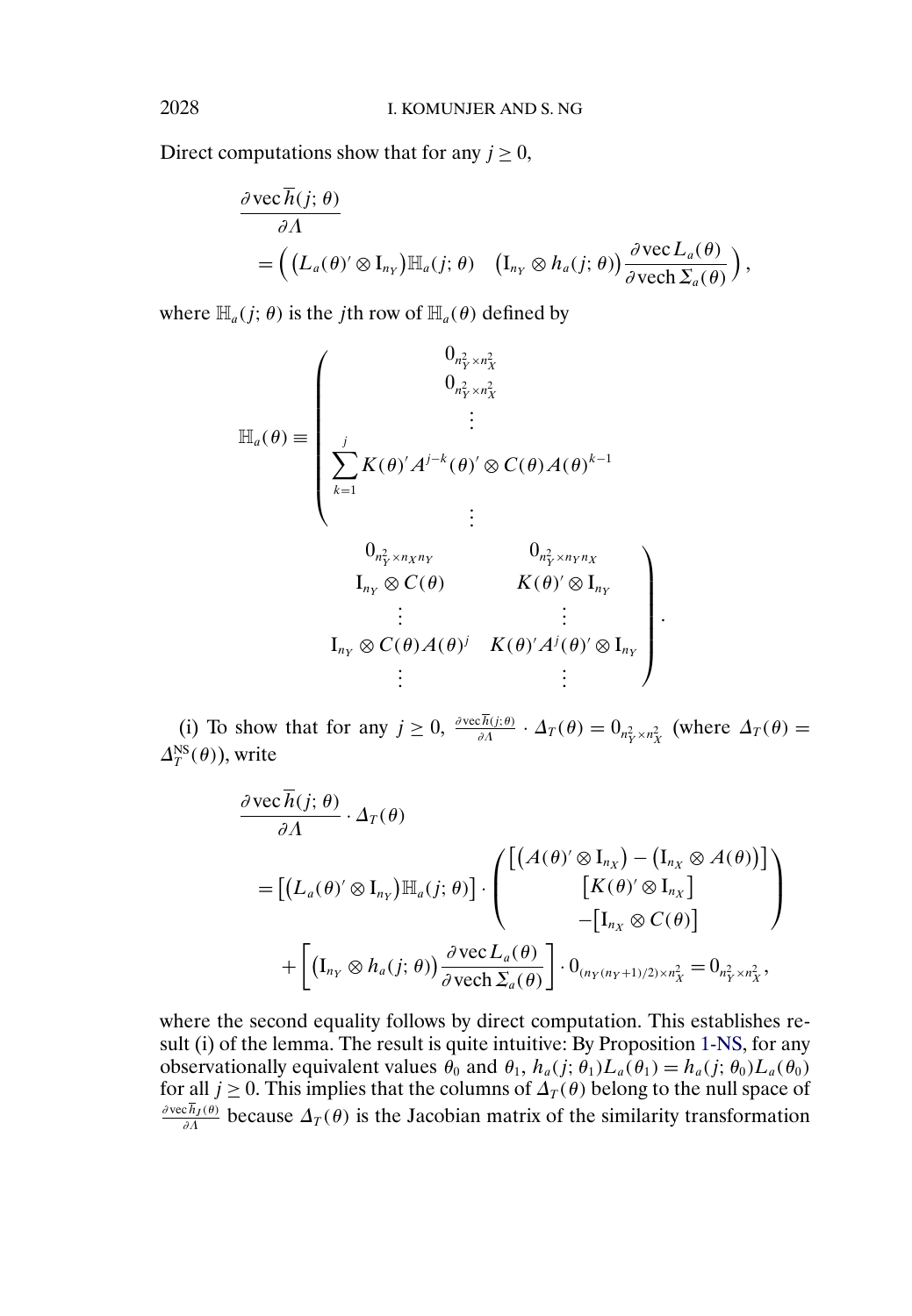<span id="page-35-0"></span> $(A(\theta_1), K(\theta_1), C(\theta_1), \Sigma_a(\theta_1)) = (TA(\theta_0)T^{-1}, TK(\theta_0), C(\theta_0)T^{-1}, \Sigma_a(\theta_0))$  that leaves  $\overline{h}_I(\theta)$  unchanged.

(ii) To show that rank  $\overline{h}_J(\theta) = \text{rank } \overline{h}_{2n_X - 2}(\theta)$  for all  $J \ge 2n_X - 2$ , we use the Cayley–Hamilton theorem which ensures that for any minimal system  $(A(\theta), K(\theta), C(\theta), I_{nv}),$ 

$$
rank(\mathcal{C}_N(\theta)'\mathcal{O}_N(\theta')) = rank(\mathcal{C}_{n_X}(\theta)\mathcal{O}_{n_X}(\theta')) \text{ for all } N \ge n_X,
$$

where  $\mathcal{C}_{N}(\theta)$  and  $\mathcal{O}_{N}(\theta)$  are the controllability and the observability matrices of order N, that is,

$$
C_N(\theta) \equiv (K(\theta) \cdots A(\theta)^{N-1} K(\theta)) \text{ and}
$$

$$
O_N(\theta) \equiv \begin{pmatrix} C(\theta) \\ \vdots \\ C(\theta) A(\theta)^{N-1} \end{pmatrix}.
$$

Take  $N = n_X + 1$ . Then  $K(\theta) / A^{2n_X - 1}(\theta) C(\theta)$  is a linear combination of  $(K(\theta)^\prime A^{n_X-1}(\theta)^\prime C(\theta), \ldots, K(\theta)^\prime A^{2n_X-2}(\theta)^\prime C(\theta)^\prime)$ . Therefore,  $L_a(\theta)^\prime K(\theta)^\prime \times$  $A^{2n_X-1}(\theta)$ ' $C(\theta)$ ' is a linear combination of  $(L_a(\theta)K(\theta)A^{n_X-1}(\theta)C(\theta)$ ',...  $L_a(\theta)'K(\theta)'A^{2n_X-2}(\theta)'C(\theta)'$  and rank  $\overline{h}_{2n_X-1}(\theta) = \text{rank } \overline{h}_{2n_X-2}(\theta)$ . The result holds recursively for any  $J \geq 2n_X - 2$ .

(iii) Combining  $\Delta(\theta) = (\Delta_A(\theta) \ \Delta_T(\theta))$  and result (i) gives

$$
(23) \qquad \frac{\partial h_{2n_X-2}(\theta)}{\partial \Lambda} \cdot \Delta(\theta) = \left(\varDelta_{\overline{h}_{2n_X-2}}(\theta) \quad 0_{(2n_X-1)n_Y^2 \times n_X^2}\right).
$$

*Necessity.* We need to show that  $\text{rank }\Delta_{\overline{h}_{2n_{X}-2}}(\theta_0) = n_{\theta}$  implies  $\text{rank }\Delta(\theta_0) =$  $n_{\theta} + n_X^2$ . Now, rank  $\Delta_{\overline{h}_{2n_X-2}}(\theta_0) = n_{\theta}$  implies that rank  $\Delta_A(\theta_0) = n_{\theta}$  because from (23), rank  $\Delta_{\bar{h}_{2n_X-2}}(\theta_0) \leq \text{rank }\Delta_\Lambda(\theta_0) \leq n_\theta$ . Then proceed by contradiction: assume that rank  $\Delta_{\overline{h}_{2n_X-2}}(\theta_0) = n_\theta$  and that rank  $\Delta(\theta_0) < n_\theta + n_X^2$ . Then rank  $\Delta_A(\theta_0) = n_\theta$  and rank  $\Delta(\theta_0) < n_\theta + n_X^2$ . This means that at least one column of  $\Delta_{\Lambda}(\theta_0)$ , say  $C_{\Lambda}(\theta_0)$ , can be written as a linear combination of the columns of  $\Delta_T(\theta_0)$ . Using (23), it follows that  $\frac{\partial h_{2n_X-2}(\theta_0)}{\partial \Lambda} C_{\Lambda}(\theta_0) = 0_{(2n_X-1)n_Y^2 \times 1}$ . This implies  $\Delta_{\overline{h}_{2n_X-2}}(\theta_0)$  has one zero column, which is a contradiction.

*Sufficiency*. We need to show that  $\text{rank}\Delta(\theta_0) = n_\theta + n_X^2$  implies rank  $\Delta_{\bar{h}_{2n_X-2}}(\theta_0) = n_\theta$ . Now, rank  $\Delta(\theta_0) = n_\theta + n_X^2$  implies rank  $\Delta_A(\theta_0) = n_\theta$ and rank  $\Delta_T(\theta_0) = n_X^2$ . First, we show that when the system is minimal and left-invertible, then

(24) 
$$
\mathcal{N}\left(\frac{\partial \overline{h}_{2n_X-2}(\theta_0)}{\partial \Lambda}\right) = \mathrm{span}(\Delta_T(\theta_0)),
$$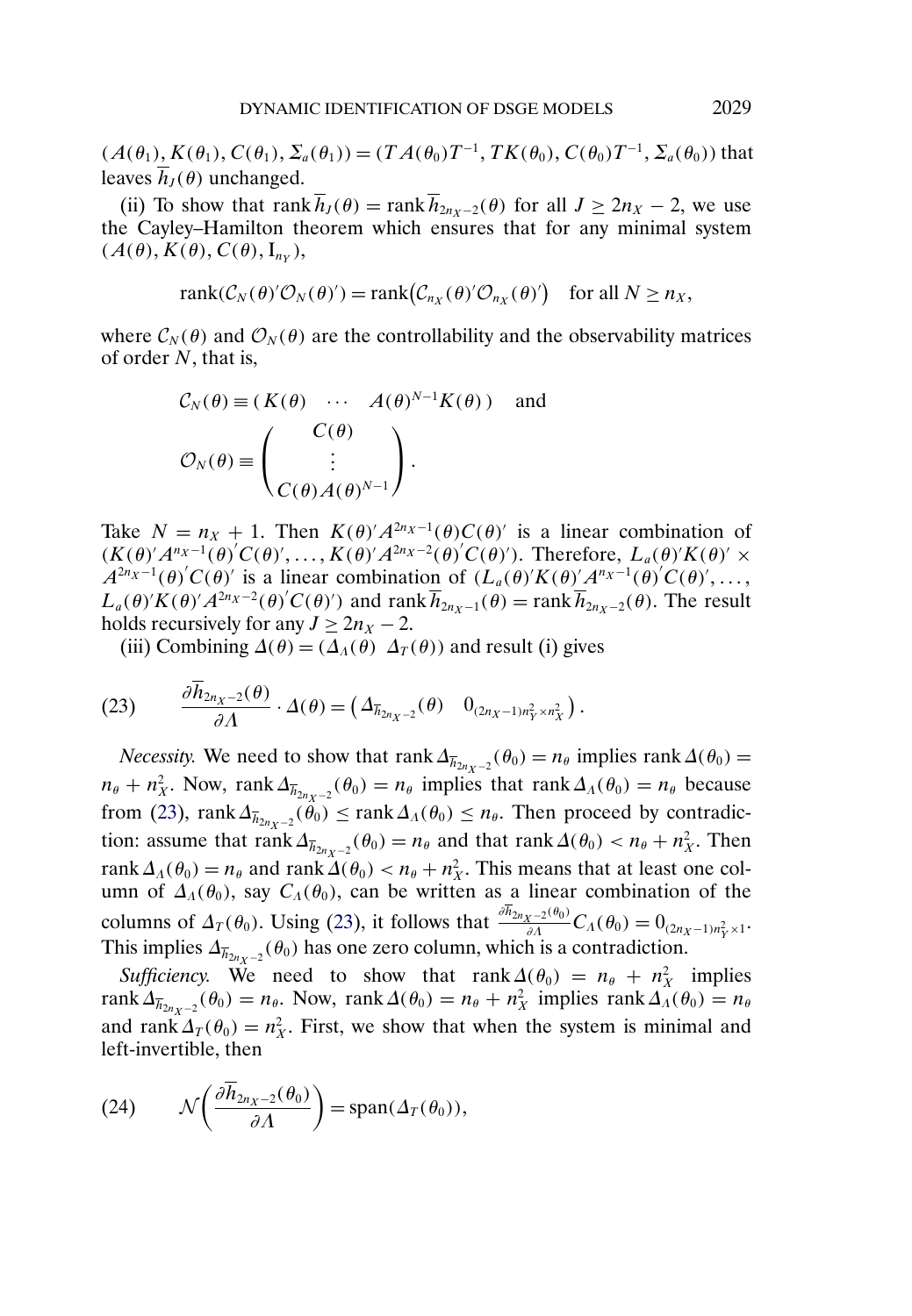<span id="page-36-0"></span>where  $\mathcal{N}(\frac{\partial h_{2n_{X}-2}(\theta_{0})}{\partial \Lambda})$  is the null space of  $\frac{\partial h_{2n_{X}-2}(\theta_{0})}{\partial \Lambda}$  and span $(\Delta_{T}(\theta_{0}))$  denotes the subspace spanned by the columns of  $\Delta_T(\theta_0)$ . For this, consider a Taylor expansion of vec  $\overline{h}_{2n_X - 2}(\theta)$  around  $\theta = \theta_0$ ,

$$
\text{vec}\overline{h}_{2n_X-2}(\theta_0+\delta)=\text{vec}\overline{h}_{2n_X-2}(\theta_0)+\frac{\partial \overline{h}_{2n_X-2}(\theta_0)}{\partial \Lambda}\Delta_{\Lambda}(\theta_0)\delta^*,
$$

where  $\delta^* \in (0, \delta)$ . Under minimality and left-invertibility, equalities [\(10\)](#page-14-0) are the only transformations that lead to the same  $\overline{h}_{2n_{x-2}}$ . That is, vec  $\overline{h}_{2n_{x-2}}(\theta_0 +$  $\delta$ ) = vec  $\overline{h}_{2n \times 2}(\theta_0)$  if and only if  $\Delta_A(\theta_0) \delta^* \in \text{span}(\Delta_T(\theta_0))$ . Combining this with the Taylor expansion gives

$$
\frac{\partial \overline{h}_{2n_X-2}(\theta_0)}{\partial \Lambda} \Delta_{\Lambda}(\theta_0) \delta^* = 0_{(2n_X-1)n_Y^2} \iff \Delta_{\Lambda}(\theta_0) \delta^* \in \text{span}(\Delta_T(\theta_0)),
$$

so [\(24\)](#page-35-0) holds. To show that this implies that rank  $\Delta_{\overline{h}_{2n_X-2}}(\theta_0) = \text{rank}(\frac{\partial h_{2n_X-2}(\theta_0)}{\partial \Lambda} \cdot \overline{\Lambda_{2n_X-2}(\theta_0)}$  $\Delta_{\Lambda}(\theta_0) = n_{\theta}$ , we proceed by contradiction. Suppose that rank $\left(\frac{\partial h_{2n_X-2}(\theta_0)}{\partial \Lambda}\right)$ .  $\Delta_A(\theta_0)) < n_\theta$ . Then there exists a nonzero linear combination of the columns of  $\Delta_A(\theta_0)$  which belongs to the null space  $\mathcal{N}(\frac{\partial h_{2n_X-2}(\theta_0)}{\partial A})$ . Then using [\(24\)](#page-35-0), there exists a nonzero linear combination of the columns of  $\Delta_A(\theta_0)$  which can be written as a linear combination of the columns of  $\Delta_T(\theta_0)$ . This violates the assumption that rank  $\Delta(\theta_0) = n_\theta + n_X^2$  and thus leads to a contradiction. *Q.E.D.* 

#### **[REFERENCES](http://www.e-publications.org/srv/ecta/linkserver/setprefs?rfe_id=urn:sici%2F0012-9682%28201111%2979%3A6%3C1995%3ADIODSG%3E2.0.CO%3B2-Z)**

- AN, S., AND F. SCHORFHEIDE [\(2007\): "Bayesian Analysis of DSGE Models,"](http://www.e-publications.org/srv/ecta/linkserver/openurl?rft_dat=bib:1/anschorfheide&rfe_id=urn:sici%2F0012-9682%28201111%2979%3A6%3C1995%3ADIODSG%3E2.0.CO%3B2-Z) *Econometric Reviews*[, 26, 113–172.](http://www.e-publications.org/srv/ecta/linkserver/openurl?rft_dat=bib:1/anschorfheide&rfe_id=urn:sici%2F0012-9682%28201111%2979%3A6%3C1995%3ADIODSG%3E2.0.CO%3B2-Z) [\[1998,2015](#page-3-0)[,2016](#page-20-0)[,2018\]](#page-21-0)
- [ANDERSON, B. D. O. \(1969\): "The Inverse Problem of Stationary Covariance Generation,"](http://www.e-publications.org/srv/ecta/linkserver/openurl?rft_dat=bib:2/anderson69&rfe_id=urn:sici%2F0012-9682%28201111%2979%3A6%3C1995%3ADIODSG%3E2.0.CO%3B2-Z) *Jour[nal of Statistical Physics](http://www.e-publications.org/srv/ecta/linkserver/openurl?rft_dat=bib:2/anderson69&rfe_id=urn:sici%2F0012-9682%28201111%2979%3A6%3C1995%3ADIODSG%3E2.0.CO%3B2-Z)*, 1, 133–147. [\[2003,2021](#page-8-0)[,2027\]](#page-26-0)
- ANDERSON, B. D. O., AND J. MOORE (1979): *Optimal Filtering*. Englewood Cliffs, NJ: Prentice-Hall. [\[2002,2007\]](#page-7-0)
- ANDERSON, G., AND G. MOORE [\(1985\): "A Linear Algebraic Procedure for Solving Linear Per](http://www.e-publications.org/srv/ecta/linkserver/openurl?rft_dat=bib:4/andersonmoore&rfe_id=urn:sici%2F0012-9682%28201111%2979%3A6%3C1995%3ADIODSG%3E2.0.CO%3B2-Z)[fect Foresight Models,"](http://www.e-publications.org/srv/ecta/linkserver/openurl?rft_dat=bib:4/andersonmoore&rfe_id=urn:sici%2F0012-9682%28201111%2979%3A6%3C1995%3ADIODSG%3E2.0.CO%3B2-Z) *Economic Letters*, 17, 247–252. [\[1998\]](#page-3-0)
- ANDERSON, T. W. (1984): *[An Introduction to Multivariate Statistical Analysis](http://www.e-publications.org/srv/ecta/linkserver/openurl?rft_dat=bib:5/anderson84&rfe_id=urn:sici%2F0012-9682%28201111%2979%3A6%3C1995%3ADIODSG%3E2.0.CO%3B2-Z)*. New York: Wiley. [\[2016\]](#page-21-0)
- ANTSAKLIS, P., AND A. MICHEL (1997): *Linear Systems*. New York: McGraw-Hill. [\[2003,2022\]](#page-8-0)
- BENIGNO, G., P. BENIGNO, AND S. NISTICO (2011): "Second Order Approximation of Dynamic Models With Time Varying Risk," Working Paper 16633, NBER. [\[1999\]](#page-4-0)
- BONALDI, J. P. (2010): "Identification Problems in the Solution of Linearized DSGE Models," Working Paper 593, Banco de la Republica. [\[2014\]](#page-19-0)
- CANOVA, F., AND L. SALA [\(2009\): "Back to Square One: Identification Issues in DSGE Models,"](http://www.e-publications.org/srv/ecta/linkserver/openurl?rft_dat=bib:9/canova2009&rfe_id=urn:sici%2F0012-9682%28201111%2979%3A6%3C1995%3ADIODSG%3E2.0.CO%3B2-Z) *[Journal of Monetary Economics](http://www.e-publications.org/srv/ecta/linkserver/openurl?rft_dat=bib:9/canova2009&rfe_id=urn:sici%2F0012-9682%28201111%2979%3A6%3C1995%3ADIODSG%3E2.0.CO%3B2-Z)*, 56, 431–449. [\[1995,2016\]](#page-0-0)
- COCHRANE, J. (2011): "Determinancy and Identification With Taylor Rules," Mimeo, University of Chicago. [\[2018\]](#page-23-0)
- CONSOLO, A., C. FAVERO, AND A. PACCAGNINI [\(2009\): "On the Statistical Identification of](http://www.e-publications.org/srv/ecta/linkserver/openurl?rft_dat=bib:11/consolofaveropaccagnini&rfe_id=urn:sici%2F0012-9682%28201111%2979%3A6%3C1995%3ADIODSG%3E2.0.CO%3B2-Z) DSGE Models," *[Journal of Econometrics](http://www.e-publications.org/srv/ecta/linkserver/openurl?rft_dat=bib:11/consolofaveropaccagnini&rfe_id=urn:sici%2F0012-9682%28201111%2979%3A6%3C1995%3ADIODSG%3E2.0.CO%3B2-Z)*, 150, 99–115. [\[1996\]](#page-1-0)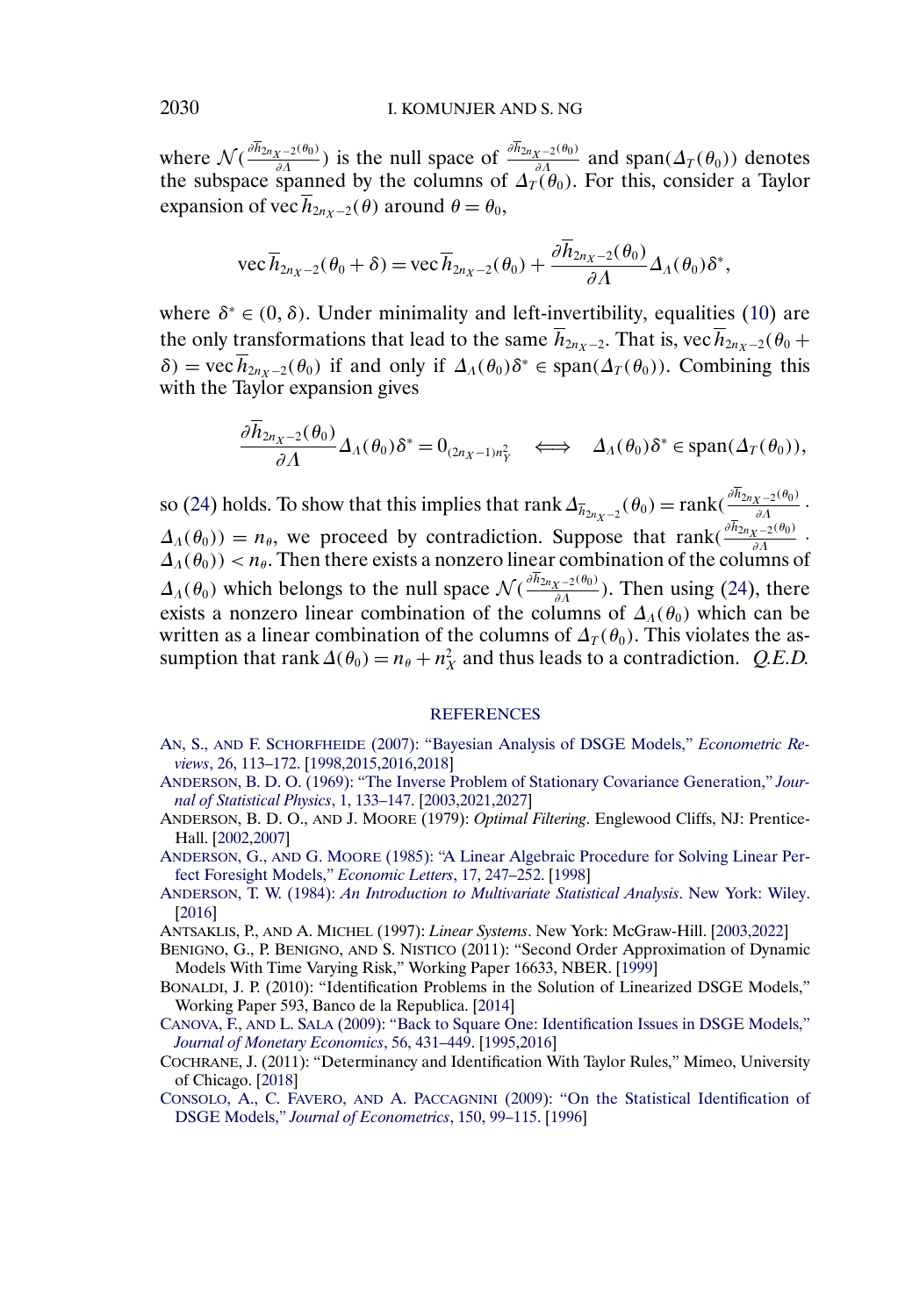- <span id="page-37-0"></span>CURDIA, V., AND R. REIS (2010): "Correlated Disturbances and U.S. Business Cycles," Working Paper 15774, NBER. [\[1999\]](#page-4-0)
- [DEISTLER, M. \(1976\): "The Identifiability of Linear Econometric Models With Autocorrelated](http://www.e-publications.org/srv/ecta/linkserver/openurl?rft_dat=bib:13/deistlerier76&rfe_id=urn:sici%2F0012-9682%28201111%2979%3A6%3C1995%3ADIODSG%3E2.0.CO%3B2-Z) Errors," *[International Economic Review](http://www.e-publications.org/srv/ecta/linkserver/openurl?rft_dat=bib:13/deistlerier76&rfe_id=urn:sici%2F0012-9682%28201111%2979%3A6%3C1995%3ADIODSG%3E2.0.CO%3B2-Z)*, 17, 26–46. [\[1997,2006\]](#page-2-0)
- [FERNÁNDEZ-VILLAVERDE, F., J. RUBIO-RAMÍREZ, T. SARGENT,](http://www.e-publications.org/srv/ecta/linkserver/openurl?rft_dat=bib:14/frsw&rfe_id=urn:sici%2F0012-9682%28201111%2979%3A6%3C1995%3ADIODSG%3E2.0.CO%3B2-Z) AND M. WATSON (2007): "A,B,Cs [and \(D\)'s for Understanding VARs,"](http://www.e-publications.org/srv/ecta/linkserver/openurl?rft_dat=bib:14/frsw&rfe_id=urn:sici%2F0012-9682%28201111%2979%3A6%3C1995%3ADIODSG%3E2.0.CO%3B2-Z) *American Economic Review*, 97, 1021–1026. [\[2002,2021\]](#page-7-0)
- FISHER, F. (1966): *The Identification Problem in Econometrics*. New York: McGraw-Hill. [\[1997,](#page-2-0) [2006\]](#page-11-0)
- GLOVER, K., AND J. WILLEMS [\(1974\): "Parameterizations of Linear Dynamical Systems: Canon](http://www.e-publications.org/srv/ecta/linkserver/openurl?rft_dat=bib:16/gloverwillems74&rfe_id=urn:sici%2F0012-9682%28201111%2979%3A6%3C1995%3ADIODSG%3E2.0.CO%3B2-Z)ical Forms and Identifiability," *[IEEE Transactions on Automatic Control](http://www.e-publications.org/srv/ecta/linkserver/openurl?rft_dat=bib:16/gloverwillems74&rfe_id=urn:sici%2F0012-9682%28201111%2979%3A6%3C1995%3ADIODSG%3E2.0.CO%3B2-Z)*, 19, 640–646. [\[2006\]](#page-11-0)
- [HANNAN, E. \(1971\): "The Identification Problem for Multiple Equation Systems With Moving](http://www.e-publications.org/srv/ecta/linkserver/openurl?rft_dat=bib:17/hannan71&rfe_id=urn:sici%2F0012-9682%28201111%2979%3A6%3C1995%3ADIODSG%3E2.0.CO%3B2-Z) [Average Errors,"](http://www.e-publications.org/srv/ecta/linkserver/openurl?rft_dat=bib:17/hannan71&rfe_id=urn:sici%2F0012-9682%28201111%2979%3A6%3C1995%3ADIODSG%3E2.0.CO%3B2-Z) *Econometrica*, 39, 751–765. [\[1997,2002](#page-2-0)[,2006\]](#page-7-0)
- HANNAN, E., AND M. DIESTLER (1988): *[The Statistical Theory of Linear Systems](http://www.e-publications.org/srv/ecta/linkserver/openurl?rft_dat=bib:18/hannandeistlerbook&rfe_id=urn:sici%2F0012-9682%28201111%2979%3A6%3C1995%3ADIODSG%3E2.0.CO%3B2-Z)*. New York: Wiley. [\[2003\]](#page-8-0)
- HANSEN, L. P., AND T. SARGENT (2005): "Recursive Methods of Dynamic Linear Economies," Unpublished Manuscript, University of Chicago. Available at [http://home.uchicago.edu/](http://home.uchicago.edu/~lhansen/mbook2.pdf)  $\nu$ hansen/mbook2.pdf. [\[2007,2026\]](#page-12-0)
- [HATANAKA, M. \(1975\): "On the Global Identification of the Dynamic Simultaneous Equations](http://www.e-publications.org/srv/ecta/linkserver/openurl?rft_dat=bib:20/hatanakaier75&rfe_id=urn:sici%2F0012-9682%28201111%2979%3A6%3C1995%3ADIODSG%3E2.0.CO%3B2-Z) [Model With Stationary Disturbances,"](http://www.e-publications.org/srv/ecta/linkserver/openurl?rft_dat=bib:20/hatanakaier75&rfe_id=urn:sici%2F0012-9682%28201111%2979%3A6%3C1995%3ADIODSG%3E2.0.CO%3B2-Z) *International Economic Review*, 16, 545–554. [\[1997\]](#page-2-0)
- HAUSMAN, J., AND W. TAYLOR [\(1983\): "Identification in Linear Simultaneous Equations Models](http://www.e-publications.org/srv/ecta/linkserver/openurl?rft_dat=bib:21/hausmantaylor83&rfe_id=urn:sici%2F0012-9682%28201111%2979%3A6%3C1995%3ADIODSG%3E2.0.CO%3B2-Z) [With Covariance Restrictions: An Instrumental Variables Interpretation,"](http://www.e-publications.org/srv/ecta/linkserver/openurl?rft_dat=bib:21/hausmantaylor83&rfe_id=urn:sici%2F0012-9682%28201111%2979%3A6%3C1995%3ADIODSG%3E2.0.CO%3B2-Z) *Econometrica*, 51, [1527–1550.](http://www.e-publications.org/srv/ecta/linkserver/openurl?rft_dat=bib:21/hausmantaylor83&rfe_id=urn:sici%2F0012-9682%28201111%2979%3A6%3C1995%3ADIODSG%3E2.0.CO%3B2-Z) [\[1997\]](#page-2-0)
- [ISKREV, N. \(2008\): "Evaluating the Information Matrix in Linearized DSGE Models,"](http://www.e-publications.org/srv/ecta/linkserver/openurl?rft_dat=bib:22/iskrevel&rfe_id=urn:sici%2F0012-9682%28201111%2979%3A6%3C1995%3ADIODSG%3E2.0.CO%3B2-Z) *Economics Letters*[, 99, 607–610.](http://www.e-publications.org/srv/ecta/linkserver/openurl?rft_dat=bib:22/iskrevel&rfe_id=urn:sici%2F0012-9682%28201111%2979%3A6%3C1995%3ADIODSG%3E2.0.CO%3B2-Z) [\[2014\]](#page-19-0)
- [\(2010\): "Local Identification in DSGE Models,"](http://www.e-publications.org/srv/ecta/linkserver/openurl?rft_dat=bib:23/iskrevjme&rfe_id=urn:sici%2F0012-9682%28201111%2979%3A6%3C1995%3ADIODSG%3E2.0.CO%3B2-Z) *Journal of Monetary Economics*, 57, [189–202.](http://www.e-publications.org/srv/ecta/linkserver/openurl?rft_dat=bib:23/iskrevjme&rfe_id=urn:sici%2F0012-9682%28201111%2979%3A6%3C1995%3ADIODSG%3E2.0.CO%3B2-Z) [\[1996,2012\]](#page-1-0)
- JUSTINIANO, A., AND G. PRIMICERI [\(2008\): "The Time Varying Volatility of Macroeconomic](http://www.e-publications.org/srv/ecta/linkserver/openurl?rft_dat=bib:24/justianoprimiceri08&rfe_id=urn:sici%2F0012-9682%28201111%2979%3A6%3C1995%3ADIODSG%3E2.0.CO%3B2-Z) Fluctuations," *[American Economic Review](http://www.e-publications.org/srv/ecta/linkserver/openurl?rft_dat=bib:24/justianoprimiceri08&rfe_id=urn:sici%2F0012-9682%28201111%2979%3A6%3C1995%3ADIODSG%3E2.0.CO%3B2-Z)*, 98, 604–641. [\[1999\]](#page-4-0)
- KAILATH, T., A. SAYED, AND B. HASSIBI (2000): *Linear Estimation*. Upper Saddle River, NJ: Prentice Hall. [\[2003,2021,](#page-8-0)[2026\]](#page-26-0)
- KING, R. G., AND M. W. WATSON [\(2002\): "System Reduction and Solution Algorithms for Singu](http://www.e-publications.org/srv/ecta/linkserver/openurl?rft_dat=bib:26/kingwatson02&rfe_id=urn:sici%2F0012-9682%28201111%2979%3A6%3C1995%3ADIODSG%3E2.0.CO%3B2-Z)[lar Linear Difference Systems Under Rational Expectations,"](http://www.e-publications.org/srv/ecta/linkserver/openurl?rft_dat=bib:26/kingwatson02&rfe_id=urn:sici%2F0012-9682%28201111%2979%3A6%3C1995%3ADIODSG%3E2.0.CO%3B2-Z) *Computational Economics*, 20, [57–86.](http://www.e-publications.org/srv/ecta/linkserver/openurl?rft_dat=bib:26/kingwatson02&rfe_id=urn:sici%2F0012-9682%28201111%2979%3A6%3C1995%3ADIODSG%3E2.0.CO%3B2-Z) [\[1998\]](#page-3-0)
- [KLEIN, P. \(2000\): "Using the Generalized Schur Form to Solve a Multivariate Linear Rational](http://www.e-publications.org/srv/ecta/linkserver/openurl?rft_dat=bib:27/klein00&rfe_id=urn:sici%2F0012-9682%28201111%2979%3A6%3C1995%3ADIODSG%3E2.0.CO%3B2-Z) Expectations Model," *[Journal of Economic Dynamics and Control](http://www.e-publications.org/srv/ecta/linkserver/openurl?rft_dat=bib:27/klein00&rfe_id=urn:sici%2F0012-9682%28201111%2979%3A6%3C1995%3ADIODSG%3E2.0.CO%3B2-Z)*, 24, 1405–1423. [\[1998\]](#page-3-0)
- [KOMUNJER, I. \(2011\): "Global Identification in Nonlinear Models With Moment Restrictions,"](http://www.e-publications.org/srv/ecta/linkserver/openurl?rft_dat=bib:28/komunjer09&rfe_id=urn:sici%2F0012-9682%28201111%2979%3A6%3C1995%3ADIODSG%3E2.0.CO%3B2-Z) *[Econometric Theory](http://www.e-publications.org/srv/ecta/linkserver/openurl?rft_dat=bib:28/komunjer09&rfe_id=urn:sici%2F0012-9682%28201111%2979%3A6%3C1995%3ADIODSG%3E2.0.CO%3B2-Z)* (forthcoming). [\[2020\]](#page-25-0)
- KOMUNJER, I., AND S. NG (2011): "Supplement to 'Dynamic Identification of DSGE Models'," *Econometrica Supplemental Material*, 79, [http://www.econometricsociety.org/](http://www.econometricsociety.org/ecta/Supmat/8916_extensions.pdf) [ecta/Supmat/8916\\_extensions.pdf](http://www.econometricsociety.org/ecta/Supmat/8916_extensions.pdf); [http://www.econometricsociety.org/ecta/Supmat/8916\\_data](http://www.econometricsociety.org/ecta/Supmat/8916_data%20and%20programs.zip) [and programs.zip.](http://www.econometricsociety.org/ecta/Supmat/8916_data%20and%20programs.zip) [\[1998\]](#page-3-0)
- KOOPMANS, T. C. (ED.) (1950): *[Statistical Inference in Dynamic Economic Models](http://www.e-publications.org/srv/ecta/linkserver/openurl?rft_dat=bib:30/cowles10&rfe_id=urn:sici%2F0012-9682%28201111%2979%3A6%3C1995%3ADIODSG%3E2.0.CO%3B2-Z)*. Cowles Com[mission Monograph, Vol. 10. New York: Wiley.](http://www.e-publications.org/srv/ecta/linkserver/openurl?rft_dat=bib:30/cowles10&rfe_id=urn:sici%2F0012-9682%28201111%2979%3A6%3C1995%3ADIODSG%3E2.0.CO%3B2-Z) [\[1997\]](#page-2-0)
- LAUB, A., AND B. MOORE [\(1978\): "Calculation of Transmission Zeros Using QZ Techniques,"](http://www.e-publications.org/srv/ecta/linkserver/openurl?rft_dat=bib:31/laubmoore&rfe_id=urn:sici%2F0012-9682%28201111%2979%3A6%3C1995%3ADIODSG%3E2.0.CO%3B2-Z) *Automatica*[, 14, 557–566.](http://www.e-publications.org/srv/ecta/linkserver/openurl?rft_dat=bib:31/laubmoore&rfe_id=urn:sici%2F0012-9682%28201111%2979%3A6%3C1995%3ADIODSG%3E2.0.CO%3B2-Z) [\[2021\]](#page-26-0)
- LEEPER, E., T. WALKER, AND S. YANG (2008): "Fiscal Foresight: Analytics and Econometrics," Working Paper 14028, NBER. [\[2000,2010\]](#page-5-0)
- LIPPI, M., AND L. REICHLIN [\(1994\): "VAR Analysis, Non-Fundamental Representation, Blaschke](http://www.e-publications.org/srv/ecta/linkserver/openurl?rft_dat=bib:33/lippireichlin94&rfe_id=urn:sici%2F0012-9682%28201111%2979%3A6%3C1995%3ADIODSG%3E2.0.CO%3B2-Z) Matrices," *[Journal of Econometrics](http://www.e-publications.org/srv/ecta/linkserver/openurl?rft_dat=bib:33/lippireichlin94&rfe_id=urn:sici%2F0012-9682%28201111%2979%3A6%3C1995%3ADIODSG%3E2.0.CO%3B2-Z)*, 63, 307–325. [\[2000\]](#page-5-0)
- LÜTKEPOHL, H. (2005): *[New Introduction to Multiple Time Series Analysis](http://www.e-publications.org/srv/ecta/linkserver/openurl?rft_dat=bib:34/lutkepohlbook&rfe_id=urn:sici%2F0012-9682%28201111%2979%3A6%3C1995%3ADIODSG%3E2.0.CO%3B2-Z)*. Berlin: Springer-Verlag. [\[1997\]](#page-2-0)
- QU, Z., AND D. TKACHENKO (2010): "Identification and Frequency Domain QML Estimation of Linearized DSGE Models," Mimeo, Boston University. [\[2012\]](#page-17-0)